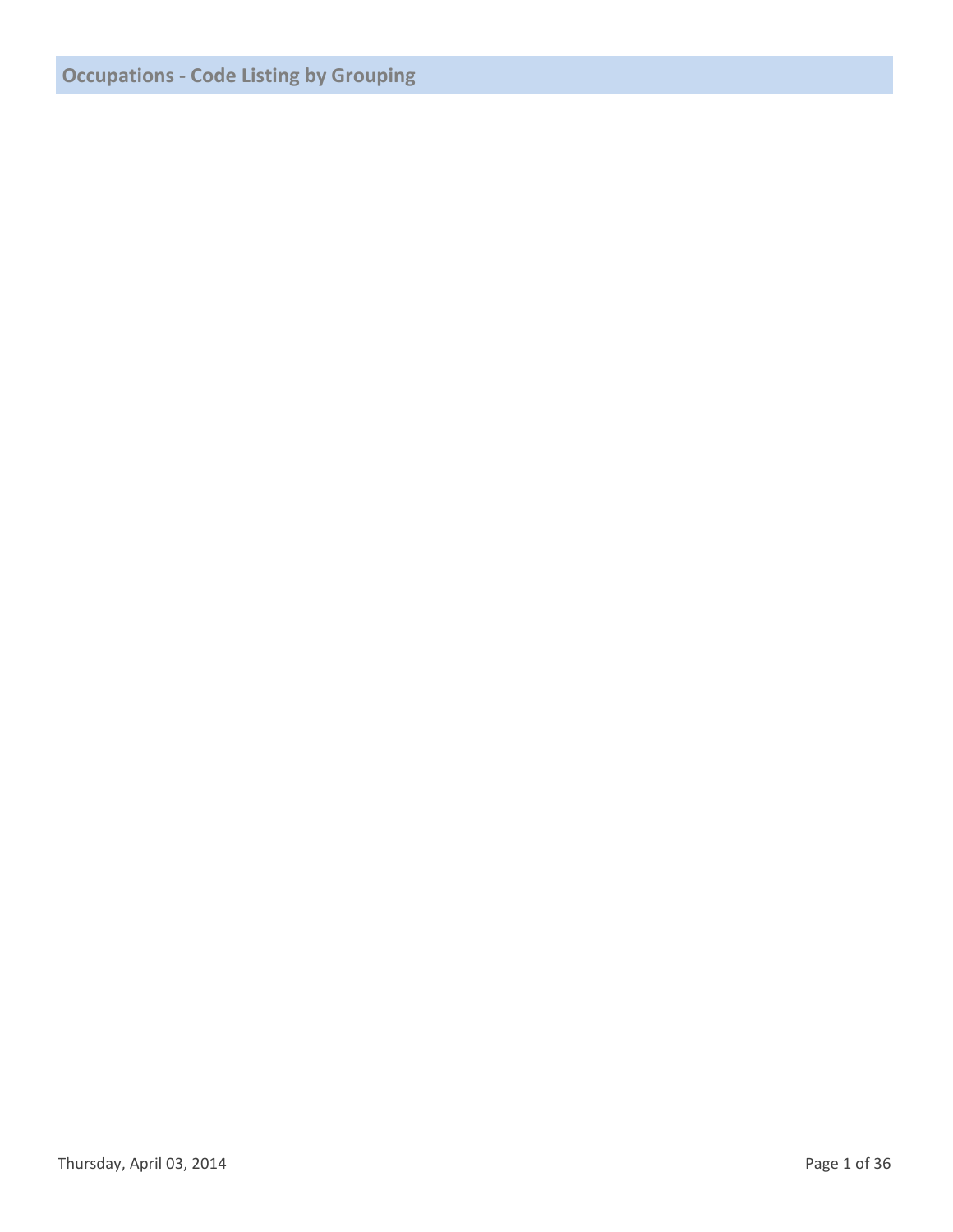| 10000 Management, Business, Science, and Arts Occupations |            |                                                                                     |            |                                                                               |  |  |
|-----------------------------------------------------------|------------|-------------------------------------------------------------------------------------|------------|-------------------------------------------------------------------------------|--|--|
| Internal                                                  |            |                                                                                     | <b>SOC</b> |                                                                               |  |  |
| Code                                                      |            | PUMS Codes ACS Description                                                          | Code       | <b>SOC Title</b>                                                              |  |  |
|                                                           |            | 12000 Computer, Engineering, and Science Occupations                                |            |                                                                               |  |  |
|                                                           |            | Architecture and Engineering Occupations                                            |            |                                                                               |  |  |
| 12200                                                     |            | Architecture and Engineering Occupations 17-0000                                    |            | Architecture and Engineering<br>Occupations                                   |  |  |
| 12201                                                     | 1300       | Architects, except naval                                                            | 17-1010    | Architects, Except Naval                                                      |  |  |
|                                                           |            |                                                                                     | 17-1011    | Architects, Except Landscape and Naval                                        |  |  |
|                                                           |            |                                                                                     | 17-1012    | Landscape Architects                                                          |  |  |
| 12202                                                     | 1310       | Surveyors, cartographers, and<br>photogrammetrists                                  | 17-1021    | Cartographers and Photogrammetrists                                           |  |  |
|                                                           |            |                                                                                     | 17-1020    | Surveyors, Cartographers, and<br>Photogrammetrists                            |  |  |
|                                                           |            |                                                                                     | 17-1022    | Surveyors                                                                     |  |  |
| 12203                                                     | 1320       | Aerospace engineers                                                                 | 17-2011    | Aerospace Engineers                                                           |  |  |
| 12204                                                     | 1330, 1340 | Biomedical and agricultural engineers                                               | 17-2021    | <b>Agricultural Engineers</b>                                                 |  |  |
|                                                           |            |                                                                                     | 17-2031    | <b>Biomedical Engineers</b>                                                   |  |  |
| 12205                                                     | 1350       | Chemical engineers                                                                  | 17-2041    | <b>Chemical Engineers</b>                                                     |  |  |
| 12206                                                     | 1360       | Civil engineers                                                                     | 17-2051    | <b>Civil Engineers</b>                                                        |  |  |
| 12207                                                     | 1400       | Computer hardware engineers                                                         | 17-2061    | <b>Computer Hardware Engineers</b>                                            |  |  |
| 12208                                                     | 1410       | Electrical and electronics engineers                                                | 17-2070    | <b>Electrical and Electronics Engineers</b>                                   |  |  |
|                                                           |            |                                                                                     | 17-2072    | Electronics Engineers, Except Computer                                        |  |  |
|                                                           |            |                                                                                     | 17-2071    | <b>Electrical Engineers</b>                                                   |  |  |
| 12209                                                     | 1420       | Environmental engineers                                                             | 17-2081    | <b>Environmental Engineers</b>                                                |  |  |
| 12210                                                     | 1430       | Industrial engineers, including health and<br>safety                                | 17-2112    | <b>Industrial Engineers</b>                                                   |  |  |
|                                                           |            |                                                                                     | 17-2111    | Health and Safety Engineers, Except<br>Mining Safety Engineers and Inspectors |  |  |
|                                                           |            |                                                                                     | 17-2110    | Industrial Engineers, Including Health<br>and Safety                          |  |  |
| 12211                                                     | 1440       | Marine engineers and naval architects                                               | 17-2121    | Marine Engineers and Naval Architects                                         |  |  |
| 12212                                                     | 1450       | Materials engineers                                                                 | 17-2131    | <b>Materials Engineers</b>                                                    |  |  |
| 12213                                                     | 1460       | Mechanical engineers                                                                | 17-2141    | <b>Mechanical Engineers</b>                                                   |  |  |
| 12214                                                     | 1500, 1520 | Petroleum, mining and geological<br>engineers, including mining safety<br>engineers | 17-2151    | Mining and Geological Engineers,<br>Including Mining Safety Engineers         |  |  |
|                                                           |            |                                                                                     | 17-2171    | Petroleum Engineers                                                           |  |  |
| 12215                                                     | 1510, 1530 | Miscellaneous engineers, including<br>nuclear engineers                             | 17-2161    | <b>Nuclear Engineers</b>                                                      |  |  |
|                                                           |            |                                                                                     | 17-2199    | Engineers, All Other                                                          |  |  |
| 12216                                                     | 1540       | <b>Drafters</b>                                                                     | 17-3010    | <b>Drafters</b>                                                               |  |  |
|                                                           |            |                                                                                     | 17-3012    | <b>Electrical and Electronics Drafters</b>                                    |  |  |
|                                                           |            |                                                                                     | 17-3019    | Drafters, All Other                                                           |  |  |
|                                                           |            |                                                                                     | 17-3013    | <b>Mechanical Drafters</b>                                                    |  |  |
|                                                           |            |                                                                                     | 17-3011    | <b>Architectural and Civil Drafters</b>                                       |  |  |
| 12217                                                     | 1550       | Engineering technicians, except drafters                                            | 17-3024    | Electro-Mechanical Technicians                                                |  |  |
|                                                           |            |                                                                                     | 17-3025    | <b>Environmental Engineering Technicians</b>                                  |  |  |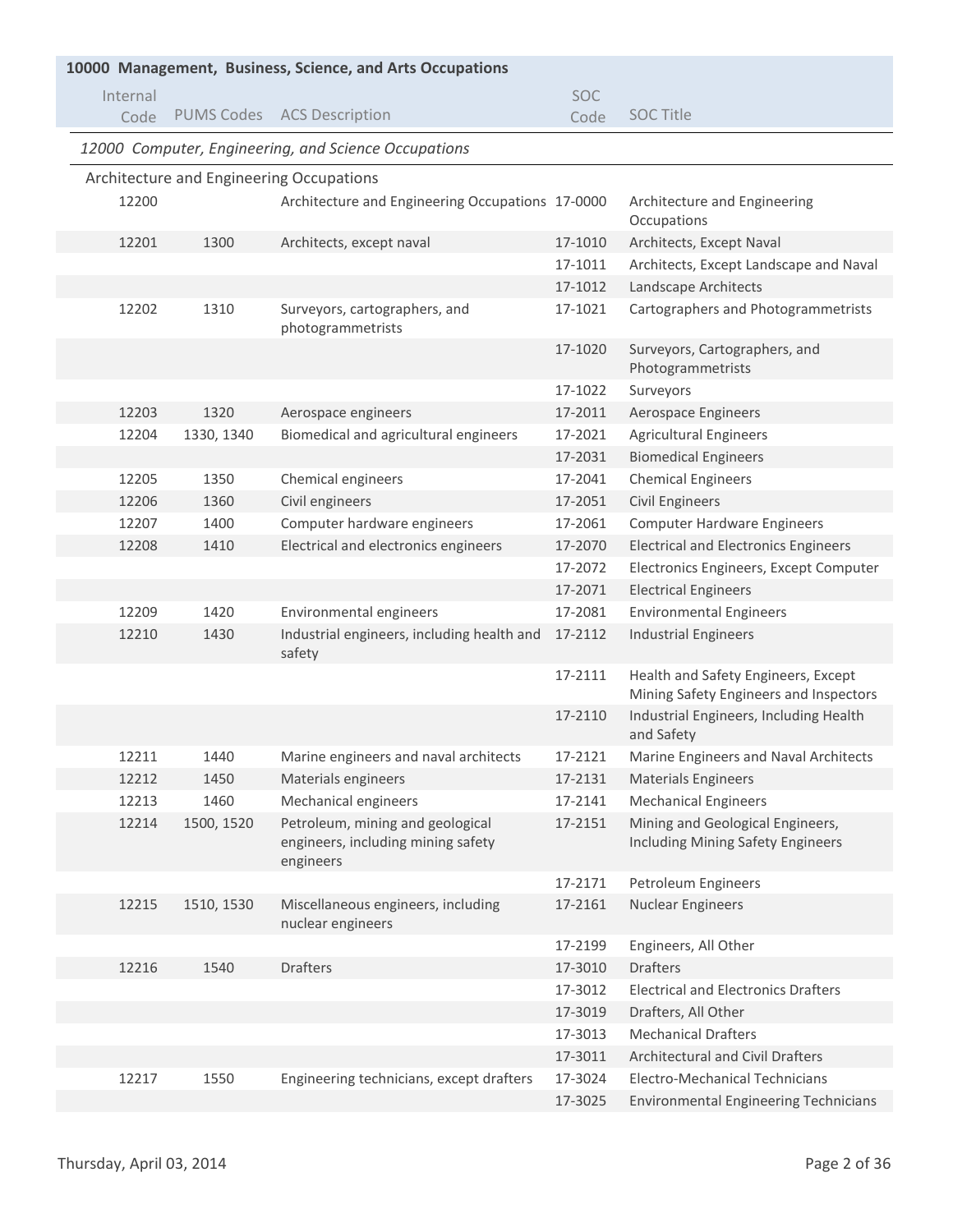| 10000 Management, Business, Science, and Arts Occupations |                   |                                                                                                                         |         |                                                                     |  |  |  |
|-----------------------------------------------------------|-------------------|-------------------------------------------------------------------------------------------------------------------------|---------|---------------------------------------------------------------------|--|--|--|
| Internal                                                  |                   |                                                                                                                         | SOC     |                                                                     |  |  |  |
| Code                                                      | <b>PUMS Codes</b> | <b>ACS Description</b>                                                                                                  | Code    | <b>SOC Title</b>                                                    |  |  |  |
| 12217                                                     | 1550              | Engineering technicians, except drafters                                                                                | 17-3023 | <b>Electrical and Electronics Engineering</b><br><b>Technicians</b> |  |  |  |
|                                                           |                   |                                                                                                                         | 17-3026 | Industrial Engineering Technicians                                  |  |  |  |
|                                                           |                   |                                                                                                                         | 17-3027 | <b>Mechanical Engineering Technicians</b>                           |  |  |  |
|                                                           |                   |                                                                                                                         | 17-3020 | <b>Engineering Technicians, Except Drafters</b>                     |  |  |  |
|                                                           |                   |                                                                                                                         | 17-3021 | Aerospace Engineering and Operations<br>Technicians                 |  |  |  |
|                                                           |                   |                                                                                                                         | 17-3029 | Engineering Technicians, Except<br>Drafters, All Other              |  |  |  |
|                                                           |                   |                                                                                                                         | 17-3022 | <b>Civil Engineering Technicians</b>                                |  |  |  |
| 12218                                                     | 1560              | Surveying and mapping technicians                                                                                       | 17-3031 | Surveying and Mapping Technicians                                   |  |  |  |
|                                                           |                   | Computer and mathematical occupations                                                                                   |         |                                                                     |  |  |  |
| 12100                                                     |                   | Computer and mathematical occupations                                                                                   | 15-0000 | <b>Computer and Mathematical</b><br>Occupations                     |  |  |  |
| 12101                                                     | 1005              | Computer and information research<br>scientists                                                                         | 15-1111 | Computer and Information Research<br>Scientists                     |  |  |  |
| 12102                                                     | 1006              | Computer systems analysts                                                                                               | 15-1121 | <b>Computer Systems Analysts</b>                                    |  |  |  |
| 12103                                                     | 1007              | Information security analysts                                                                                           | 15-1122 | <b>Information Security Analysts</b>                                |  |  |  |
| 12104                                                     | 1010              | Computer programmers                                                                                                    | 15-1131 | <b>Computer Programmers</b>                                         |  |  |  |
| 12105                                                     | 1020              | Software developers, applications and<br>systems software                                                               | 15-1132 | Software Developers, Applications                                   |  |  |  |
|                                                           |                   |                                                                                                                         | 15-1133 | Software Developers, Systems Software                               |  |  |  |
| 12106                                                     | 1030              | Web developers                                                                                                          | 15-1134 | Web Developers                                                      |  |  |  |
| 12107                                                     | 1050              | Computer support specialists                                                                                            | 15-1151 | <b>Computer User Support Specialists</b>                            |  |  |  |
|                                                           |                   |                                                                                                                         | 15-1152 | <b>Computer Network Support Specialists</b>                         |  |  |  |
|                                                           |                   |                                                                                                                         | 15-1150 | <b>Computer Support Specialists</b>                                 |  |  |  |
| 12108                                                     | 1060              | Database administrators                                                                                                 | 15-1141 | Database Administrators                                             |  |  |  |
| 12109                                                     | 1105              | Network and computer systems<br>administrators                                                                          | 15-1142 | Network and Computer Systems<br>Administrators                      |  |  |  |
| 12110                                                     | 1106              | Computer network architects                                                                                             | 15-1143 | <b>Computer Network Architects</b>                                  |  |  |  |
| 12111                                                     | 1107              | Computer occupations, all other                                                                                         | 15-1199 | Computer Occupations, All Other                                     |  |  |  |
| 12112                                                     | 1200              | Actuaries                                                                                                               | 15-2011 | Actuaries                                                           |  |  |  |
| 12113                                                     | 1220              | Operations research analysts                                                                                            | 15-2031 | <b>Operations Research Analysts</b>                                 |  |  |  |
|                                                           |                   | 12114 1210, 1230, 1240 Miscellaneous mathematical science<br>occupations, including mathematicians<br>and statisticians | 15-2041 | Statisticians                                                       |  |  |  |
|                                                           |                   |                                                                                                                         | 15-2091 | <b>Mathematical Technicians</b>                                     |  |  |  |
|                                                           |                   |                                                                                                                         | 15-2099 | Mathematical Science Occupations, All<br>Other                      |  |  |  |
|                                                           |                   |                                                                                                                         | 15-2090 | Miscellaneous Mathematical Science<br>Occupations                   |  |  |  |
|                                                           |                   |                                                                                                                         | 15-2021 | Mathematicians                                                      |  |  |  |
|                                                           |                   | Life, Physical, and Social Science Occupations                                                                          |         |                                                                     |  |  |  |
| 12300                                                     |                   | Life, Physical, and Social Science<br>Occupations                                                                       | 19-0000 | Life, Physical, and Social Science<br>Occupations                   |  |  |  |
| 12301                                                     | 1600              | Agricultural and food scientists                                                                                        | 19-1010 | Agricultural and Food Scientists                                    |  |  |  |
|                                                           |                   |                                                                                                                         | 19-1011 | <b>Animal Scientists</b>                                            |  |  |  |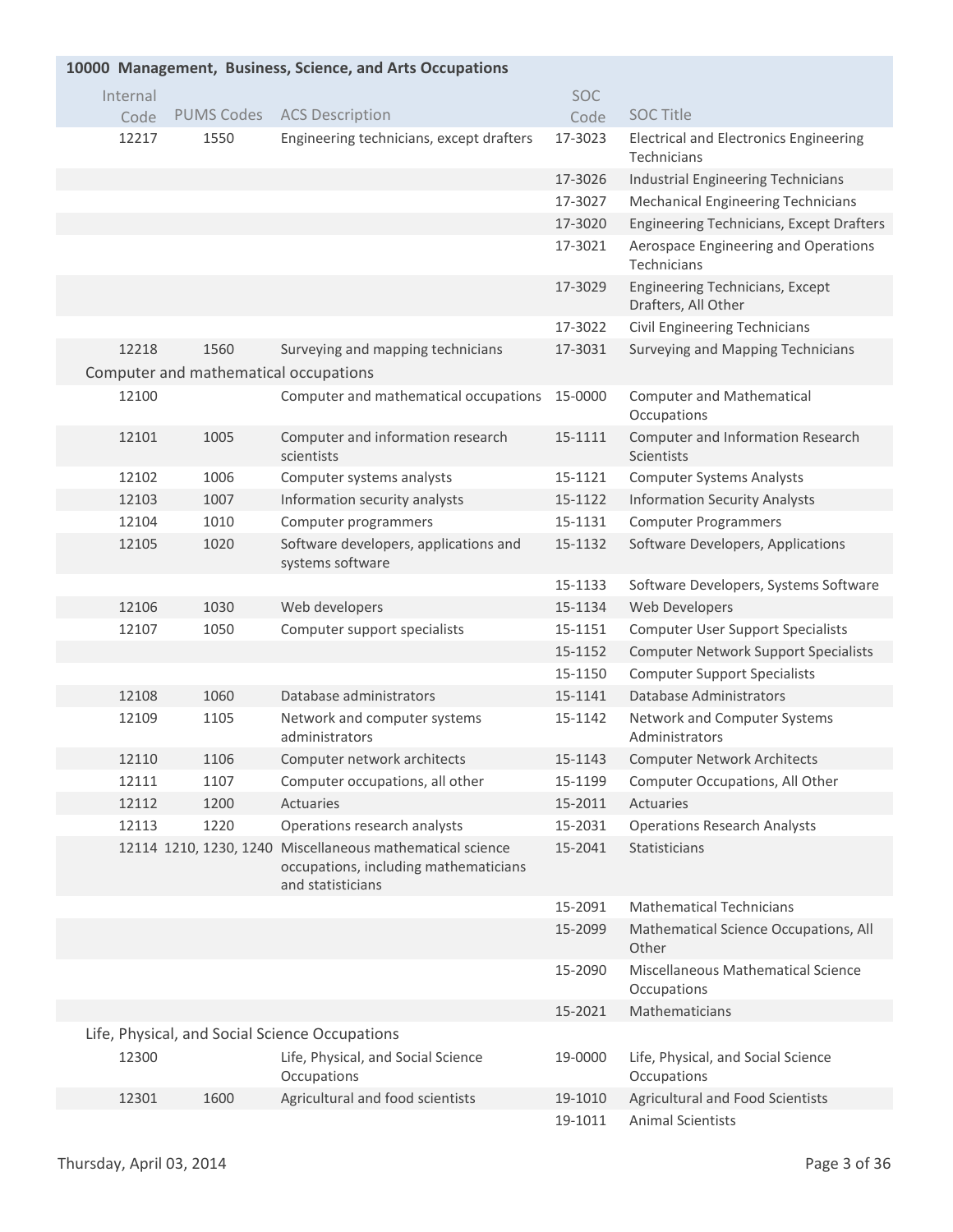| 10000 Management, Business, Science, and Arts Occupations |          |                   |                                                                                                          |         |                                                               |  |
|-----------------------------------------------------------|----------|-------------------|----------------------------------------------------------------------------------------------------------|---------|---------------------------------------------------------------|--|
|                                                           | Internal |                   |                                                                                                          | SOC     |                                                               |  |
|                                                           | Code     | <b>PUMS Codes</b> | <b>ACS Description</b>                                                                                   | Code    | <b>SOC Title</b>                                              |  |
|                                                           | 12301    | 1600              | Agricultural and food scientists                                                                         | 19-1012 | <b>Food Scientists and Technologists</b>                      |  |
|                                                           |          |                   |                                                                                                          | 19-1013 | Soil and Plant Scientists                                     |  |
|                                                           | 12302    | 1610              | <b>Biological scientists</b>                                                                             | 19-1020 | <b>Biological Scientists</b>                                  |  |
|                                                           |          |                   |                                                                                                          | 19-1022 | Microbiologists                                               |  |
|                                                           |          |                   |                                                                                                          | 19-1029 | Biological Scientists, All Other                              |  |
|                                                           |          |                   |                                                                                                          | 19-1021 | <b>Biochemists and Biophysicists</b>                          |  |
|                                                           |          |                   |                                                                                                          | 19-1023 | Zoologists and Wildlife Biologists                            |  |
|                                                           | 12303    | 1640              | Conservation scientists and foresters                                                                    | 19-1030 | <b>Conservation Scientists and Foresters</b>                  |  |
|                                                           |          |                   |                                                                                                          | 19-1031 | <b>Conservation Scientists</b>                                |  |
|                                                           |          |                   |                                                                                                          | 19-1032 | Foresters                                                     |  |
|                                                           | 12304    | 1650, 1660        | Medical scientists, and life scientists, all<br>other                                                    | 19-1040 | <b>Medical Scientists</b>                                     |  |
|                                                           |          |                   |                                                                                                          | 19-1042 | Medical Scientists, Except                                    |  |
|                                                           |          |                   |                                                                                                          |         | Epidemiologists                                               |  |
|                                                           |          |                   |                                                                                                          | 19-1099 | Life Scientists, All Other                                    |  |
|                                                           |          |                   |                                                                                                          | 19-1041 | Epidemiologists                                               |  |
|                                                           | 12305    | 1700              | Astronomers and physicists                                                                               | 19-2010 | <b>Astronomers and Physicists</b>                             |  |
|                                                           |          |                   |                                                                                                          | 19-2011 | Astronomers                                                   |  |
|                                                           |          |                   |                                                                                                          | 19-2012 | Physicists                                                    |  |
|                                                           | 12306    | 1710              | Atmospheric and space scientists                                                                         | 19-2021 | Atmospheric and Space Scientists                              |  |
|                                                           | 12307    | 1720              | Chemists and materials scientists                                                                        | 19-2030 | <b>Chemists and Materials Scientists</b>                      |  |
|                                                           |          |                   |                                                                                                          | 19-2031 | Chemists                                                      |  |
|                                                           |          |                   |                                                                                                          | 19-2032 | <b>Materials Scientists</b>                                   |  |
|                                                           | 12308    | 1740              | Environmental scientists and geoscientists                                                               | 19-2043 | Hydrologists                                                  |  |
|                                                           |          |                   |                                                                                                          | 19-2040 | <b>Environmental Scientists and</b><br>Geoscientists          |  |
|                                                           |          |                   |                                                                                                          | 19-2041 | Environmental Scientists and Specialists,<br>Including Health |  |
|                                                           |          |                   |                                                                                                          | 19-2042 | Geoscientists, Except Hydrologists and<br>Geographers         |  |
|                                                           | 12309    | 1760              | Physical scientists, all other                                                                           | 19-2099 | Physical Scientists, All Other                                |  |
|                                                           | 12310    | 1800              | Economists                                                                                               | 19-3011 | Economists                                                    |  |
|                                                           | 12311    | 1820              | Psychologists                                                                                            | 19-3032 | Industrial-Organizational Psychologists                       |  |
|                                                           |          |                   |                                                                                                          | 19-3039 | Psychologists, All Other                                      |  |
|                                                           |          |                   |                                                                                                          | 19-3030 | Psychologists                                                 |  |
|                                                           |          |                   |                                                                                                          | 19-3031 | Clinical, Counseling, and School<br>Psychologists             |  |
|                                                           | 12312    | 1840              | Urban and regional planners                                                                              | 19-3051 | <b>Urban and Regional Planners</b>                            |  |
|                                                           |          |                   | 12313 1815, 1830, 1860 Miscellaneous social scientists, including<br>survey researchers and sociologists | 19-3092 | Geographers                                                   |  |
|                                                           |          |                   |                                                                                                          | 19-3094 | <b>Political Scientists</b>                                   |  |
|                                                           |          |                   |                                                                                                          | 19-3041 | Sociologists                                                  |  |
|                                                           |          |                   |                                                                                                          | 19-3090 | Miscellaneous Social Scientists and<br><b>Related Workers</b> |  |
|                                                           |          |                   |                                                                                                          | 19-3091 | Anthropologists and Archeologists                             |  |
|                                                           |          |                   |                                                                                                          | 19-3093 | Historians                                                    |  |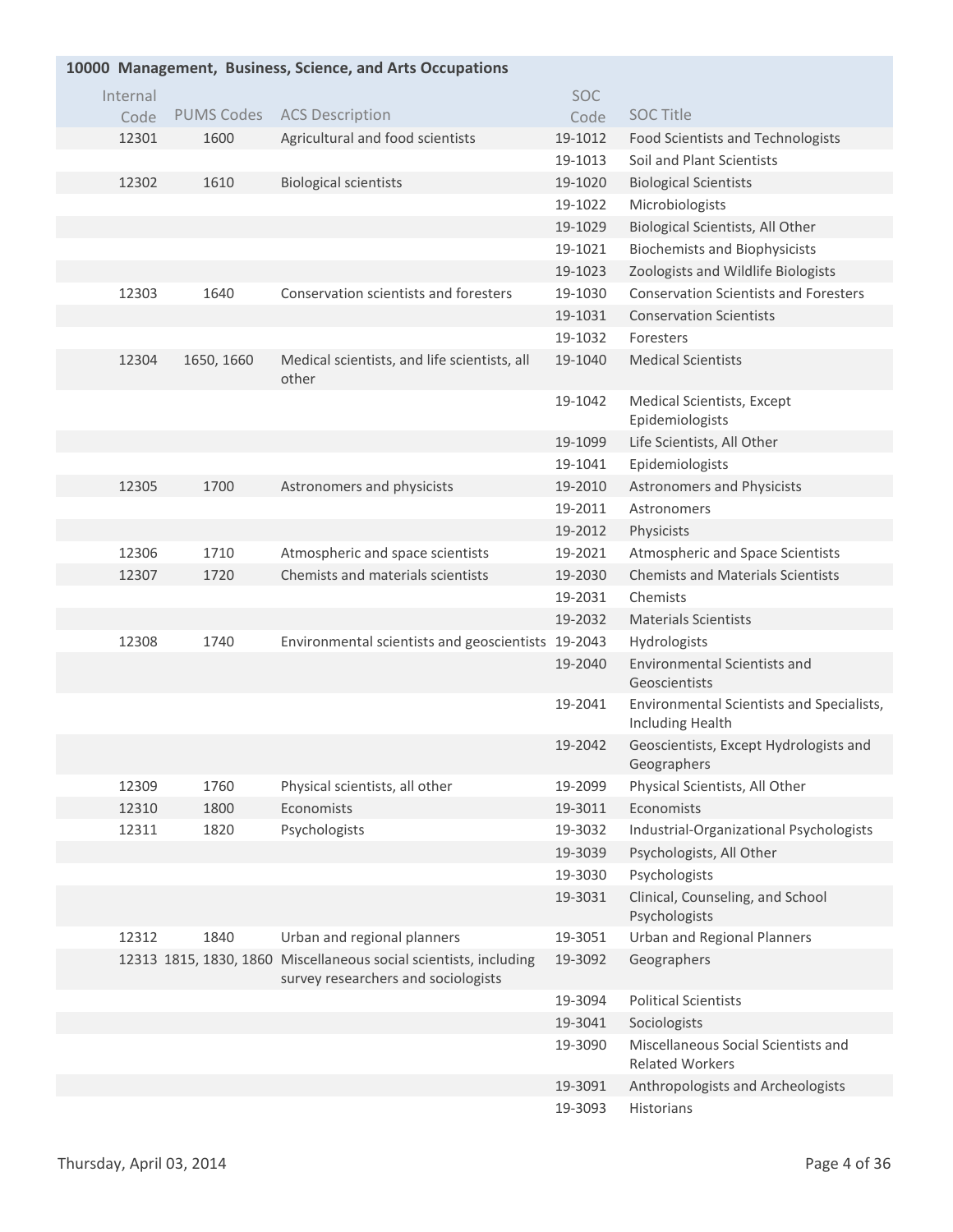| 10000 Management, Business, Science, and Arts Occupations |            |                                                                                                                  |            |                                                                              |  |
|-----------------------------------------------------------|------------|------------------------------------------------------------------------------------------------------------------|------------|------------------------------------------------------------------------------|--|
| Internal                                                  |            |                                                                                                                  | <b>SOC</b> |                                                                              |  |
| Code                                                      |            | PUMS Codes ACS Description                                                                                       | Code       | <b>SOC Title</b>                                                             |  |
|                                                           |            | 12313 1815, 1830, 1860 Miscellaneous social scientists, including<br>survey researchers and sociologists         | 19-3099    | Social Scientists and Related Workers,<br>All Other                          |  |
|                                                           |            |                                                                                                                  | 19-3022    | <b>Survey Researchers</b>                                                    |  |
| 12314                                                     | 1900       | Agricultural and food science technicians                                                                        | 19-4011    | Agricultural and Food Science<br>Technicians                                 |  |
| 12315                                                     | 1910       | <b>Biological technicians</b>                                                                                    | 19-4021    | <b>Biological Technicians</b>                                                |  |
| 12316                                                     | 1920       | Chemical technicians                                                                                             | 19-4031    | <b>Chemical Technicians</b>                                                  |  |
| 12317                                                     | 1930, 1940 | Geological and petroleum technicians,<br>and nuclear technicians                                                 | 19-4041    | Geological and Petroleum Technicians                                         |  |
|                                                           |            |                                                                                                                  | 19-4051    | <b>Nuclear Technicians</b>                                                   |  |
| 12318                                                     | 1950, 1965 | Miscellaneous life, physical, and social<br>science technicians, including social<br>science research assistants | 19-4090    | Miscellaneous Life, Physical, and Social<br>Science Technicians              |  |
|                                                           |            |                                                                                                                  | 19-4091    | <b>Environmental Science and Protection</b><br>Technicians, Including Health |  |
|                                                           |            |                                                                                                                  | 19-4092    | Forensic Science Technicians                                                 |  |
|                                                           |            |                                                                                                                  | 19-4093    | <b>Forest and Conservation Technicians</b>                                   |  |
|                                                           |            |                                                                                                                  | 19-4099    | Life, Physical, and Social Science<br>Technicians, All Other                 |  |
|                                                           |            |                                                                                                                  | 19-4061    | Social Science Research Assistants                                           |  |
|                                                           |            |                                                                                                                  |            |                                                                              |  |

#### *13000 Education, Legal, Community Service, Arts, and Media Occupations*

#### Arts, Design, Entertainment, Sports, and Media Occupations

| 13400 |      | Arts, Design, Entertainment, Sports, and<br><b>Media Occupations</b> | 27-0000 | Arts, Design, Entertainment, Sports, and<br><b>Media Occupations</b> |
|-------|------|----------------------------------------------------------------------|---------|----------------------------------------------------------------------|
| 13401 | 2600 | Artists and related workers                                          | 27-1014 | Multimedia Artists and Animators                                     |
|       |      |                                                                      | 27-1013 | Fine Artists, Including Painters,<br>Sculptors, and Illustrators     |
|       |      |                                                                      | 27-1019 | Artists and Related Workers, All Other                               |
|       |      |                                                                      | 27-1011 | <b>Art Directors</b>                                                 |
|       |      |                                                                      | 27-1012 | <b>Craft Artists</b>                                                 |
|       |      |                                                                      | 27-1010 | <b>Artists and Related Workers</b>                                   |
| 13402 | 2630 | Designers                                                            | 27-1024 | <b>Graphic Designers</b>                                             |
|       |      |                                                                      | 27-1023 | <b>Floral Designers</b>                                              |
|       |      |                                                                      | 27-1022 | <b>Fashion Designers</b>                                             |
|       |      |                                                                      | 27-1027 | Set and Exhibit Designers                                            |
|       |      |                                                                      | 27-1025 | <b>Interior Designers</b>                                            |
|       |      |                                                                      | 27-1026 | Merchandise Displayers and Window<br><b>Trimmers</b>                 |
|       |      |                                                                      | 27-1029 | Designers, All Other                                                 |
|       |      |                                                                      | 27-1021 | <b>Commercial and Industrial Designers</b>                           |
|       |      |                                                                      | 27-1020 | Designers                                                            |
| 13403 | 2700 | Actors                                                               | 27-2011 | Actors                                                               |
| 13404 | 2710 | Producers and directors                                              | 27-2012 | <b>Producers and Directors</b>                                       |
| 13405 | 2720 | Athletes, coaches, umpires, and related<br>workers                   | 27-2022 | Coaches and Scouts                                                   |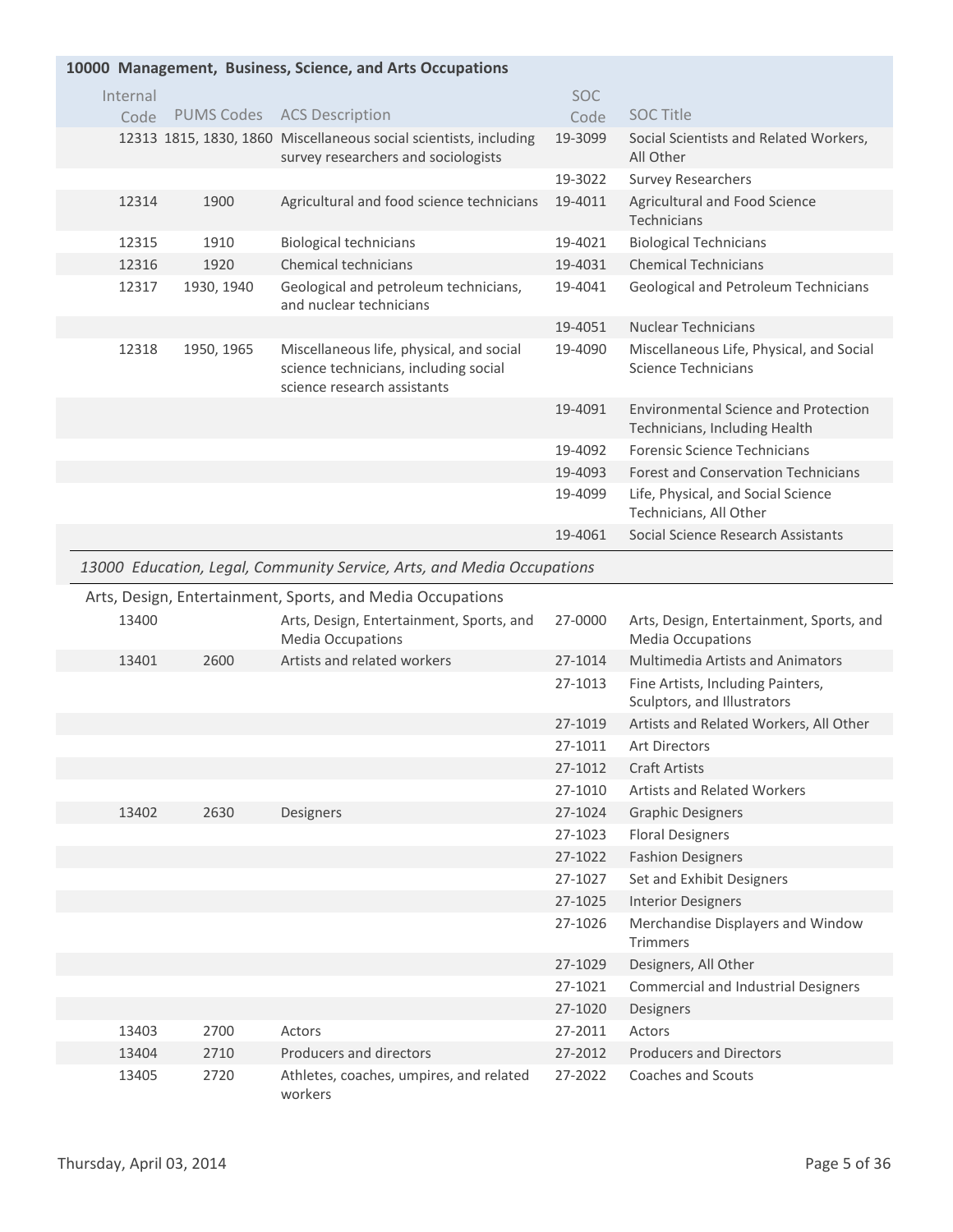| 10000 Management, Business, Science, and Arts Occupations |                   |                                                                                                                                   |            |                                                                                  |  |  |
|-----------------------------------------------------------|-------------------|-----------------------------------------------------------------------------------------------------------------------------------|------------|----------------------------------------------------------------------------------|--|--|
| Internal                                                  |                   |                                                                                                                                   | <b>SOC</b> |                                                                                  |  |  |
| Code                                                      | <b>PUMS Codes</b> | <b>ACS Description</b>                                                                                                            | Code       | <b>SOC Title</b>                                                                 |  |  |
| 13405                                                     | 2720              | Athletes, coaches, umpires, and related<br>workers                                                                                | 27-2023    | Umpires, Referees, and Other Sports<br><b>Officials</b>                          |  |  |
|                                                           |                   |                                                                                                                                   | 27-2021    | Athletes and Sports Competitors                                                  |  |  |
|                                                           |                   |                                                                                                                                   | 27-2020    | Athletes, Coaches, Umpires, and Related<br>Workers                               |  |  |
| 13406                                                     | 2740              | Dancers and choreographers                                                                                                        | 27-2031    | Dancers                                                                          |  |  |
|                                                           |                   |                                                                                                                                   | 27-2030    | Dancers and Choreographers                                                       |  |  |
|                                                           |                   |                                                                                                                                   | 27-2032    | Choreographers                                                                   |  |  |
| 13407                                                     | 2750              | Musicians, singers, and related workers                                                                                           | 27-2040    | Musicians, Singers, and Related Workers                                          |  |  |
|                                                           |                   |                                                                                                                                   | 27-2041    | <b>Music Directors and Composers</b>                                             |  |  |
|                                                           |                   |                                                                                                                                   | 27-2042    | <b>Musicians and Singers</b>                                                     |  |  |
| 13408                                                     | 2760              | Entertainers and performers, sports and<br>related workers, all other                                                             | 27-2099    | Entertainers and Performers, Sports and<br>Related Workers, All Other            |  |  |
| 13409                                                     | 2800              | Announcers                                                                                                                        | 27-3012    | Public Address System and Other<br>Announcers                                    |  |  |
|                                                           |                   |                                                                                                                                   | 27-3010    | Announcers                                                                       |  |  |
|                                                           |                   |                                                                                                                                   | 27-3011    | Radio and Television Announcers                                                  |  |  |
| 13410                                                     | 2810              | News analysts, reporters and<br>correspondents                                                                                    | 27-3022    | Reporters and Correspondents                                                     |  |  |
|                                                           |                   |                                                                                                                                   | 27-3021    | <b>Broadcast News Analysts</b>                                                   |  |  |
|                                                           |                   |                                                                                                                                   | 27-3020    | News Analysts, Reporters and<br>Correspondents                                   |  |  |
| 13411                                                     | 2825              | Public relations specialists                                                                                                      | 27-3031    | <b>Public Relations Specialists</b>                                              |  |  |
| 13412                                                     | 2830              | Editors                                                                                                                           | 27-3041    | Editors                                                                          |  |  |
| 13413                                                     | 2840              | <b>Technical writers</b>                                                                                                          | 27-3042    | <b>Technical Writers</b>                                                         |  |  |
| 13414                                                     | 2850              | Writers and authors                                                                                                               | 27-3043    | <b>Writers and Authors</b>                                                       |  |  |
| 13415                                                     | 2860              | Miscellaneous media and communication<br>workers                                                                                  | 27-3099    | Media and Communication Workers, All<br>Other                                    |  |  |
|                                                           |                   |                                                                                                                                   | 27-3090    | Miscellaneous Media and<br><b>Communication Workers</b>                          |  |  |
|                                                           |                   |                                                                                                                                   | 27-3091    | Interpreters and Translators                                                     |  |  |
| 13416                                                     | 2900, 2960        | Broadcast and sound engineering<br>technicians and radio operators, and<br>media and communication equipment<br>workers, all othe | 27-4013    | Radio Operators                                                                  |  |  |
|                                                           |                   |                                                                                                                                   | 27-4099    | Media and Communication Equipment<br>Workers, All Other                          |  |  |
|                                                           |                   |                                                                                                                                   | 27-4014    | Sound Engineering Technicians                                                    |  |  |
|                                                           |                   |                                                                                                                                   | 27-4011    | Audio and Video Equipment Technicians                                            |  |  |
|                                                           |                   |                                                                                                                                   | 27-4010    | <b>Broadcast and Sound Engineering</b><br><b>Technicians and Radio Operators</b> |  |  |
|                                                           |                   |                                                                                                                                   | 27-4012    | <b>Broadcast Technicians</b>                                                     |  |  |
| 13417                                                     | 2910              | Photographers                                                                                                                     | 27-4021    | Photographers                                                                    |  |  |
| 13418                                                     | 2920              | Television, video, and motion picture<br>camera operators and editors                                                             | 27-4031    | Camera Operators, Television, Video,<br>and Motion Picture                       |  |  |
|                                                           |                   |                                                                                                                                   | 27-4032    | Film and Video Editors                                                           |  |  |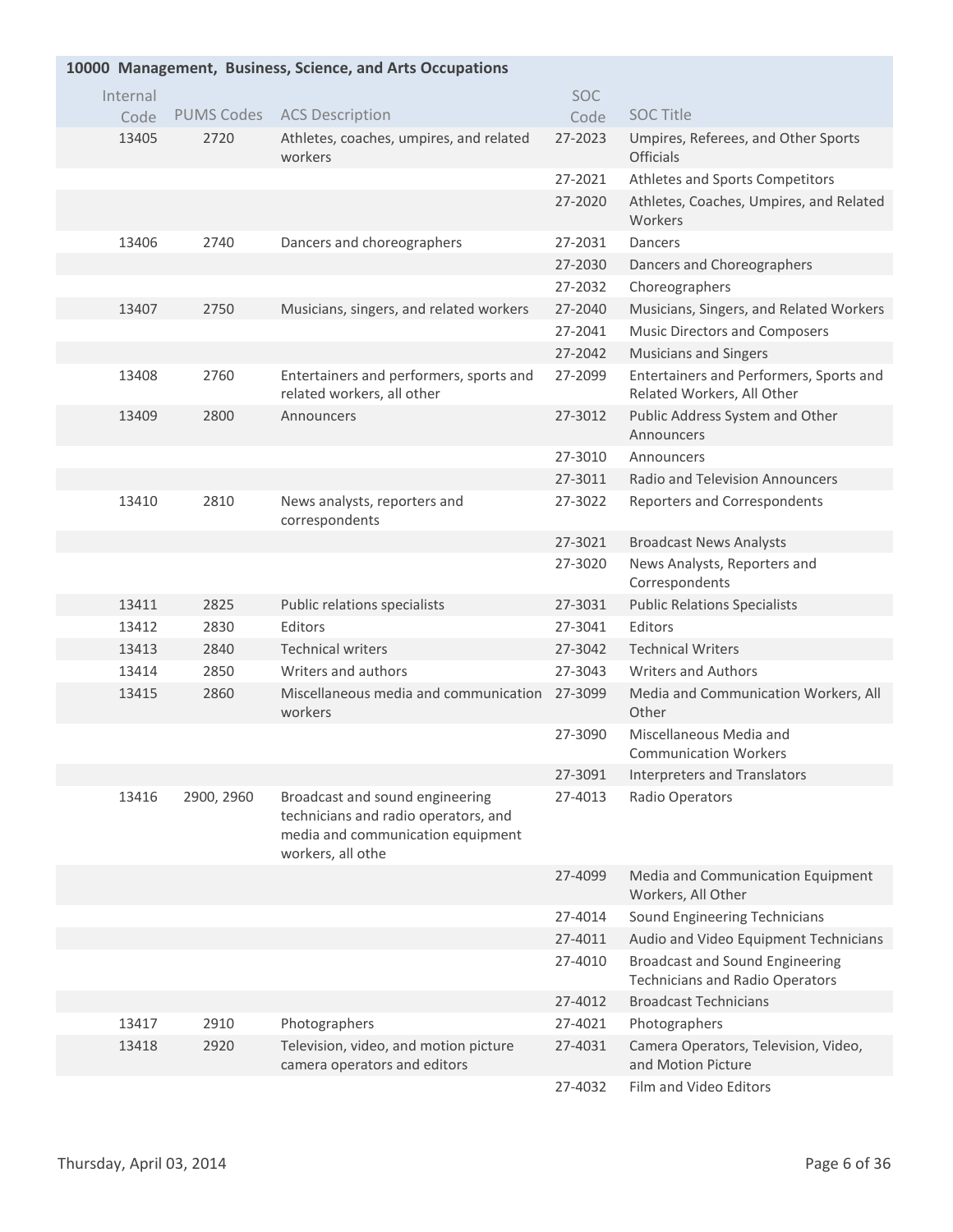| 10000 Management, Business, Science, and Arts Occupations |                   |                                                                                                                       |            |                                                                              |  |  |
|-----------------------------------------------------------|-------------------|-----------------------------------------------------------------------------------------------------------------------|------------|------------------------------------------------------------------------------|--|--|
| Internal                                                  |                   |                                                                                                                       | <b>SOC</b> |                                                                              |  |  |
| Code                                                      | <b>PUMS Codes</b> | <b>ACS Description</b>                                                                                                | Code       | <b>SOC Title</b>                                                             |  |  |
| 13418                                                     | 2920              | Television, video, and motion picture<br>camera operators and editors                                                 | 27-4030    | Television, Video, and Motion Picture<br><b>Camera Operators and Editors</b> |  |  |
|                                                           |                   | <b>Community and Social Service Occupations</b>                                                                       |            |                                                                              |  |  |
| 13100                                                     |                   | Community and Social Service<br>Occupations                                                                           | 21-0000    | <b>Community and Social Service</b><br>Occupations                           |  |  |
| 13101                                                     | 2000              | Counselors                                                                                                            | 21-1011    | Substance Abuse and Behavioral<br><b>Disorder Counselors</b>                 |  |  |
|                                                           |                   |                                                                                                                       | 21-1014    | <b>Mental Health Counselors</b>                                              |  |  |
|                                                           |                   |                                                                                                                       | 21-1010    | Counselors                                                                   |  |  |
|                                                           |                   |                                                                                                                       | 21-1019    | Counselors, All Other                                                        |  |  |
|                                                           |                   |                                                                                                                       | 21-1015    | <b>Rehabilitation Counselors</b>                                             |  |  |
|                                                           |                   |                                                                                                                       | 21-1013    | Marriage and Family Therapists                                               |  |  |
|                                                           |                   |                                                                                                                       | 21-1012    | Educational, Guidance, School, and<br><b>Vocational Counselors</b>           |  |  |
| 13102                                                     | 2010              | Social workers                                                                                                        | 21-1022    | <b>Healthcare Social Workers</b>                                             |  |  |
|                                                           |                   |                                                                                                                       | 21-1020    | Social Workers                                                               |  |  |
|                                                           |                   |                                                                                                                       | 21-1021    | Child, Family, and School Social Workers                                     |  |  |
|                                                           |                   |                                                                                                                       | 21-1023    | Mental Health and Substance Abuse<br>Social Workers                          |  |  |
|                                                           |                   |                                                                                                                       | 21-1029    | Social Workers, All Other                                                    |  |  |
| 13103                                                     | 2015              | Probation officers and correctional<br>treatment specialists                                                          | 21-1092    | <b>Probation Officers and Correctional</b><br><b>Treatment Specialists</b>   |  |  |
| 13104                                                     | 2016              | Social and human service assistants                                                                                   | 21-1093    | Social and Human Service Assistants                                          |  |  |
| 13105                                                     | 2025              | Miscellaneous community and social<br>service specialists, including health<br>educators and community health workers | 21-1091    | <b>Health Educators</b>                                                      |  |  |
|                                                           |                   |                                                                                                                       | 21-1094    | <b>Community Health Workers</b>                                              |  |  |
|                                                           |                   |                                                                                                                       | 21-1099    | <b>Community and Social Service</b><br>Specialists, All Other                |  |  |
| 13106                                                     | 2040              | Clergy                                                                                                                | 21-2011    | Clergy                                                                       |  |  |
| 13107                                                     | 2050              | Directors, religious activities and<br>education                                                                      | 21-2021    | Directors, Religious Activities and<br>Education                             |  |  |
| 13108                                                     | 2060              | Religious workers, all other                                                                                          | 21-2099    | Religious Workers, All Other                                                 |  |  |
|                                                           |                   | Education, Training, and Library Occupations                                                                          |            |                                                                              |  |  |
| 13300                                                     |                   | Education, Training, and Library<br>Occupations                                                                       | 25-0000    | Education, Training, and Library<br>Occupations                              |  |  |
| 13301                                                     | 2200              | Postsecondary teachers                                                                                                | 25-1063    | Economics Teachers, Postsecondary                                            |  |  |
|                                                           |                   |                                                                                                                       | 25-1050    | Physical Sciences Teachers,<br>Postsecondary                                 |  |  |
|                                                           |                   |                                                                                                                       | 25-1042    | <b>Biological Science Teachers,</b><br>Postsecondary                         |  |  |
|                                                           |                   |                                                                                                                       | 25-1051    | Atmospheric, Earth, Marine, and Space<br>Sciences Teachers, Postsecondary    |  |  |
|                                                           |                   |                                                                                                                       | 25-1052    | Chemistry Teachers, Postsecondary                                            |  |  |
|                                                           |                   |                                                                                                                       | 25-1053    | Environmental Science Teachers,<br>Postsecondary                             |  |  |
|                                                           |                   |                                                                                                                       | 25-1054    | Physics Teachers, Postsecondary                                              |  |  |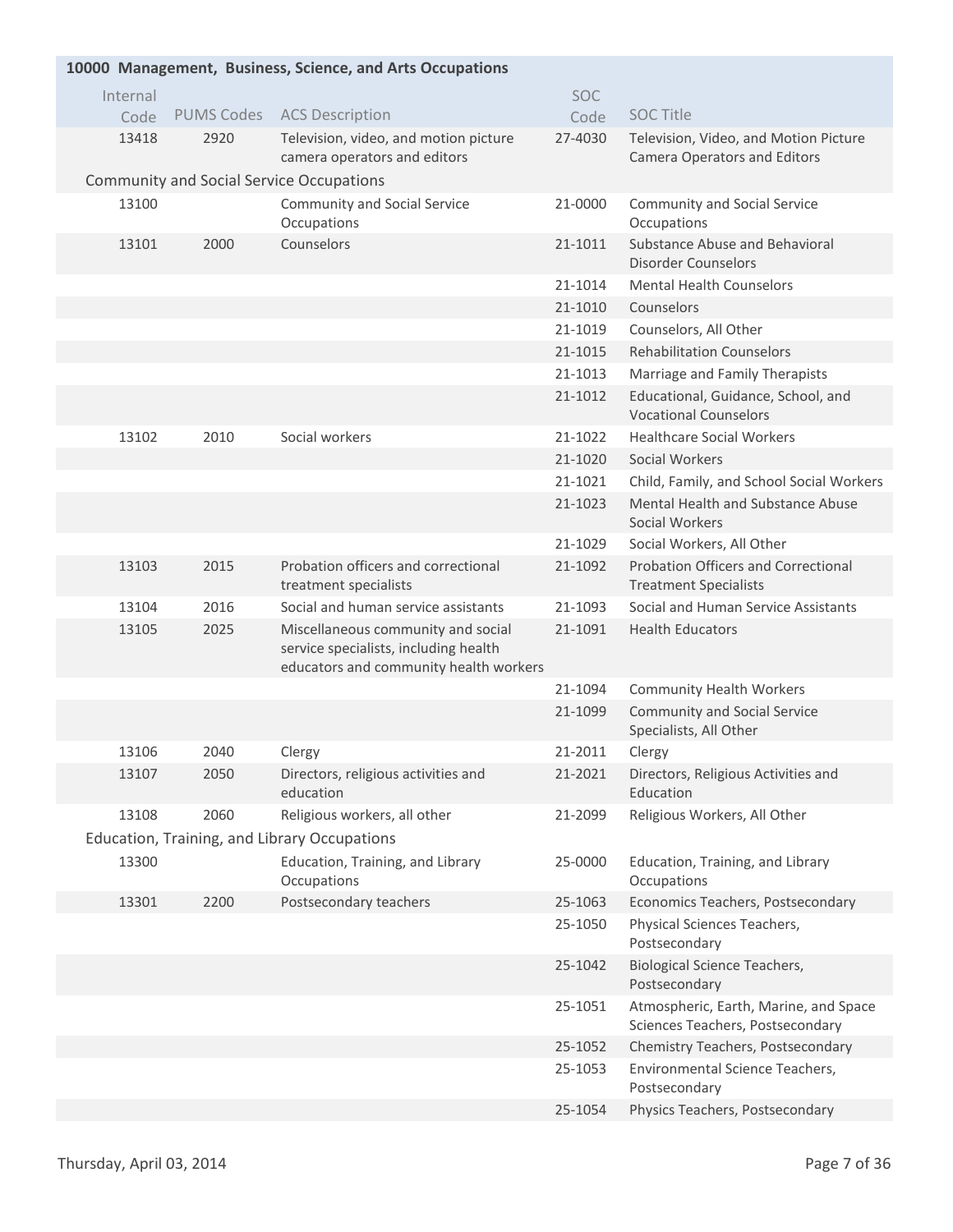|          |      | 10000 Management, Business, Science, and Arts Occupations |            |                                                                   |
|----------|------|-----------------------------------------------------------|------------|-------------------------------------------------------------------|
| Internal |      |                                                           | <b>SOC</b> |                                                                   |
| Code     |      | PUMS Codes ACS Description                                | Code       | <b>SOC Title</b>                                                  |
| 13301    | 2200 | Postsecondary teachers                                    | 25-1021    | Computer Science Teachers,<br>Postsecondary                       |
|          |      |                                                           | 25-1061    | Anthropology and Archeology Teachers,<br>Postsecondary            |
|          |      |                                                           | 25-1022    | Mathematical Science Teachers,<br>Postsecondary                   |
|          |      |                                                           | 25-1043    | Forestry and Conservation Science<br>Teachers, Postsecondary      |
|          |      |                                                           | 25-1064    | Geography Teachers, Postsecondary                                 |
|          |      |                                                           | 25-1065    | Political Science Teachers, Postsecondary                         |
|          |      |                                                           | 25-1066    | Psychology Teachers, Postsecondary                                |
|          |      |                                                           | 25-1067    | Sociology Teachers, Postsecondary                                 |
|          |      |                                                           | 25-1069    | Social Sciences Teachers, Postsecondary,<br>All Other             |
|          |      |                                                           | 25-1070    | Health Teachers, Postsecondary                                    |
|          |      |                                                           | 25-1030    | Engineering and Architecture Teachers,<br>Postsecondary           |
|          |      |                                                           | 25-1072    | Nursing Instructors and Teachers,<br>Postsecondary                |
|          |      |                                                           | 25-1080    | Education and Library Science Teachers,<br>Postsecondary          |
|          |      |                                                           | 25-1060    | Social Sciences Teachers, Postsecondary                           |
|          |      |                                                           | 25-1081    | <b>Education Teachers, Postsecondary</b>                          |
|          |      |                                                           | 25-1121    | Art, Drama, and Music Teachers,<br>Postsecondary                  |
|          |      |                                                           | 25-1020    | Math and Computer Teachers,<br>Postsecondary                      |
|          |      |                                                           | 25-1111    | Criminal Justice and Law Enforcement<br>Teachers, Postsecondary   |
|          |      |                                                           | 25-1110    | Law, Criminal Justice, and Social Work<br>Teachers, Postsecondary |
|          |      |                                                           | 25-1082    | Library Science Teachers, Postsecondary                           |
|          |      |                                                           | 25-1124    | Foreign Language and Literature<br>Teachers, Postsecondary        |
|          |      |                                                           | 25-1113    | Social Work Teachers, Postsecondary                               |
|          |      |                                                           | 25-1120    | Arts, Communications, and Humanities<br>Teachers, Postsecondary   |
|          |      |                                                           | 25-1112    | Law Teachers, Postsecondary                                       |
|          |      |                                                           | 25-1122    | Communications Teachers,<br>Postsecondary                         |
|          |      |                                                           | 25-1011    | <b>Business Teachers, Postsecondary</b>                           |
|          |      |                                                           | 25-1010    | <b>Business Teachers, Postsecondary</b>                           |
|          |      |                                                           | 25-1041    | Agricultural Sciences Teachers,<br>Postsecondary                  |
|          |      |                                                           | 25-1125    | History Teachers, Postsecondary                                   |
|          |      |                                                           | 25-1000    | <b>Postsecondary Teachers</b>                                     |
|          |      |                                                           | 25-1190    | Miscellaneous Postsecondary Teachers                              |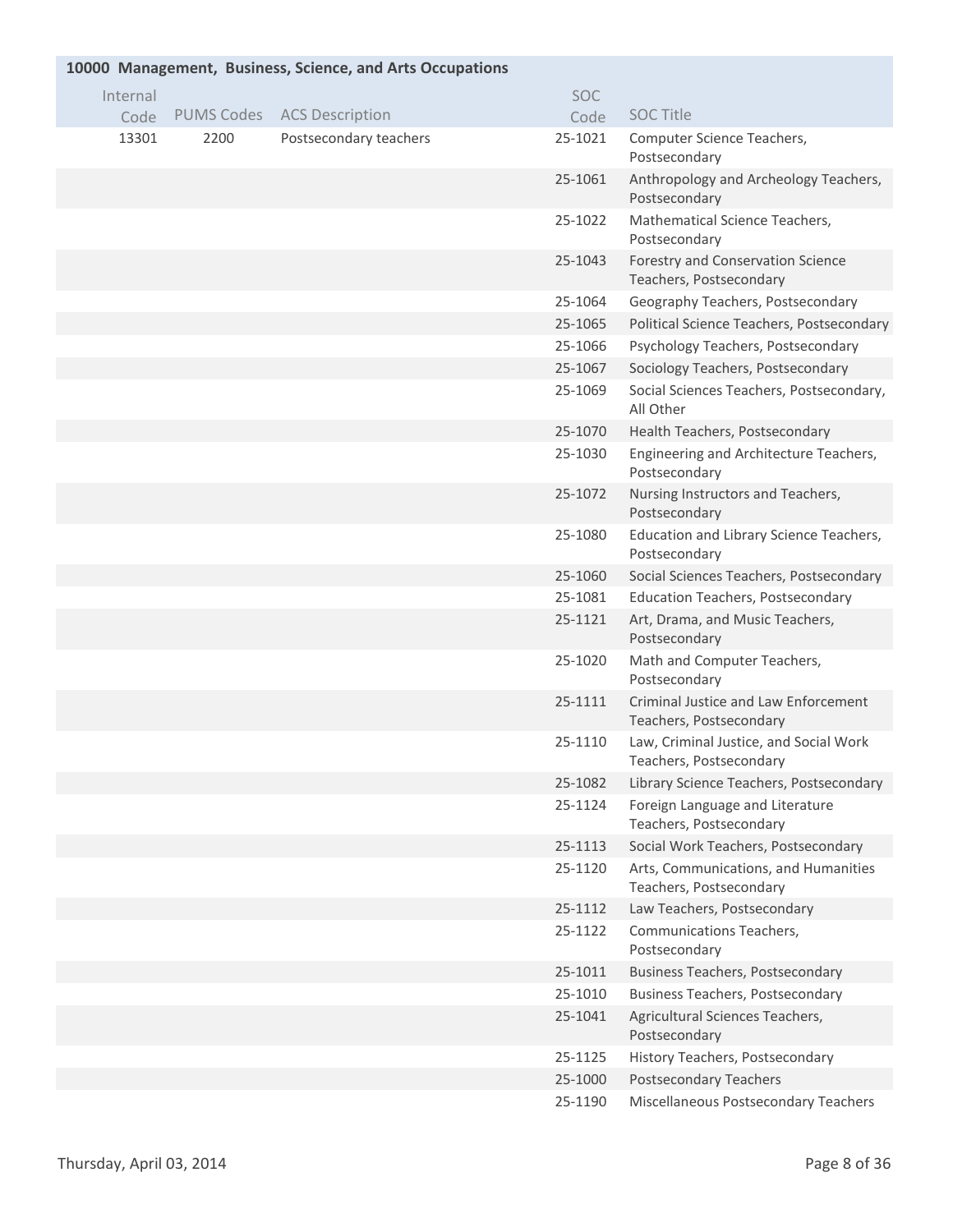| 10000 Management, Business, Science, and Arts Occupations |          |                   |                                       |            |                                                                             |  |  |
|-----------------------------------------------------------|----------|-------------------|---------------------------------------|------------|-----------------------------------------------------------------------------|--|--|
|                                                           | Internal |                   |                                       | <b>SOC</b> |                                                                             |  |  |
|                                                           | Code     | <b>PUMS Codes</b> | <b>ACS Description</b>                | Code       | <b>SOC Title</b>                                                            |  |  |
|                                                           | 13301    | 2200              | Postsecondary teachers                | 25-1191    | <b>Graduate Teaching Assistants</b>                                         |  |  |
|                                                           |          |                   |                                       | 25-1192    | Home Economics Teachers,<br>Postsecondary                                   |  |  |
|                                                           |          |                   |                                       | 25-1040    | Life Sciences Teachers, Postsecondary                                       |  |  |
|                                                           |          |                   |                                       | 25-1193    | Recreation and Fitness Studies Teachers,<br>Postsecondary                   |  |  |
|                                                           |          |                   |                                       | 25-1194    | Vocational Education Teachers,<br>Postsecondary                             |  |  |
|                                                           |          |                   |                                       | 25-1199    | Postsecondary Teachers, All Other                                           |  |  |
|                                                           |          |                   |                                       | 25-1123    | English Language and Literature<br>Teachers, Postsecondary                  |  |  |
|                                                           |          |                   |                                       | 25-1032    | Engineering Teachers, Postsecondary                                         |  |  |
|                                                           |          |                   |                                       | 25-1126    | Philosophy and Religion Teachers,<br>Postsecondary                          |  |  |
|                                                           |          |                   |                                       | 25-1031    | Architecture Teachers, Postsecondary                                        |  |  |
|                                                           |          |                   |                                       | 25-1071    | Health Specialties Teachers,<br>Postsecondary                               |  |  |
|                                                           |          |                   |                                       | 25-1062    | Area, Ethnic, and Cultural Studies<br>Teachers, Postsecondary               |  |  |
|                                                           | 13302    | 2300              | Preschool and kindergarten teachers   | 25-2011    | Preschool Teachers, Except Special<br>Education                             |  |  |
|                                                           |          |                   |                                       | 25-2012    | Kindergarten Teachers, Except Special<br>Education                          |  |  |
|                                                           |          |                   |                                       | 25-2010    | Preschool and Kindergarten Teachers                                         |  |  |
|                                                           | 13303    | 2310              | Elementary and middle school teachers | 25-2021    | Elementary School Teachers, Except<br><b>Special Education</b>              |  |  |
|                                                           |          |                   |                                       | 25-2022    | Middle School Teachers, Except Special<br>and Career/Technical Education    |  |  |
|                                                           |          |                   |                                       | 25-2020    | Elementary and Middle School Teachers                                       |  |  |
|                                                           |          |                   |                                       | 25-2023    | Career/Technical Education Teachers,<br>Middle School                       |  |  |
|                                                           | 13304    | 2320              | Secondary school teachers             | 25-2031    | Secondary School Teachers, Except<br>Special and Career/Technical Education |  |  |
|                                                           |          |                   |                                       | 25-2030    | <b>Secondary School Teachers</b>                                            |  |  |
|                                                           |          |                   |                                       | 25-2032    | Career/Technical Education Teachers,<br>Secondary School                    |  |  |
|                                                           | 13305    | 2330              | Special education teachers            | 25-2054    | Special Education Teachers, Secondary<br>School                             |  |  |
|                                                           |          |                   |                                       | 25-2050    | <b>Special Education Teachers</b>                                           |  |  |
|                                                           |          |                   |                                       | 25-2052    | <b>Special Education Teachers,</b><br>Kindergarten and Elementary School    |  |  |
|                                                           |          |                   |                                       | 25-2053    | Special Education Teachers, Middle<br>School                                |  |  |
|                                                           |          |                   |                                       | 25-2059    | Special Education Teachers, All Other                                       |  |  |
|                                                           |          |                   |                                       | 25-2051    | Special Education Teachers, Preschool                                       |  |  |
|                                                           | 13306    | 2340              | Other teachers and instructors        | 25-3099    | Teachers and Instructors, All Other,<br><b>Except Substitute Teachers</b>   |  |  |
|                                                           |          |                   |                                       | 25-3021    | Self-Enrichment Education Teachers                                          |  |  |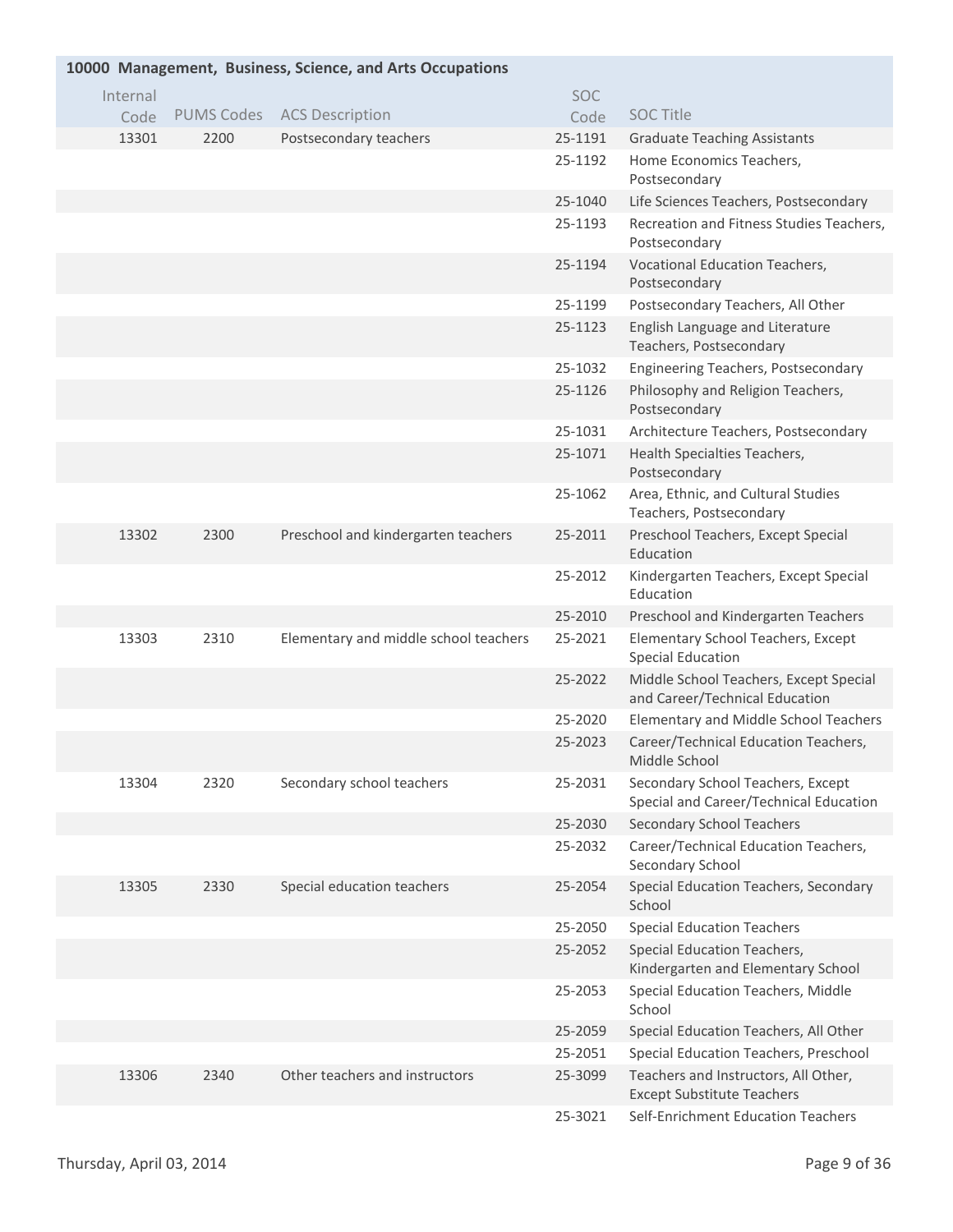| 10000 Management, Business, Science, and Arts Occupations |                   |                                                                 |            |                                                                              |  |  |
|-----------------------------------------------------------|-------------------|-----------------------------------------------------------------|------------|------------------------------------------------------------------------------|--|--|
| Internal                                                  |                   |                                                                 | <b>SOC</b> |                                                                              |  |  |
| Code                                                      | <b>PUMS Codes</b> | <b>ACS Description</b>                                          | Code       | <b>SOC Title</b>                                                             |  |  |
| 13306                                                     | 2340              | Other teachers and instructors                                  | 25-3000    | <b>Other Teachers and Instructors</b>                                        |  |  |
|                                                           |                   |                                                                 | 25-3010    | Adult Basic and Secondary Education<br>and Literacy Teachers and Instructors |  |  |
|                                                           |                   |                                                                 | 25-3011    | Adult Basic and Secondary Education<br>and Literacy Teachers and Instructors |  |  |
|                                                           |                   |                                                                 | 25-3090    | Miscellaneous Teachers and Instructors                                       |  |  |
|                                                           |                   |                                                                 | 25-3020    | Self-Enrichment Education Teachers                                           |  |  |
|                                                           |                   |                                                                 | 25-3098    | Substitute Teachers                                                          |  |  |
| 13307                                                     | 2400              | Archivists, curators, and museum<br>technicians                 | 25-4012    | Curators                                                                     |  |  |
|                                                           |                   |                                                                 | 25-4011    | Archivists                                                                   |  |  |
|                                                           |                   |                                                                 | 25-4013    | <b>Museum Technicians and Conservators</b>                                   |  |  |
|                                                           |                   |                                                                 | 25-4010    | Archivists, Curators, and Museum<br>Technicians                              |  |  |
| 13308                                                     | 2430              | Librarians                                                      | 25-4021    | Librarians                                                                   |  |  |
| 13309                                                     | 2440              | Library technicians                                             | 25-4031    | Library Technicians                                                          |  |  |
| 13310                                                     | 2540              | Teacher assistants                                              | 25-9041    | <b>Teacher Assistants</b>                                                    |  |  |
| 13311                                                     | 2550              | Other education, training, and library<br>workers               | 25-9011    | Audio-Visual and Multimedia Collections<br>Specialists                       |  |  |
|                                                           |                   |                                                                 | 25-9021    | Farm and Home Management Advisors                                            |  |  |
|                                                           |                   |                                                                 | 25-9031    | <b>Instructional Coordinators</b>                                            |  |  |
|                                                           |                   |                                                                 | 25-9099    | Education, Training, and Library<br>Workers, All Other                       |  |  |
| <b>Legal Occupations</b>                                  |                   |                                                                 |            |                                                                              |  |  |
| 13200                                                     |                   | Legal Occupations                                               | 23-0000    | Legal Occupations                                                            |  |  |
| 13201                                                     | 2100, 2110        | Lawyers, and judges, magistrates, and<br>other judicial workers | 23-1022    | Arbitrators, Mediators, and Conciliators                                     |  |  |
|                                                           |                   |                                                                 | 23-1023    | Judges, Magistrate Judges, and<br>Magistrates                                |  |  |
|                                                           |                   |                                                                 | 23-1011    | Lawyers                                                                      |  |  |
|                                                           |                   |                                                                 | 23-1020    | Judges, Magistrates, and Other Judicial<br>Workers                           |  |  |
|                                                           |                   |                                                                 | 23-1021    | Administrative Law Judges, Adjudicators,<br>and Hearing Officers             |  |  |
| 13202                                                     | 2105              | Judicial law clerks                                             | 23-1012    | <b>Judicial Law Clerks</b>                                                   |  |  |
| 13203                                                     | 2145              | Paralegals and legal assistants                                 | 23-2011    | Paralegals and Legal Assistants                                              |  |  |
| 13204                                                     | 2160              | Miscellaneous legal support workers                             | 23-2091    | Court Reporters                                                              |  |  |
|                                                           |                   |                                                                 | 23-2093    | Title Examiners, Abstractors, and<br>Searchers                               |  |  |
|                                                           |                   |                                                                 | 23-2099    | Legal Support Workers, All Other                                             |  |  |
|                                                           |                   |                                                                 | 23-2090    | Miscellaneous Legal Support Workers                                          |  |  |
|                                                           |                   | 14000 Healthcare Practitioners and Technical Occupations        |            |                                                                              |  |  |
|                                                           |                   | Healthcare Practitioners and Technical Occupations              |            |                                                                              |  |  |
| 14101                                                     | 3000              | Chiropractors                                                   | 29-1011    | Chiropractors                                                                |  |  |
| 14102                                                     | 3010              | <b>Dentists</b>                                                 | 29-1021    | Dentists, General                                                            |  |  |
|                                                           |                   |                                                                 | 29-1024    | Prosthodontists                                                              |  |  |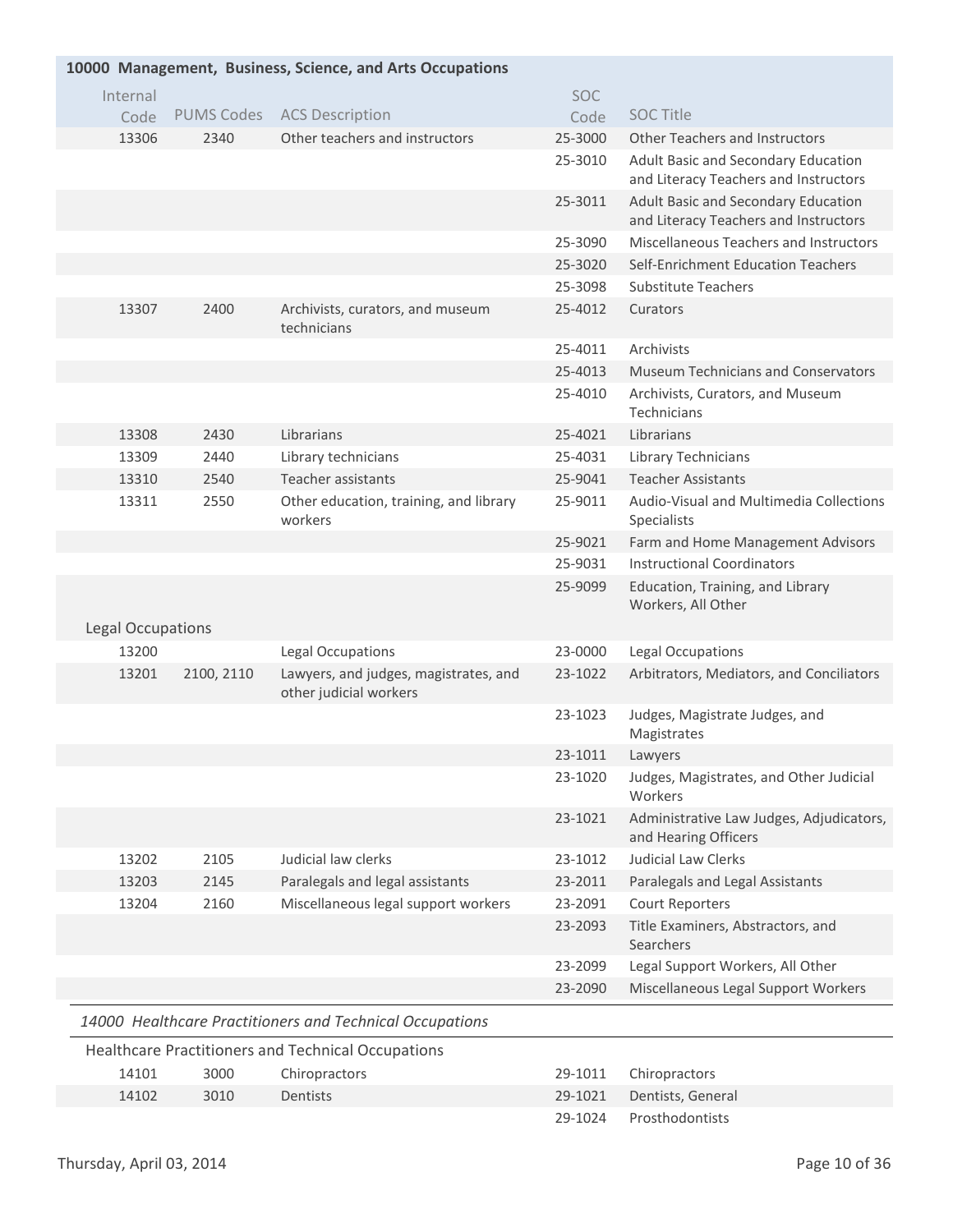| 10000 Management, Business, Science, and Arts Occupations |                   |                                                            |         |                                                                   |  |  |  |
|-----------------------------------------------------------|-------------------|------------------------------------------------------------|---------|-------------------------------------------------------------------|--|--|--|
| Internal                                                  |                   |                                                            | SOC     |                                                                   |  |  |  |
| Code                                                      | <b>PUMS Codes</b> | <b>ACS Description</b>                                     | Code    | <b>SOC Title</b>                                                  |  |  |  |
| 14102                                                     | 3010              | Dentists                                                   | 29-1022 | Oral and Maxillofacial Surgeons                                   |  |  |  |
|                                                           |                   |                                                            | 29-1029 | Dentists, All Other Specialists                                   |  |  |  |
|                                                           |                   |                                                            | 29-1020 | Dentists                                                          |  |  |  |
|                                                           |                   |                                                            | 29-1023 | Orthodontists                                                     |  |  |  |
| 14103                                                     | 3030              | Dietitians and nutritionists                               | 29-1031 | <b>Dietitians and Nutritionists</b>                               |  |  |  |
| 14104                                                     | 3040              | Optometrists                                               | 29-1041 | Optometrists                                                      |  |  |  |
| 14105                                                     | 3050              | Pharmacists                                                | 29-1051 | Pharmacists                                                       |  |  |  |
| 14106                                                     | 3060              | Physicians and surgeons                                    | 29-1061 | Anesthesiologists                                                 |  |  |  |
|                                                           |                   |                                                            | 29-1063 | Internists, General                                               |  |  |  |
|                                                           |                   |                                                            | 29-1066 | Psychiatrists                                                     |  |  |  |
|                                                           |                   |                                                            | 29-1062 | <b>Family and General Practitioners</b>                           |  |  |  |
|                                                           |                   |                                                            | 29-1064 | <b>Obstetricians and Gynecologists</b>                            |  |  |  |
|                                                           |                   |                                                            | 29-1060 | Physicians and Surgeons                                           |  |  |  |
|                                                           |                   |                                                            | 29-1065 | Pediatricians, General                                            |  |  |  |
|                                                           |                   |                                                            | 29-1067 | Surgeons                                                          |  |  |  |
|                                                           |                   |                                                            | 29-1069 | Physicians and Surgeons, All Other                                |  |  |  |
| 14107                                                     | 3110              | Physician assistants                                       | 29-1071 | Physician Assistants                                              |  |  |  |
| 14108                                                     | 3120              | Podiatrists                                                | 29-1081 | Podiatrists                                                       |  |  |  |
| 14109                                                     | 3140              | Audiologists                                               | 29-1181 | Audiologists                                                      |  |  |  |
| 14110                                                     | 3150              | Occupational therapists                                    | 29-1122 | <b>Occupational Therapists</b>                                    |  |  |  |
| 14111                                                     | 3160              | Physical therapists                                        | 29-1123 | Physical Therapists                                               |  |  |  |
| 14112                                                     | 3200              | Radiation therapists                                       | 29-1124 | <b>Radiation Therapists</b>                                       |  |  |  |
| 14113                                                     | 3210              | Recreational therapists                                    | 29-1125 | <b>Recreational Therapists</b>                                    |  |  |  |
| 14114                                                     | 3220              | Respiratory therapists                                     | 29-1126 | <b>Respiratory Therapists</b>                                     |  |  |  |
| 14115                                                     | 3230              | Speech-language pathologists                               | 29-1127 | Speech-Language Pathologists                                      |  |  |  |
| 14116                                                     | 3235, 3245        | Other therapists, including exercise<br>physiologists      | 29-1128 | <b>Exercise Physiologists</b>                                     |  |  |  |
|                                                           |                   |                                                            | 29-1129 | Therapists, All Other                                             |  |  |  |
| 14117                                                     | 3250              | Veterinarians                                              | 29-1131 | Veterinarians                                                     |  |  |  |
| 14118                                                     | 3255              | Registered nurses                                          | 29-1141 | <b>Registered Nurses</b>                                          |  |  |  |
| 14119                                                     | 3256              | Nurse anesthetists                                         | 29-1151 | <b>Nurse Anesthetists</b>                                         |  |  |  |
| 14120                                                     | 3257, 3258        | Nurse practitioners and nurse midwives                     | 29-1161 | <b>Nurse Midwives</b>                                             |  |  |  |
|                                                           |                   |                                                            | 29-1171 | <b>Nurse Practitioners</b>                                        |  |  |  |
| 14121                                                     | 3260              | Health diagnosing and treating<br>practitioners, all other | 29-1199 | <b>Health Diagnosing and Treating</b><br>Practitioners, All Other |  |  |  |
| 14122                                                     | 3300              | Clinical laboratory technologists and<br>technicians       | 29-2010 | Clinical Laboratory Technologists and<br>Technicians              |  |  |  |
|                                                           |                   |                                                            | 29-2011 | Medical and Clinical Laboratory<br>Technologists                  |  |  |  |
|                                                           |                   |                                                            | 29-2012 | Medical and Clinical Laboratory<br>Technicians                    |  |  |  |
| 14123                                                     | 3310              | Dental hygienists                                          | 29-2021 | <b>Dental Hygienists</b>                                          |  |  |  |
| 14124                                                     | 3320              | Diagnostic related technologists and<br>technicians        | 29-2031 | Cardiovascular Technologists and<br>Technicians                   |  |  |  |
|                                                           |                   |                                                            | 29-2033 | Nuclear Medicine Technologists                                    |  |  |  |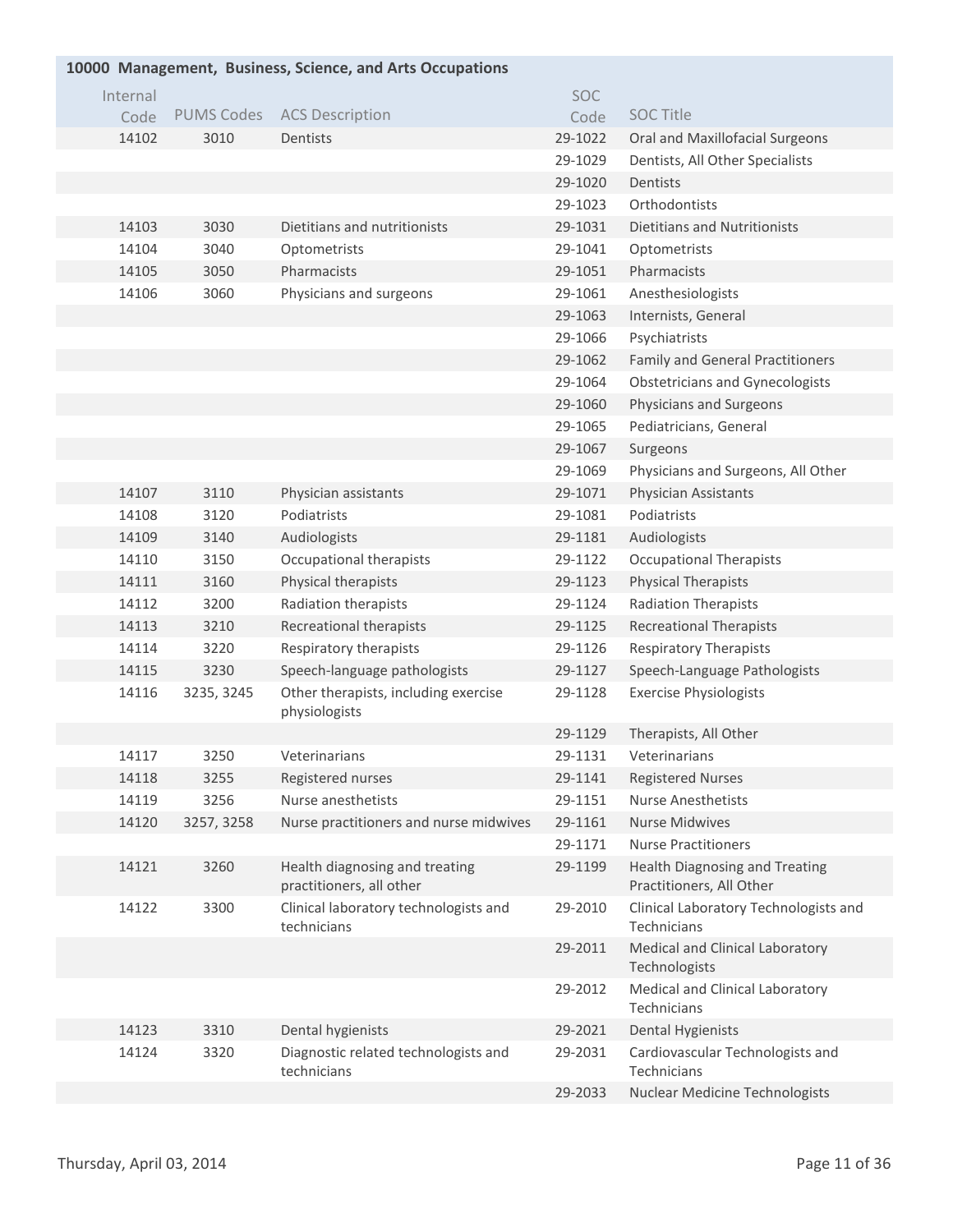|          | 10000 Management, Business, Science, and Arts Occupations |                                                              |            |                                                                            |  |  |  |
|----------|-----------------------------------------------------------|--------------------------------------------------------------|------------|----------------------------------------------------------------------------|--|--|--|
| Internal |                                                           |                                                              | <b>SOC</b> |                                                                            |  |  |  |
| Code     | <b>PUMS Codes</b>                                         | <b>ACS Description</b>                                       | Code       | <b>SOC Title</b>                                                           |  |  |  |
| 14124    | 3320                                                      | Diagnostic related technologists and<br>technicians          | 29-2030    | Diagnostic Related Technologists and<br>Technicians                        |  |  |  |
|          |                                                           |                                                              | 29-2034    | Radiologic Technologists                                                   |  |  |  |
|          |                                                           |                                                              | 29-2035    | Magnetic Resonance Imaging<br>Technologists                                |  |  |  |
|          |                                                           |                                                              | 29-2032    | Diagnostic Medical Sonographers                                            |  |  |  |
| 14125    | 3400                                                      | Emergency medical technicians and<br>paramedics              | 29-2041    | <b>Emergency Medical Technicians and</b><br>Paramedics                     |  |  |  |
| 14126    | 3420                                                      | Health practitioner support technologists<br>and technicians | 29-2054    | Respiratory Therapy Technicians                                            |  |  |  |
|          |                                                           |                                                              | 29-2056    | Veterinary Technologists and Technicians                                   |  |  |  |
|          |                                                           |                                                              | 29-2052    | <b>Pharmacy Technicians</b>                                                |  |  |  |
|          |                                                           |                                                              | 29-2055    | <b>Surgical Technologists</b>                                              |  |  |  |
|          |                                                           |                                                              | 29-2050    | <b>Health Practitioner Support</b><br><b>Technologists and Technicians</b> |  |  |  |
|          |                                                           |                                                              | 29-2053    | Psychiatric Technicians                                                    |  |  |  |
|          |                                                           |                                                              | 29-2051    | <b>Dietetic Technicians</b>                                                |  |  |  |
|          |                                                           |                                                              | 29-2057    | <b>Ophthalmic Medical Technicians</b>                                      |  |  |  |
| 14127    | 3500                                                      | Licensed practical and licensed vocational 29-2061<br>nurses |            | <b>Licensed Practical and Licensed</b><br><b>Vocational Nurses</b>         |  |  |  |
| 14128    | 3510                                                      | Medical records and health information<br>technicians        | 29-2071    | Medical Records and Health Information<br>Technicians                      |  |  |  |
| 14129    | 3520                                                      | Opticians, dispensing                                        | 29-2081    | Opticians, Dispensing                                                      |  |  |  |
| 14130    | 3535                                                      | Miscellaneous health technologists and<br>technicians        | 29-2090    | Miscellaneous Health Technologists and<br>Technicians                      |  |  |  |
|          |                                                           |                                                              | 29-2091    | <b>Orthotists and Prosthetists</b>                                         |  |  |  |
|          |                                                           |                                                              | 29-2092    | <b>Hearing Aid Specialists</b>                                             |  |  |  |
|          |                                                           |                                                              | 29-2099    | Health Technologists and Technicians,<br>All Other                         |  |  |  |
| 14131    | 3540                                                      | Other healthcare practitioners and<br>technical occupations  | 29-9012    | Occupational Health and Safety<br>Technicians                              |  |  |  |
|          |                                                           |                                                              | 29-9010    | Occupational Health and Safety<br><b>Specialists and Technicians</b>       |  |  |  |
|          |                                                           |                                                              | 29-9011    | Occupational Health and Safety<br>Specialists                              |  |  |  |
|          |                                                           |                                                              | 29-9099    | <b>Healthcare Practitioners and Technical</b><br>Workers, All Other        |  |  |  |
|          |                                                           |                                                              | 29-9090    | Miscellaneous Health Practitioners and<br><b>Technical Workers</b>         |  |  |  |
|          |                                                           |                                                              | 29-9091    | <b>Athletic Trainers</b>                                                   |  |  |  |
|          |                                                           |                                                              | 29-9092    | <b>Genetic Counselors</b>                                                  |  |  |  |
|          |                                                           |                                                              | 29-9000    | Other Healthcare Practitioners and<br><b>Technical Occupations</b>         |  |  |  |
|          |                                                           | 11000 Management, Business, and Financial Occupations        |            |                                                                            |  |  |  |
|          |                                                           | <b>Business and Financial Operations Occupations</b>         |            |                                                                            |  |  |  |
| 11200    |                                                           | <b>Business and Financial Operations</b><br>Occupations      | 13-0000    | <b>Business and Financial Operations</b><br>Occupations                    |  |  |  |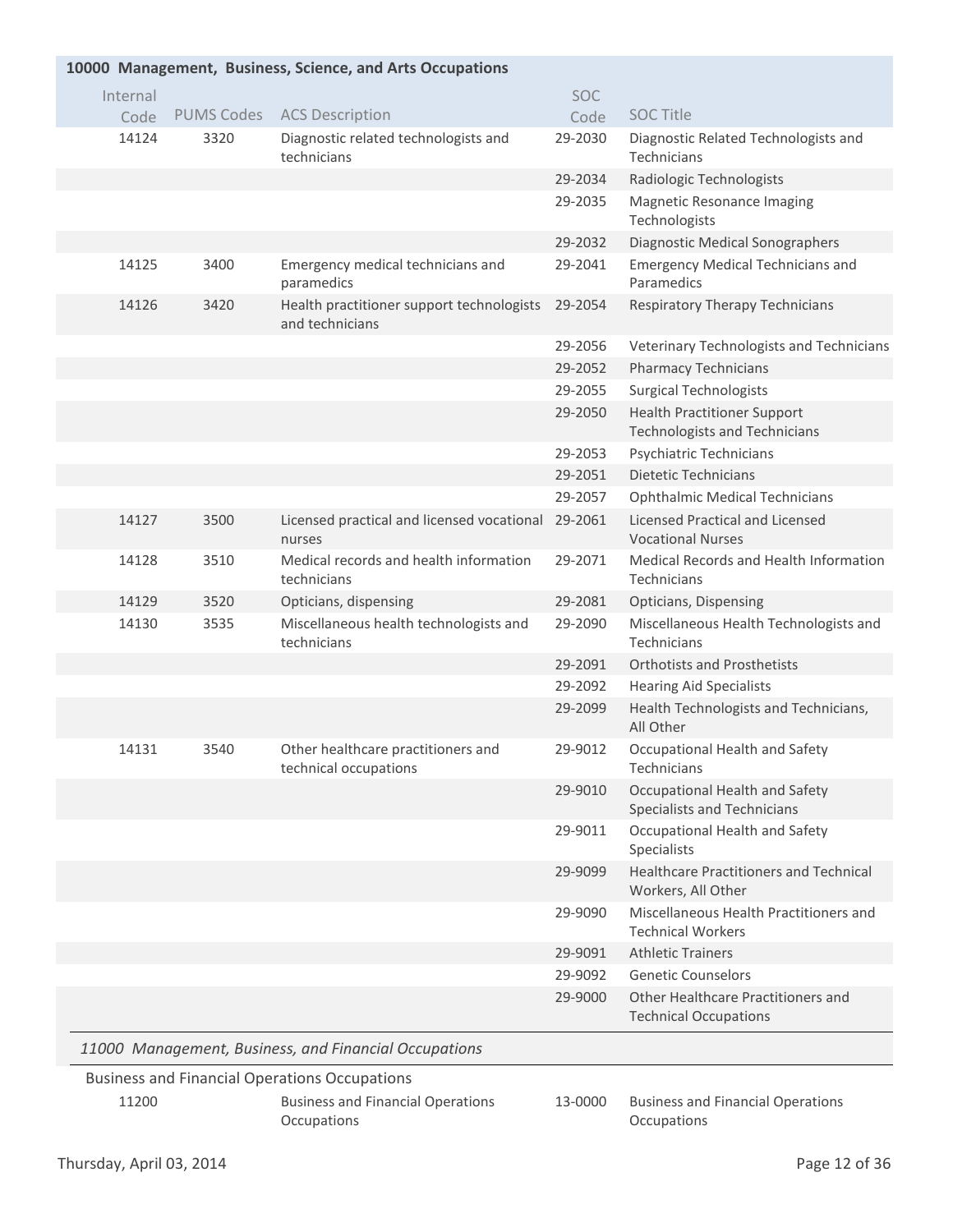## **Management, Business, Science, and Arts Occupations 10000**

| Internal |                   |                                                                      | <b>SOC</b> |                                                                      |
|----------|-------------------|----------------------------------------------------------------------|------------|----------------------------------------------------------------------|
| Code     | <b>PUMS Codes</b> | <b>ACS Description</b>                                               | Code       | <b>SOC Title</b>                                                     |
| 11201    | 500               | Agents and business managers of artists,<br>performers, and athletes | 13-1011    | Agents and Business Managers of<br>Artists, Performers, and Athletes |
| 11202    | 510               | Buyers and purchasing agents, farm<br>products                       | 13-1021    | Buyers and Purchasing Agents, Farm<br>Products                       |
| 11203    | 520               | Wholesale and retail buyers, except farm<br>products                 | 13-1022    | Wholesale and Retail Buyers, Except<br>Farm Products                 |
| 11204    | 530               | Purchasing agents, except wholesale,<br>retail, and farm products    | 13-1023    | Purchasing Agents, Except Wholesale,<br>Retail, and Farm Products    |
| 11205    | 540               | Claims adjusters, appraisers, examiners,<br>and investigators        | 13-1032    | Insurance Appraisers, Auto Damage                                    |
|          |                   |                                                                      | 13-1030    | Claims Adjusters, Appraisers, Examiners,<br>and Investigators        |
|          |                   |                                                                      | 13-1031    | Claims Adjusters, Examiners, and<br>Investigators                    |
| 11206    | 565               | Compliance officers                                                  | 13-1041    | <b>Compliance Officers</b>                                           |
| 11207    | 600               | Cost estimators                                                      | 13-1051    | <b>Cost Estimators</b>                                               |
| 11208    | 630               | Human resources workers                                              | 13-1074    | <b>Farm Labor Contractors</b>                                        |
|          |                   |                                                                      | 13-1075    | Labor Relations Specialists                                          |
|          |                   |                                                                      | 13-1071    | Human Resources Specialists                                          |
|          |                   |                                                                      | 13-1070    | Human Resources Workers                                              |
| 11209    | 640               | Compensation, benefits, and job analysis<br>specialists              | 13-1141    | Compensation, Benefits, and Job<br>Analysis Specialists              |
| 11210    | 650               | Training and development specialists                                 | 13-1151    | Training and Development Specialists                                 |
| 11211    | 700               | Logisticians                                                         | 13-1081    | Logisticians                                                         |
| 11212    | 710               | Management analysts                                                  | 13-1111    | <b>Management Analysts</b>                                           |
| 11213    | 725               | Meeting, convention, and event planners                              | 13-1121    | Meeting, Convention, and Event Planners                              |
| 11214    | 726               | <b>Fundraisers</b>                                                   | 13-1131    | <b>Fundraisers</b>                                                   |
| 11215    | 735               | Market research analysts and marketing<br>specialists                | 13-1161    | Market Research Analysts and<br><b>Marketing Specialists</b>         |
| 11216    | 740               | Business operations specialists, all other                           | 13-1199    | <b>Business Operations Specialists, All Other</b>                    |
| 11217    | 800               | Accountants and auditors                                             | 13-2011    | <b>Accountants and Auditors</b>                                      |
| 11218    | 810               | Appraisers and assessors of real estate                              | 13-2021    | Appraisers and Assessors of Real Estate                              |
| 11219    | 820               | <b>Budget analysts</b>                                               | 13-2031    | <b>Budget Analysts</b>                                               |
| 11220    | 830               | Credit analysts                                                      | 13-2041    | <b>Credit Analysts</b>                                               |
| 11221    | 840               | Financial analysts                                                   | 13-2051    | <b>Financial Analysts</b>                                            |
| 11222    | 850               | Personal financial advisors                                          | 13-2052    | <b>Personal Financial Advisors</b>                                   |
| 11223    | 860               | Insurance underwriters                                               | 13-2053    | <b>Insurance Underwriters</b>                                        |
| 11224    | 900               | <b>Financial examiners</b>                                           | 13-2061    | <b>Financial Examiners</b>                                           |
| 11225    | 910               | Credit counselors and loan officers                                  | 13-2070    | <b>Credit Counselors and Loan Officers</b>                           |
|          |                   |                                                                      | 13-2072    | Loan Officers                                                        |
|          |                   |                                                                      | 13-2071    | <b>Credit Counselors</b>                                             |
| 11226    | 930               | Tax examiners and collectors, and<br>revenue agents                  | 13-2081    | Tax Examiners and Collectors, and<br>Revenue Agents                  |
| 11227    | 940               | Tax preparers                                                        | 13-2082    | <b>Tax Preparers</b>                                                 |
| 11228    | 950               | Financial specialists, all other                                     | 13-2099    | Financial Specialists, All Other                                     |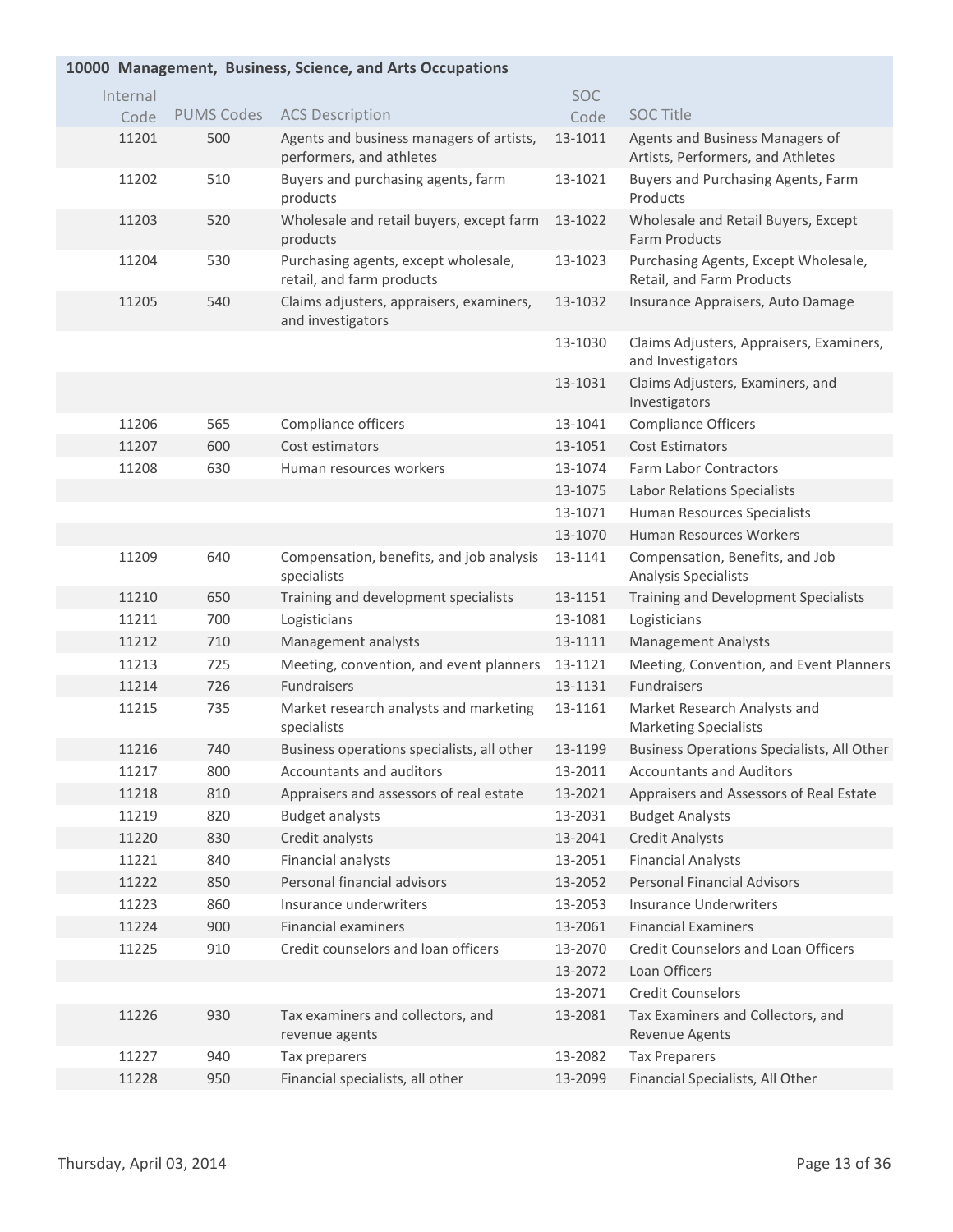| 10000 Management, Business, Science, and Arts Occupations |                               |                                                                                                           |            |                                                                     |  |
|-----------------------------------------------------------|-------------------------------|-----------------------------------------------------------------------------------------------------------|------------|---------------------------------------------------------------------|--|
| Internal                                                  |                               |                                                                                                           | <b>SOC</b> |                                                                     |  |
| Code                                                      | <b>PUMS Codes</b>             | <b>ACS Description</b>                                                                                    | Code       | <b>SOC Title</b>                                                    |  |
|                                                           | <b>Management Occupations</b> |                                                                                                           |            |                                                                     |  |
| 11100                                                     |                               | <b>Management Occupations</b>                                                                             | 11-0000    | <b>Management Occupations</b>                                       |  |
| 11101                                                     | 010,030                       | Chief executives and legislators                                                                          | 11-1011    | <b>Chief Executives</b>                                             |  |
|                                                           |                               |                                                                                                           | 11-1031    | Legislators                                                         |  |
| 11102                                                     | 020                           | General and operations managers                                                                           | 11-1021    | <b>General and Operations Managers</b>                              |  |
| 11103                                                     | 040                           | Advertising and promotions managers                                                                       | 11-2011    | Advertising and Promotions Managers                                 |  |
| 11104                                                     | 050                           | Marketing and sales managers                                                                              | 11-2022    | <b>Sales Managers</b>                                               |  |
|                                                           |                               |                                                                                                           | 11-2020    | Marketing and Sales Managers                                        |  |
|                                                           |                               |                                                                                                           | 11-2021    | <b>Marketing Managers</b>                                           |  |
| 11105                                                     | 060                           | Public relations and fundraising managers                                                                 | 11-2031    | <b>Public Relations and Fundraising</b><br>Managers                 |  |
| 11106                                                     | 100                           | Administrative services managers                                                                          | 11-3011    | <b>Administrative Services Managers</b>                             |  |
| 11107                                                     | 110                           | Computer and information systems<br>managers                                                              | 11-3021    | Computer and Information Systems<br>Managers                        |  |
| 11108                                                     | 120                           | <b>Financial managers</b>                                                                                 | 11-3031    | <b>Financial Managers</b>                                           |  |
| 11109                                                     | 135                           | Compensation and benefits managers                                                                        | 11-3111    | <b>Compensation and Benefits Managers</b>                           |  |
| 11110                                                     | 136                           | Human resources managers                                                                                  | 11-3121    | Human Resources Managers                                            |  |
| 11111                                                     | 137                           | Training and development managers                                                                         | 11-3131    | <b>Training and Development Managers</b>                            |  |
| 11112                                                     | 140                           | Industrial production managers                                                                            | 11-3051    | <b>Industrial Production Managers</b>                               |  |
| 11113                                                     | 150                           | Purchasing managers                                                                                       | 11-3061    | <b>Purchasing Managers</b>                                          |  |
| 11114                                                     | 160                           | Transportation, storage, and distribution<br>managers                                                     | 11-3071    | Transportation, Storage, and<br><b>Distribution Managers</b>        |  |
| 11115                                                     | 205                           | Farmers, ranchers, and other agricultural<br>managers                                                     | 11-9013    | Farmers, Ranchers, and Other<br><b>Agricultural Managers</b>        |  |
| 11116                                                     | 220                           | Construction managers                                                                                     | 11-9021    | <b>Construction Managers</b>                                        |  |
| 11117                                                     | 230                           | <b>Education administrators</b>                                                                           | 11-9031    | Education Administrators, Preschool and<br>Childcare Center/Program |  |
|                                                           |                               |                                                                                                           | 11-9032    | <b>Education Administrators, Elementary</b><br>and Secondary School |  |
|                                                           |                               |                                                                                                           | 11-9033    | Education Administrators, Postsecondary                             |  |
|                                                           |                               |                                                                                                           | 11-9039    | Education Administrators, All Other                                 |  |
|                                                           |                               |                                                                                                           | 11-9030    | <b>Education Administrators</b>                                     |  |
| 11118                                                     | 300                           | Architectural and engineering managers                                                                    | 11-9041    | Architectural and Engineering Managers                              |  |
| 11119                                                     | 310                           | Food service managers                                                                                     | 11-9051    | <b>Food Service Managers</b>                                        |  |
| 11120                                                     | 330                           | Gaming managers                                                                                           | 11-9071    | <b>Gaming Managers</b>                                              |  |
| 11121                                                     | 340                           | Lodging managers                                                                                          | 11-9081    | <b>Lodging Managers</b>                                             |  |
| 11122                                                     | 350                           | Medical and health services managers                                                                      | 11-9111    | Medical and Health Services Managers                                |  |
| 11123                                                     | 360                           | Natural sciences managers                                                                                 | 11-9121    | <b>Natural Sciences Managers</b>                                    |  |
| 11124                                                     | 410                           | Property, real estate, and community<br>association managers                                              | 11-9141    | Property, Real Estate, and Community<br><b>Association Managers</b> |  |
| 11125                                                     | 420                           | Social and community service managers                                                                     | 11-9151    | Social and Community Service Managers                               |  |
| 11126                                                     | 425                           | <b>Emergency management directors</b>                                                                     | 11-9161    | <b>Emergency Management Directors</b>                               |  |
| 11127                                                     | 325, 400, 430                 | Miscellaneous managers, including<br>funeral service managers and<br>postmasters and mail superintendents | 11-9199    | Managers, All Other                                                 |  |
|                                                           |                               |                                                                                                           | 11-9061    | <b>Funeral Service Managers</b>                                     |  |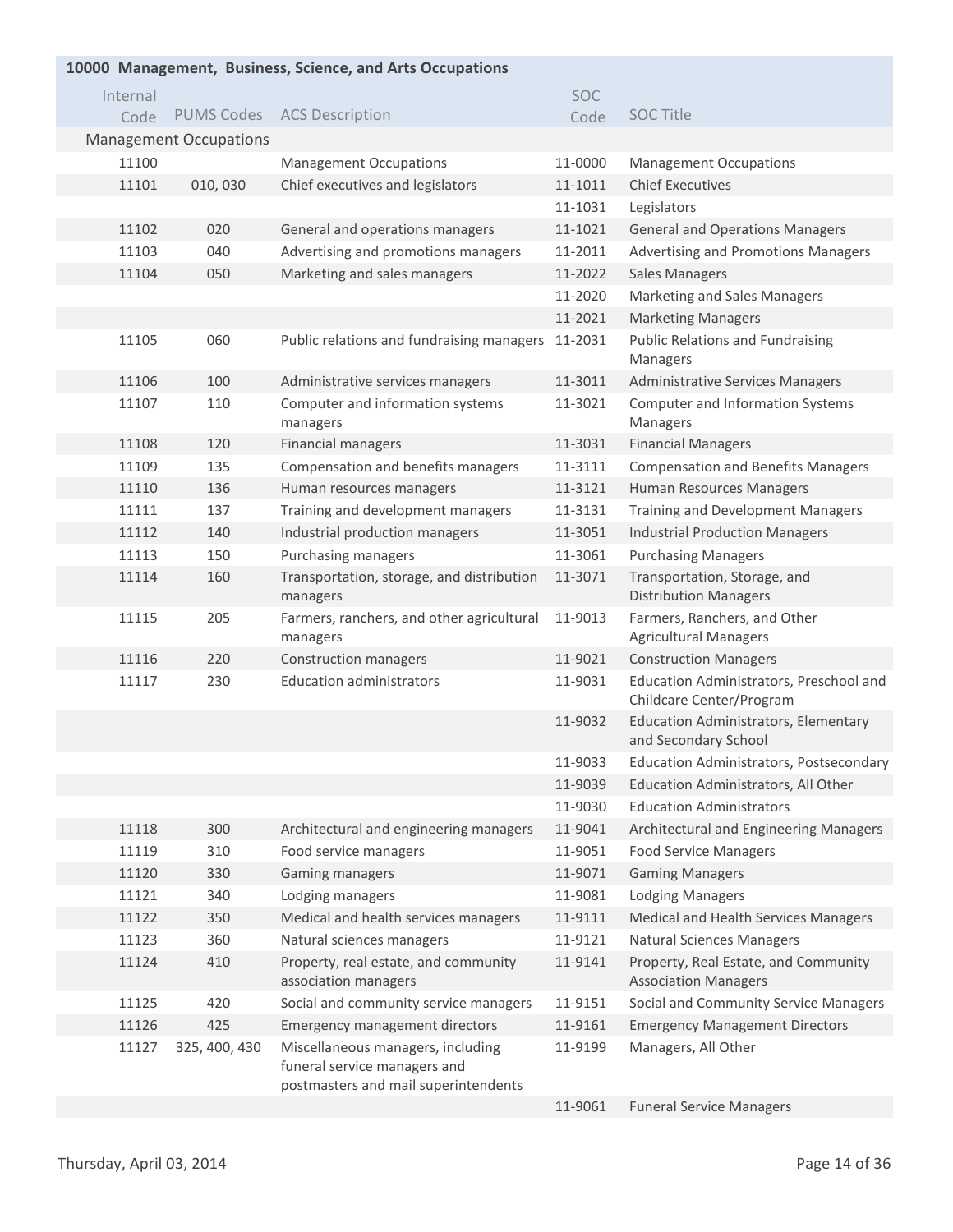## **Management, Business, Science, and Arts Occupations 10000**

| Internal | Code PUMS Codes ACS Description                                                                                         | SOC.<br>Code | SOC Title                                   |
|----------|-------------------------------------------------------------------------------------------------------------------------|--------------|---------------------------------------------|
| 11127    | 325, 400, 430 Miscellaneous managers, including<br>funeral service managers and<br>postmasters and mail superintendents | 11-9131      | <b>Postmasters and Mail Superintendents</b> |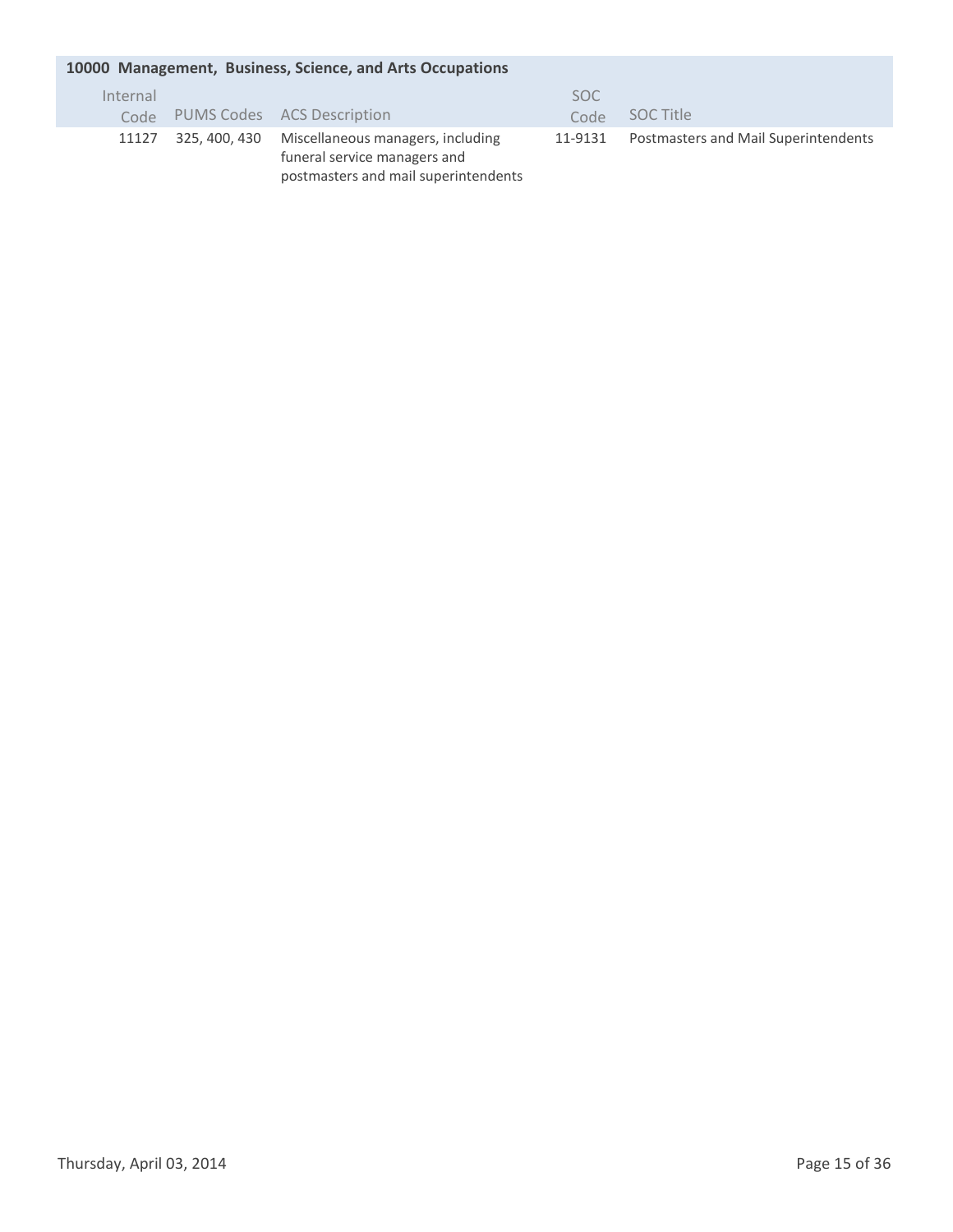| <b>60000 Military Specific Occupations</b> |      |                                                                                          |                    |                  |  |  |
|--------------------------------------------|------|------------------------------------------------------------------------------------------|--------------------|------------------|--|--|
| Internal<br>Code                           |      | PUMS Codes ACS Description                                                               | <b>SOC</b><br>Code | <b>SOC Title</b> |  |  |
| 61101 Military Specific Occupations        |      |                                                                                          |                    |                  |  |  |
| <b>Military Specific Occupations</b>       |      |                                                                                          |                    |                  |  |  |
| 61101                                      | 9800 | Military officer special and tactical<br>operations leaders                              |                    |                  |  |  |
| 61102                                      | 9810 | First-line enlisted military supervisors                                                 |                    |                  |  |  |
| 61103                                      | 9820 | Military enlisted tactical operations and<br>air/weapons specialists and crew<br>members |                    |                  |  |  |
| 61104                                      | 9830 | Military, rank not specified                                                             |                    |                  |  |  |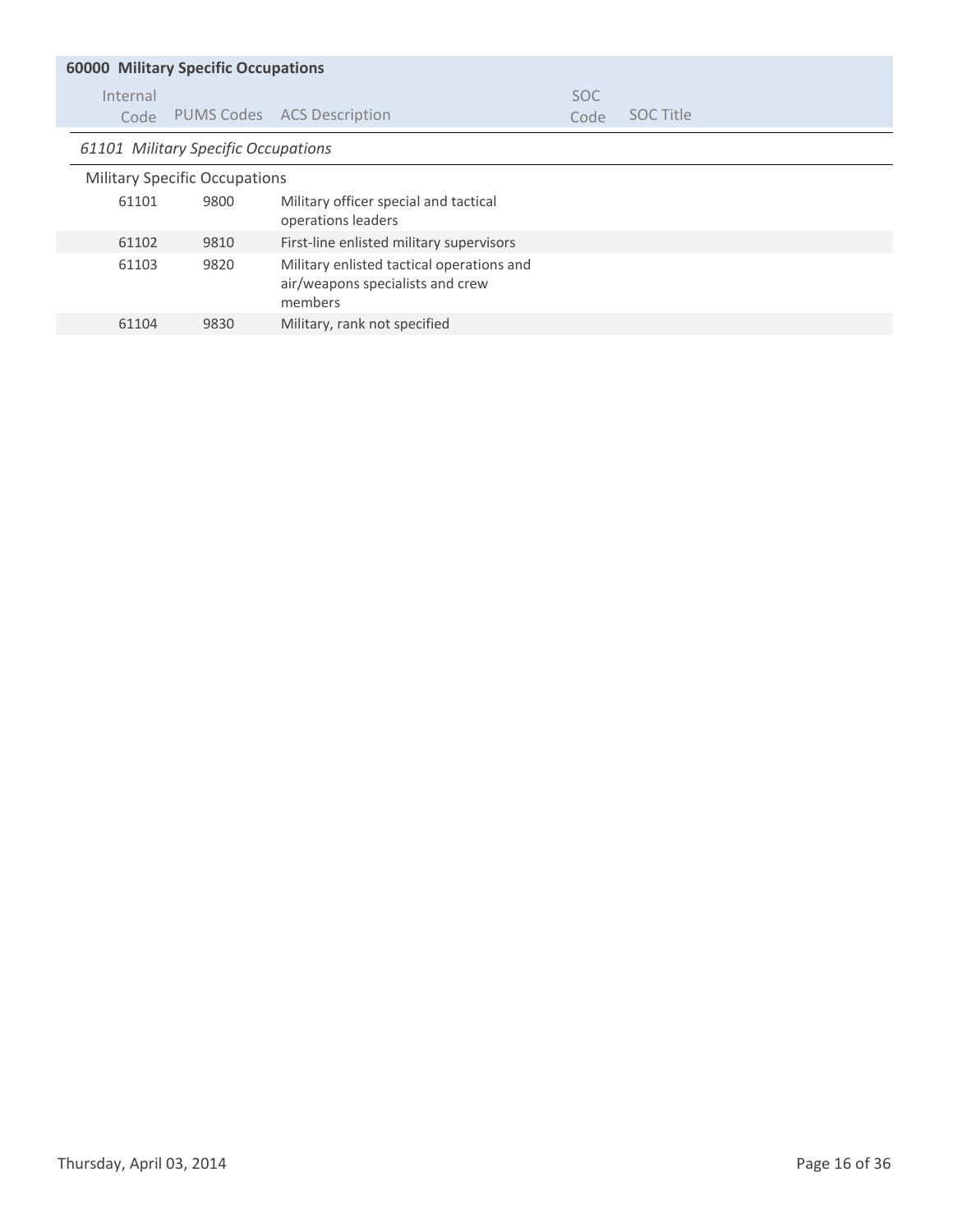| 40000 Natural Resources, Construction, and Maintenance Occupations |                                                |                                                                                                  |            |                                                                          |
|--------------------------------------------------------------------|------------------------------------------------|--------------------------------------------------------------------------------------------------|------------|--------------------------------------------------------------------------|
| Internal                                                           |                                                |                                                                                                  | <b>SOC</b> |                                                                          |
| Code                                                               |                                                | PUMS Codes ACS Description                                                                       | Code       | <b>SOC Title</b>                                                         |
|                                                                    |                                                | 42000 Construction and Extraction Occupations                                                    |            |                                                                          |
|                                                                    | <b>Construction and Extraction Occupations</b> |                                                                                                  |            |                                                                          |
| 42101                                                              | 6200                                           | First-line supervisors of construction                                                           | 47-1011    | First-Line Supervisors of Construction                                   |
|                                                                    |                                                | trades and extraction workers                                                                    |            | <b>Trades and Extraction Workers</b>                                     |
| 42102                                                              | 6210                                           | <b>Boilermakers</b>                                                                              | 47-2011    | <b>Boilermakers</b>                                                      |
| 42103                                                              | 6220, 6500                                     | Brickmasons, blockmasons, stonemasons,<br>and reinforcing iron and rebar workers                 | 47-2020    | Brickmasons, Blockmasons, and<br>Stonemasons                             |
|                                                                    |                                                |                                                                                                  | 47-2171    | Reinforcing Iron and Rebar Workers                                       |
|                                                                    |                                                |                                                                                                  | 47-2022    | Stonemasons                                                              |
|                                                                    |                                                |                                                                                                  | 47-2021    | <b>Brickmasons and Blockmasons</b>                                       |
| 42104                                                              | 6230                                           | Carpenters                                                                                       | 47-2031    | Carpenters                                                               |
| 42105                                                              | 6240                                           | Carpet, floor, and tile installers and<br>finishers                                              | 47-2044    | Tile and Marble Setters                                                  |
|                                                                    |                                                |                                                                                                  | 47-2042    | Floor Layers, Except Carpet, Wood, and<br><b>Hard Tiles</b>              |
|                                                                    |                                                |                                                                                                  | 47-2043    | <b>Floor Sanders and Finishers</b>                                       |
|                                                                    |                                                |                                                                                                  | 47-2040    | Carpet, Floor, and Tile Installers and<br>Finishers                      |
|                                                                    |                                                |                                                                                                  | 47-2041    | Carpet Installers                                                        |
| 42106                                                              | 6250                                           | Cement masons, concrete finishers, and<br>terrazzo workers                                       | 47-2053    | <b>Terrazzo Workers and Finishers</b>                                    |
|                                                                    |                                                |                                                                                                  | 47-2050    | Cement Masons, Concrete Finishers, and<br><b>Terrazzo Workers</b>        |
|                                                                    |                                                |                                                                                                  | 47-2051    | <b>Cement Masons and Concrete Finishers</b>                              |
| 42107                                                              | 6260                                           | <b>Construction laborers</b>                                                                     | 47-2061    | <b>Construction Laborers</b>                                             |
| 42108                                                              | 6300                                           | Paving, surfacing, and tamping<br>equipment operators                                            | 47-2071    | Paving, Surfacing, and Tamping<br><b>Equipment Operators</b>             |
| 42109                                                              | 6310, 6320                                     | Construction equipment operators<br>except paving, surfacing, and tamping<br>equipment operators | 47-2073    | Operating Engineers and Other<br><b>Construction Equipment Operators</b> |
|                                                                    |                                                |                                                                                                  | 47-2072    | <b>Pile-Driver Operators</b>                                             |
| 42110                                                              | 6330                                           | Drywall installers, ceiling tile installers,<br>and tapers                                       | 47-2080    | Drywall Installers, Ceiling Tile Installers,<br>and Tapers               |
|                                                                    |                                                |                                                                                                  | 47-2081    | Drywall and Ceiling Tile Installers                                      |
|                                                                    |                                                |                                                                                                  | 47-2082    | <b>Tapers</b>                                                            |
| 42111                                                              | 6355                                           | Electricians                                                                                     | 47-2111    | Electricians                                                             |
| 42112                                                              | 6360                                           | Glaziers                                                                                         | 47-2121    | Glaziers                                                                 |
| 42113                                                              | 6400                                           | Insulation workers                                                                               | 47-2131    | Insulation Workers, Floor, Ceiling, and<br>Wall                          |
|                                                                    |                                                |                                                                                                  | 47-2130    | <b>Insulation Workers</b>                                                |
|                                                                    |                                                |                                                                                                  | 47-2132    | Insulation Workers, Mechanical                                           |
| 42114                                                              | 6420, 6430                                     | Painters and paperhangers                                                                        | 47-2141    | Painters, Construction and Maintenance                                   |
|                                                                    |                                                |                                                                                                  | 47-2142    | Paperhangers                                                             |
| 42115                                                              | 6440                                           | Pipelayers, plumbers, pipefitters, and<br>steamfitters                                           | 47-2150    | Pipelayers, Plumbers, Pipefitters, and<br><b>Steamfitters</b>            |
|                                                                    |                                                |                                                                                                  | 47-2151    | Pipelayers                                                               |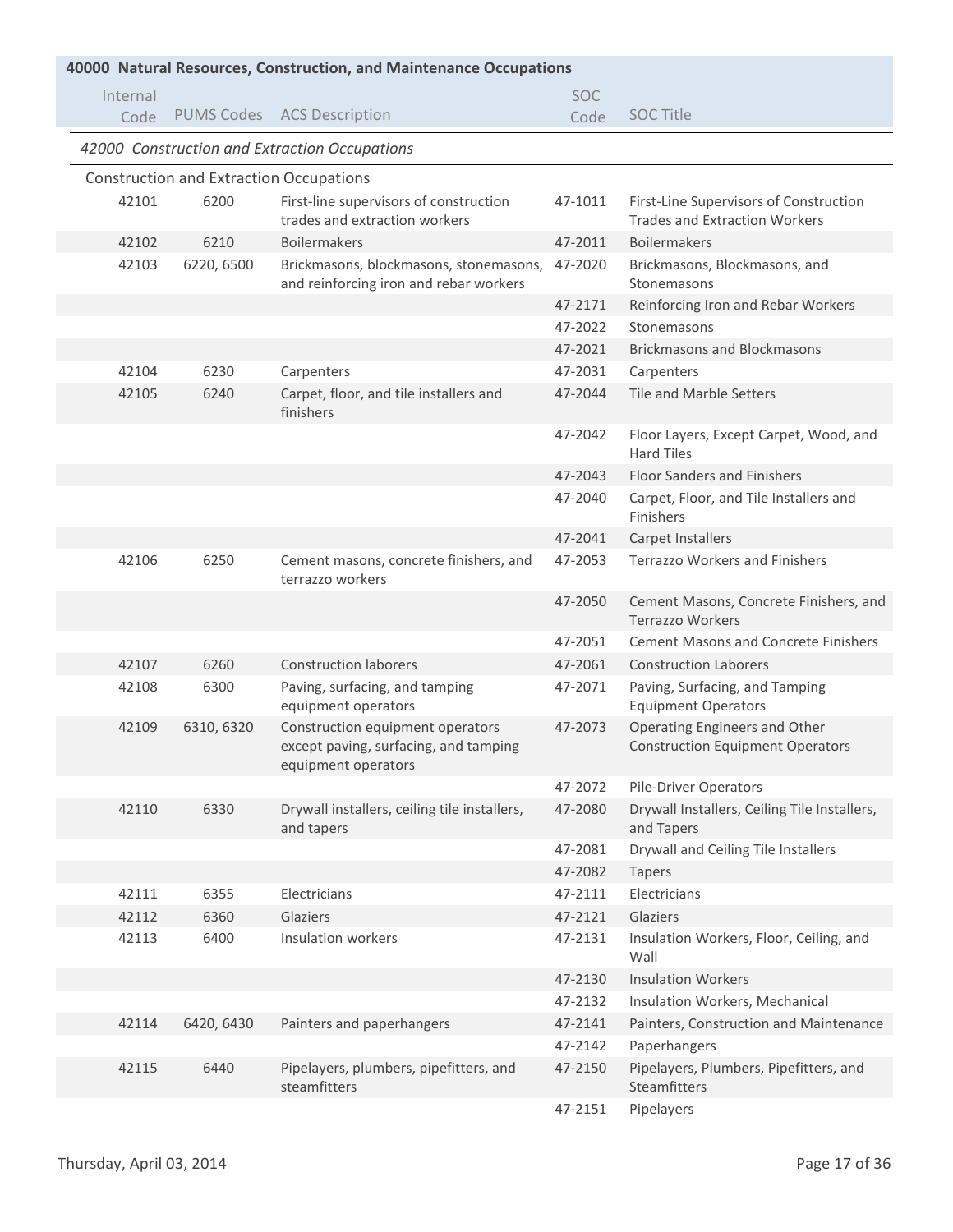#### **Natural Resources, Construction, and Maintenance Occupations 40000** Internal Code PUMS Codes ACS Description SOC Code SOC Title 42115 6440 Pipelayers, plumbers, pipefitters, and steamfitters 47-2152 Plumbers, Pipefitters, and Steamfitters 42116 6460 Plasterers and stucco masons 47-2161 Plasterers and Stucco Masons 42117 6515 Roofers 47-2181 Roofers 42118 6520 Sheet metal workers 47-2211 Sheet Metal Workers 42119 6530 Structural iron and steel workers 47-2221 Structural Iron and Steel Workers 42120 6600 Helpers, construction trades 47-3016 Helpers--Roofers 47-3015 Helpers--Pipelayers, Plumbers, Pipefitters, and Steamfitters 47-3010 Helpers, Construction Trades 47-3013 Helpers--Electricians 47-3011 Helpers--Brickmasons, Blockmasons, Stonemasons, and Tile and Marble Setters 47-3012 Helpers--Carpenters 47-3014 Helpers--Painters, Paperhangers, Plasterers, and Stucco Masons 47-3019 Helpers, Construction Trades, All Other 42121 6660 Construction and building inspectors 47-4011 Construction and Building Inspectors 42122 6700 Elevator installers and repairers 47-4021 Elevator Installers and Repairers 42123 6710 Fence erectors 47-4031 Fence Erectors 42124 6720 Hazardous materials removal workers 47-4041 Hazardous Materials Removal Workers 42125 6730 Highway maintenance workers 47-4051 Highway Maintenance Workers 42126 Rail-track laying and maintenance equipment operators 47-4061 Rail-Track Laying and Maintenance Equipment Operators 42127 6540, 6750, 6765 Miscellaneous construction workers,  $\qquad 47-4099$  Construction and Related Workers, All including solar photovoltaic installers, septic tank servicers and sewer pipe cleane **Other** 47-4071 Septic Tank Servicers and Sewer Pipe Cleaners 47-2231 Solar Photovoltaic Installers 47-4090 Miscellaneous Construction and Related Workers 47-4091 Segmental Pavers 42128 6800, 6920 Derrick, rotary drill, and service unit  $47-5071$  Roustabouts, Oil and Gas operators, and roustabouts, oil, gas, and mining 47-5013 Service Unit Operators, Oil, Gas, and Mining 47-5012 Rotary Drill Operators, Oil and Gas 47-5011 Derrick Operators, Oil and Gas 47-5010 Derrick, Rotary Drill, and Service Unit Operators, Oil, Gas, and Mining 42129 6820 Earth drillers, except oil and gas 47-5030 Explosives Workers, Ordnance Handling Experts, and Blasters 47-5021 Earth Drillers, Except Oil and Gas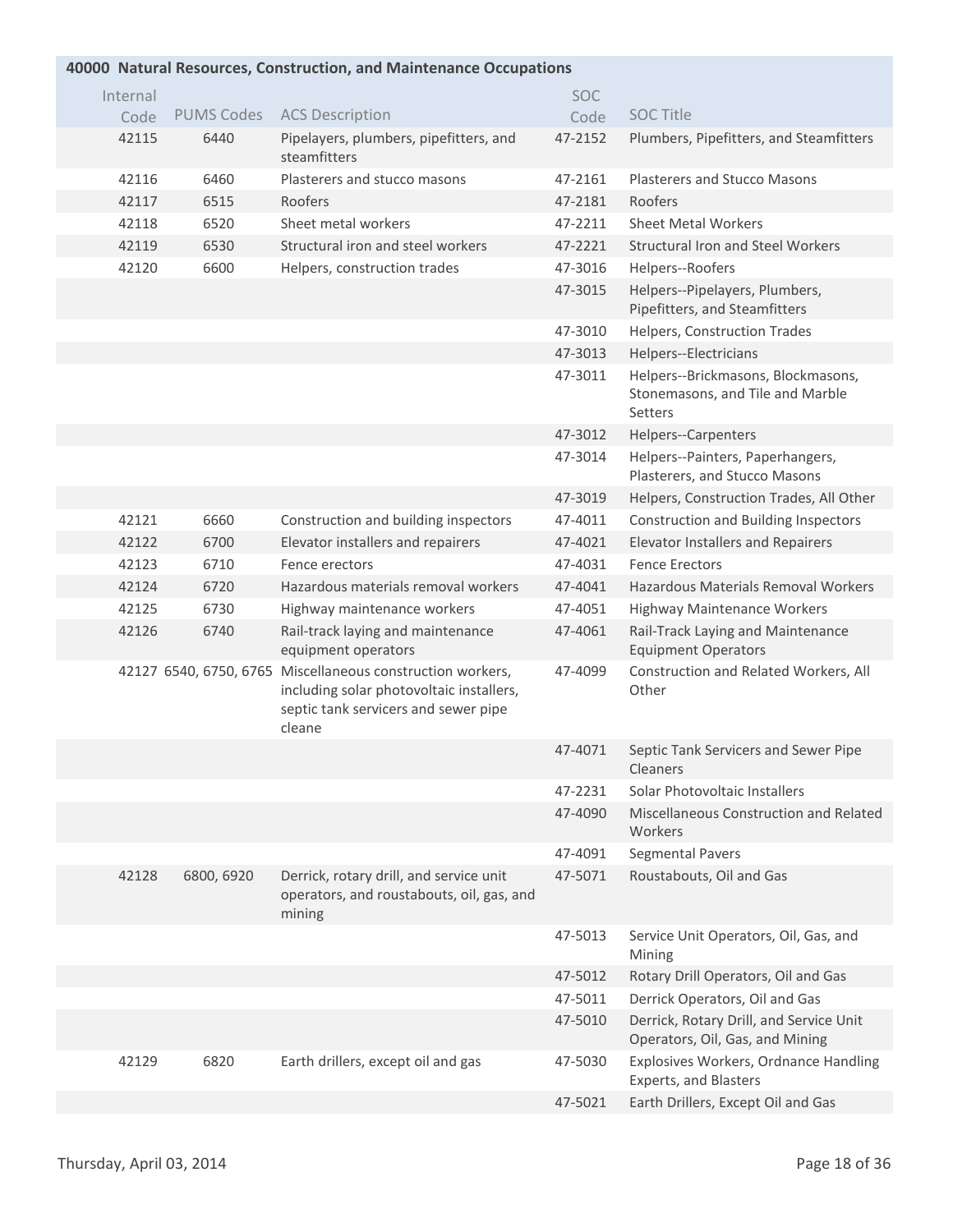|          |                   | 40000 Natural Resources, Construction, and Maintenance Occupations                             |            |                                                                |
|----------|-------------------|------------------------------------------------------------------------------------------------|------------|----------------------------------------------------------------|
|          |                   |                                                                                                |            |                                                                |
| Internal |                   |                                                                                                | <b>SOC</b> |                                                                |
| Code     | <b>PUMS Codes</b> | <b>ACS Description</b>                                                                         | Code       | <b>SOC Title</b>                                               |
| 42130    | 6830              | Explosives workers, ordnance handling<br>experts, and blasters                                 | 47-5031    | Explosives Workers, Ordnance Handling<br>Experts, and Blasters |
| 42131    | 6840              | Mining machine operators                                                                       | 47-5040    | Mining Machine Operators                                       |
|          |                   |                                                                                                | 47-5041    | <b>Continuous Mining Machine Operators</b>                     |
|          |                   |                                                                                                | 47-5042    | Mine Cutting and Channeling Machine<br>Operators               |
|          |                   |                                                                                                | 47-5049    | Mining Machine Operators, All Other                            |
|          |                   | 42132 6910, 6930, 6940 Miscellaneous extraction workers,<br>including roof bolters and helpers | 47-5081    | <b>Helpers--Extraction Workers</b>                             |
|          |                   |                                                                                                | 47-5061    | Roof Bolters, Mining                                           |
|          |                   |                                                                                                | 47-5099    | Extraction Workers, All Other                                  |
|          |                   |                                                                                                | 47-5051    | Rock Splitters, Quarry                                         |
|          |                   | 41000 Farming, Fishing, and Forestry Occupations                                               |            |                                                                |
|          |                   | Farming, Fishing, and Forestry Occupations                                                     |            |                                                                |
| 41101    | 6005              | First-line supervisors of farming, fishing,                                                    | 45-1011    | First-Line Supervisors of Farming,                             |
|          |                   | and forestry workers                                                                           |            | Fishing, and Forestry Workers                                  |
| 41102    | 6010              | Agricultural inspectors                                                                        | 45-2011    | Agricultural Inspectors                                        |
| 41103    | 6040              | Graders and sorters, agricultural products                                                     | 45-2041    | Graders and Sorters, Agricultural<br>Products                  |
| 41104    | 6020, 6050        | Miscellaneous agricultural workers,<br>including animal breeders                               | 45-2091    | <b>Agricultural Equipment Operators</b>                        |
|          |                   |                                                                                                | 45-2099    | Agricultural Workers, All Other                                |
|          |                   |                                                                                                | 45-2092    | Farmworkers and Laborers, Crop,<br>Nursery, and Greenhouse     |
|          |                   |                                                                                                | 45-2090    | Miscellaneous Agricultural Workers                             |
|          |                   |                                                                                                | 45-2093    | Farmworkers, Farm, Ranch, and<br><b>Aquacultural Animals</b>   |
|          |                   |                                                                                                | 45-2021    | <b>Animal Breeders</b>                                         |
| 41105    | 6100, 6110        | Fishing and hunting workers                                                                    | 45-3011    | Fishers and Related Fishing Workers                            |
| 41106    | 6120              | Forest and conservation workers                                                                | 45-4011    | <b>Forest and Conservation Workers</b>                         |
| 41107    | 6130              | Logging workers                                                                                | 45-4029    | Logging Workers, All Other                                     |
|          |                   |                                                                                                | 45-4023    | Log Graders and Scalers                                        |
|          |                   |                                                                                                | 45-4021    | Fallers                                                        |
|          |                   |                                                                                                | 45-4022    | Logging Equipment Operators                                    |
|          |                   |                                                                                                | 45-4020    | Logging Workers                                                |

| motanation, ividintenance, and hepair occupations |       |      |                                                                    |         |                                                                           |
|---------------------------------------------------|-------|------|--------------------------------------------------------------------|---------|---------------------------------------------------------------------------|
|                                                   | 43101 | 7000 | First-line supervisors of mechanics,<br>installers, and repairers  | 49-1011 | First-Line Supervisors of Mechanics,<br>Installers, and Repairers         |
|                                                   | 43102 | 7010 | Computer, automated teller, and office<br>machine repairers        | 49-2011 | Computer, Automated Teller, and Office<br><b>Machine Repairers</b>        |
|                                                   | 43103 | 7020 | Radio and telecommunications<br>equipment installers and repairers | 49-2021 | Radio, Cellular, and Tower Equipment<br>Installers and Repairers          |
|                                                   |       |      |                                                                    | 49-2020 | Radio and Telecommunications<br><b>Equipment Installers and Repairers</b> |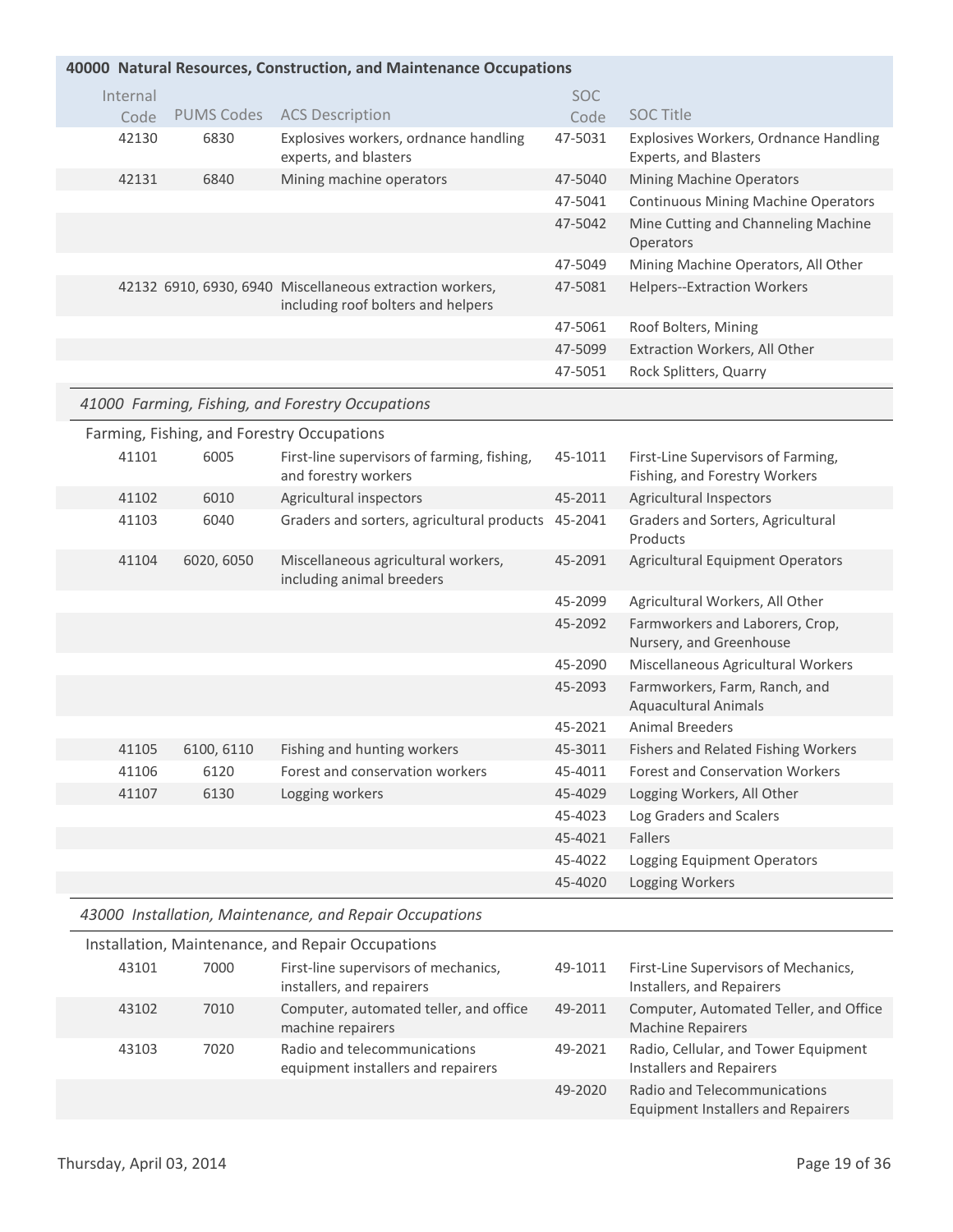## **Natural Resources, Construction, and Maintenance Occupations 40000**

| Internal |                   |                                                                                                  | <b>SOC</b> |                                                                                            |
|----------|-------------------|--------------------------------------------------------------------------------------------------|------------|--------------------------------------------------------------------------------------------|
| Code     | <b>PUMS Codes</b> | <b>ACS Description</b>                                                                           | Code       | <b>SOC Title</b>                                                                           |
| 43103    | 7020              | Radio and telecommunications<br>equipment installers and repairers                               | 49-2022    | <b>Telecommunications Equipment</b><br>Installers and Repairers, Except Line<br>Installers |
| 43104    | 7030              | Avionics technicians                                                                             | 49-2091    | <b>Avionics Technicians</b>                                                                |
| 43105    | 7040              | Electric motor, power tool, and related<br>repairers                                             | 49-2092    | Electric Motor, Power Tool, and Related<br>Repairers                                       |
| 43106    | 7050, 7100        | Electrical and electronics repairers,<br>transportation equipment, and industrial<br>and utility | 49-2093    | Electrical and Electronics Installers and<br>Repairers, Transportation Equipment           |
|          |                   |                                                                                                  | 49-2094    | Electrical and Electronics Repairers,<br>Commercial and Industrial Equipment               |
|          |                   |                                                                                                  | 49-2095    | Electrical and Electronics Repairers,<br>Powerhouse, Substation, and Relay                 |
| 43107    | 7110              | Electronic equipment installers and<br>repairers, motor vehicles                                 | 49-2096    | Electronic Equipment Installers and<br>Repairers, Motor Vehicles                           |
| 43108    | 7120              | Electronic home entertainment<br>equipment installers and repairers                              | 49-2097    | <b>Electronic Home Entertainment</b><br><b>Equipment Installers and Repairers</b>          |
| 43109    | 7130              | Security and fire alarm systems installers                                                       | 49-2098    | Security and Fire Alarm Systems Installers                                                 |
| 43110    | 7140              | Aircraft mechanics and service technicians 49-3011                                               |            | <b>Aircraft Mechanics and Service</b><br>Technicians                                       |
| 43111    | 7150              | Automotive body and related repairers                                                            | 49-3021    | Automotive Body and Related Repairers                                                      |
| 43112    | 7160              | Automotive glass installers and repairers                                                        | 49-3022    | Automotive Glass Installers and Repairers                                                  |
| 43113    | 7200              | Automotive service technicians and<br>mechanics                                                  | 49-3023    | Automotive Service Technicians and<br>Mechanics                                            |
| 43114    | 7210              | Bus and truck mechanics and diesel<br>engine specialists                                         | 49-3031    | Bus and Truck Mechanics and Diesel<br><b>Engine Specialists</b>                            |
| 43115    | 7220              | Heavy vehicle and mobile equipment<br>service technicians and mechanics                          | 49-3041    | Farm Equipment Mechanics and Service<br>Technicians                                        |
|          |                   |                                                                                                  | 49-3042    | Mobile Heavy Equipment Mechanics,<br><b>Except Engines</b>                                 |
|          |                   |                                                                                                  | 49-3040    | Heavy Vehicle and Mobile Equipment<br>Service Technicians and Mechanics                    |
|          |                   |                                                                                                  | 49-3043    | Rail Car Repairers                                                                         |
| 43116    | 7240              | Small engine mechanics                                                                           | 49-3051    | Motorboat Mechanics and Service<br>Technicians                                             |
|          |                   |                                                                                                  | 49-3053    | Outdoor Power Equipment and Other<br><b>Small Engine Mechanics</b>                         |
|          |                   |                                                                                                  | 49-3050    | <b>Small Engine Mechanics</b>                                                              |
|          |                   |                                                                                                  | 49-3052    | Motorcycle Mechanics                                                                       |
| 43117    | 7260              | Miscellaneous vehicle and mobile<br>equipment mechanics, installers, and<br>repairers            | 49-3092    | Recreational Vehicle Service Technicians                                                   |
|          |                   |                                                                                                  | 49-3091    | <b>Bicycle Repairers</b>                                                                   |
|          |                   |                                                                                                  | 49-3090    | Miscellaneous Vehicle and Mobile<br>Equipment Mechanics, Installers, and<br>Repairers      |
|          |                   |                                                                                                  | 49-3093    | Tire Repairers and Changers                                                                |
|          |                   |                                                                                                  |            |                                                                                            |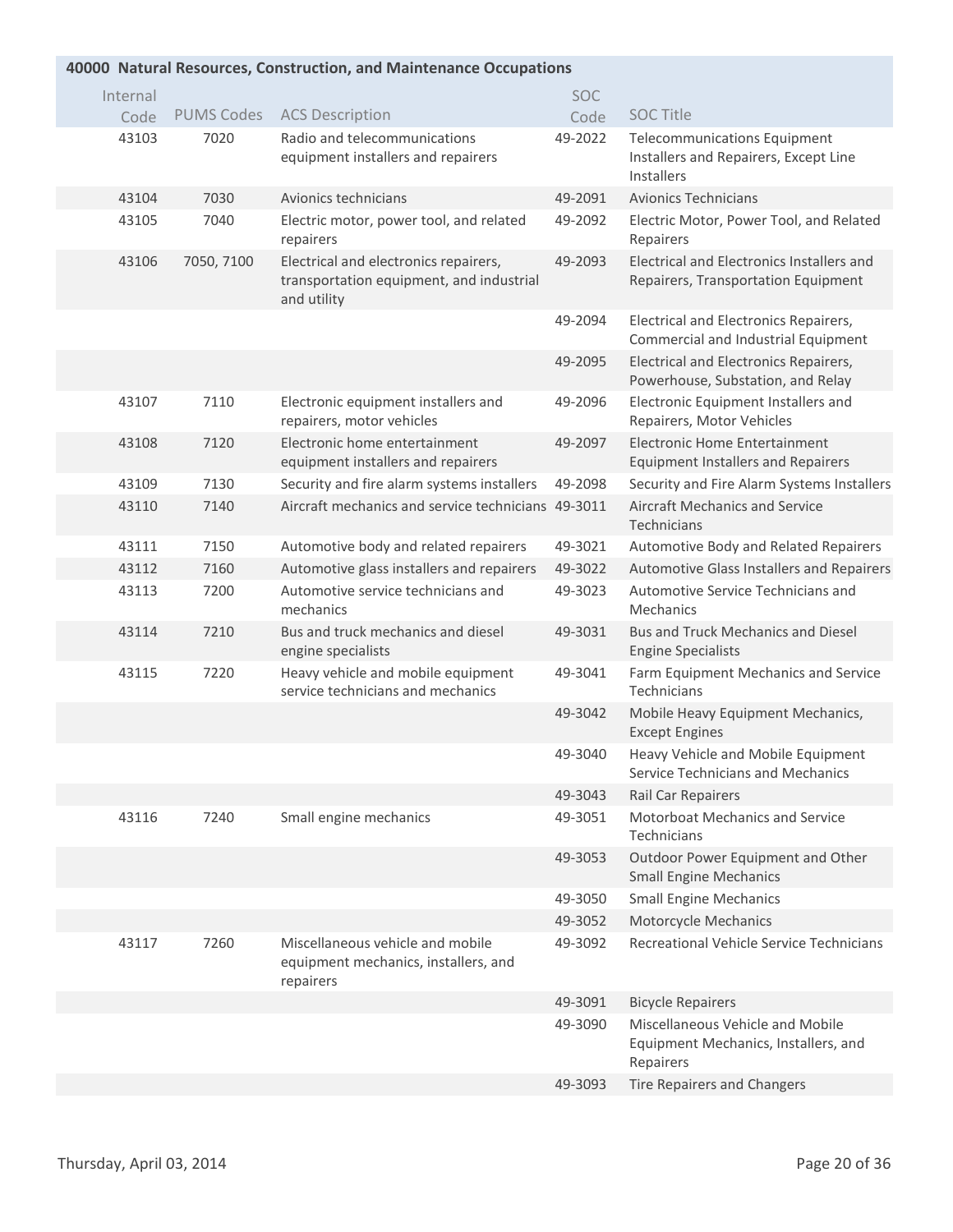| 40000 Natural Resources, Construction, and Maintenance Occupations |      |                                                                                                                                       |            |                                                                          |  |
|--------------------------------------------------------------------|------|---------------------------------------------------------------------------------------------------------------------------------------|------------|--------------------------------------------------------------------------|--|
| Internal                                                           |      |                                                                                                                                       | <b>SOC</b> |                                                                          |  |
| Code                                                               |      | PUMS Codes ACS Description                                                                                                            | Code       | <b>SOC Title</b>                                                         |  |
| 43118                                                              | 7300 | Control and valve installers and repairers                                                                                            | 49-9012    | Control and Valve Installers and<br>Repairers, Except Mechanical Door    |  |
|                                                                    |      |                                                                                                                                       | 49-9011    | <b>Mechanical Door Repairers</b>                                         |  |
|                                                                    |      |                                                                                                                                       | 49-9010    | Control and Valve Installers and<br>Repairers                            |  |
| 43119                                                              | 7315 | Heating, air conditioning, and<br>refrigeration mechanics and installers                                                              | 49-9021    | Heating, Air Conditioning, and<br>Refrigeration Mechanics and Installers |  |
| 43120                                                              | 7320 | Home appliance repairers                                                                                                              | 49-9031    | Home Appliance Repairers                                                 |  |
| 43121                                                              | 7330 | Industrial and refractory machinery<br>mechanics                                                                                      | 49-9045    | Refractory Materials Repairers, Except<br><b>Brickmasons</b>             |  |
|                                                                    |      |                                                                                                                                       | 49-9041    | <b>Industrial Machinery Mechanics</b>                                    |  |
| 43122                                                              | 7340 | Maintenance and repair workers, general                                                                                               | 49-9071    | Maintenance and Repair Workers,<br>General                               |  |
| 43123                                                              | 7350 | Maintenance workers, machinery                                                                                                        | 49-9043    | Maintenance Workers, Machinery                                           |  |
| 43124                                                              | 7360 | Millwrights                                                                                                                           | 49-9044    | Millwrights                                                              |  |
| 43125                                                              | 7410 | Electrical power-line installers and<br>repairers                                                                                     | 49-9051    | Electrical Power-Line Installers and<br>Repairers                        |  |
| 43126                                                              | 7420 | Telecommunications line installers and<br>repairers                                                                                   | 49-9052    | Telecommunications Line Installers and<br>Repairers                      |  |
| 43127                                                              | 7430 | Precision instrument and equipment<br>repairers                                                                                       | 49-9061    | Camera and Photographic Equipment<br>Repairers                           |  |
|                                                                    |      |                                                                                                                                       | 49-9060    | Precision Instrument and Equipment<br>Repairers                          |  |
|                                                                    |      |                                                                                                                                       | 49-9069    | Precision Instrument and Equipment<br>Repairers, All Other               |  |
|                                                                    |      |                                                                                                                                       | 49-9064    | <b>Watch Repairers</b>                                                   |  |
|                                                                    |      |                                                                                                                                       | 49-9062    | <b>Medical Equipment Repairers</b>                                       |  |
|                                                                    |      |                                                                                                                                       | 49-9063    | Musical Instrument Repairers and Tuners                                  |  |
| 43128                                                              | 7510 | Coin, vending, and amusement machine<br>servicers and repairers                                                                       | 49-9091    | Coin, Vending, and Amusement Machine<br>Servicers and Repairers          |  |
| 43129                                                              | 7540 | Locksmiths and safe repairers                                                                                                         | 49-9094    | Locksmiths and Safe Repairers                                            |  |
| 43130                                                              | 7560 | Riggers                                                                                                                               | 49-9096    | Riggers                                                                  |  |
| 43131                                                              | 7610 | Helpers--installation, maintenance, and<br>repair workers                                                                             | 49-9098    | Helpers--Installation, Maintenance, and<br>Repair Workers                |  |
|                                                                    |      | 43132 7520, 7550, 7600, Miscellaneous installation, maintenance,<br>and repair workers, including wind<br>turbine service technicians | 49-9099    | Installation, Maintenance, and Repair<br>Workers, All Other              |  |
|                                                                    |      |                                                                                                                                       | 49-9093    | Fabric Menders, Except Garment                                           |  |
|                                                                    |      |                                                                                                                                       | 49-9081    | Wind Turbine Service Technicians                                         |  |
|                                                                    |      |                                                                                                                                       | 49-9092    | <b>Commercial Divers</b>                                                 |  |
|                                                                    |      |                                                                                                                                       | 49-9097    | Signal and Track Switch Repairers                                        |  |
|                                                                    |      |                                                                                                                                       | 49-9095    | Manufactured Building and Mobile<br>Home Installers                      |  |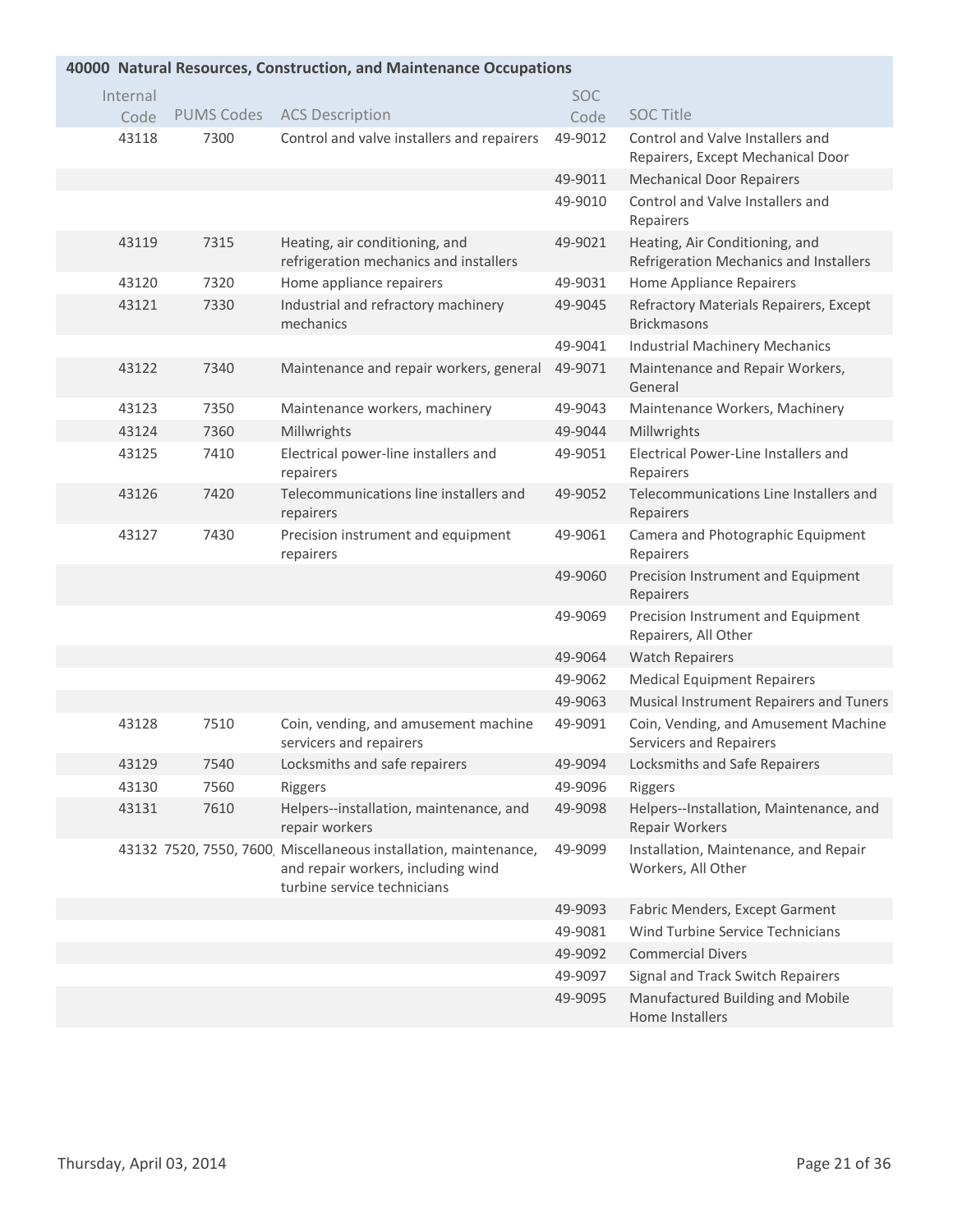| 50000 Production, Transportation, and Material Moving Occupations |                               |                                                                                     |            |                                                                                          |  |
|-------------------------------------------------------------------|-------------------------------|-------------------------------------------------------------------------------------|------------|------------------------------------------------------------------------------------------|--|
| Internal                                                          |                               |                                                                                     | <b>SOC</b> |                                                                                          |  |
| Code                                                              |                               | PUMS Codes ACS Description                                                          | Code       | <b>SOC Title</b>                                                                         |  |
|                                                                   | 51000 Production Occupations  |                                                                                     |            |                                                                                          |  |
|                                                                   | <b>Production Occupations</b> |                                                                                     |            |                                                                                          |  |
| 51101                                                             | 7700                          | First-line supervisors of production and<br>operating workers                       | 51-1011    | First-Line Supervisors of Production and<br><b>Operating Workers</b>                     |  |
| 51102                                                             | 7710                          | Aircraft structure, surfaces, rigging, and<br>systems assemblers                    | 51-2011    | Aircraft Structure, Surfaces, Rigging, and<br><b>Systems Assemblers</b>                  |  |
| 51103                                                             | 7720                          | Electrical, electronics, and<br>electromechanical assemblers                        | 51-2020    | Electrical, Electronics, and<br><b>Electromechanical Assemblers</b>                      |  |
|                                                                   |                               |                                                                                     | 51-2021    | Coil Winders, Tapers, and Finishers                                                      |  |
|                                                                   |                               |                                                                                     | 51-2022    | <b>Electrical and Electronic Equipment</b><br>Assemblers                                 |  |
|                                                                   |                               |                                                                                     | 51-2023    | Electromechanical Equipment<br>Assemblers                                                |  |
| 51104                                                             | 7730                          | Engine and other machine assemblers                                                 | 51-2031    | Engine and Other Machine Assemblers                                                      |  |
| 51105                                                             | 7740                          | Structural metal fabricators and fitters                                            | 51-2041    | <b>Structural Metal Fabricators and Fitters</b>                                          |  |
| 51106                                                             | 7750                          | Miscellaneous assemblers and fabricators                                            | 51-2099    | Assemblers and Fabricators, All Other                                                    |  |
|                                                                   |                               |                                                                                     | 51-2093    | Timing Device Assemblers and Adjusters                                                   |  |
|                                                                   |                               |                                                                                     | 51-2091    | Fiberglass Laminators and Fabricators                                                    |  |
|                                                                   |                               |                                                                                     | 51-2090    | Miscellaneous Assemblers and<br>Fabricators                                              |  |
|                                                                   |                               |                                                                                     | 51-2092    | <b>Team Assemblers</b>                                                                   |  |
| 51107                                                             | 7800                          | <b>Bakers</b>                                                                       | 51-3011    | <b>Bakers</b>                                                                            |  |
| 51108                                                             | 7810                          | Butchers and other meat, poultry, and<br>fish processing workers                    | 51-3020    | Butchers and Other Meat, Poultry, and<br><b>Fish Processing Workers</b>                  |  |
|                                                                   |                               |                                                                                     | 51-3023    | Slaughterers and Meat Packers                                                            |  |
|                                                                   |                               |                                                                                     | 51-3021    | <b>Butchers and Meat Cutters</b>                                                         |  |
|                                                                   |                               |                                                                                     | 51-3022    | Meat, Poultry, and Fish Cutters and<br><b>Trimmers</b>                                   |  |
| 51109                                                             | 7830                          | Food and tobacco roasting, baking, and<br>drying machine operators and tenders      | 51-3091    | Food and Tobacco Roasting, Baking, and<br>Drying Machine Operators and Tenders           |  |
| 51110                                                             | 7840                          | Food batchmakers                                                                    | 51-3092    | Food Batchmakers                                                                         |  |
| 51111                                                             | 7850                          | Food cooking machine operators and<br>tenders                                       | 51-3093    | Food Cooking Machine Operators and<br>Tenders                                            |  |
| 51112                                                             | 7855                          | Food processing workers, all other                                                  | 51-3099    | Food Processing Workers, All Other                                                       |  |
| 51113                                                             | 7900                          | Computer control programmers and<br>operators                                       | 51-4010    | Computer Control Programmers and<br>Operators                                            |  |
|                                                                   |                               |                                                                                     | 51-4012    | <b>Computer Numerically Controlled</b><br>Machine Tool Programmers, Metal and<br>Plastic |  |
|                                                                   |                               |                                                                                     | 51-4011    | Computer-Controlled Machine Tool<br>Operators, Metal and Plastic                         |  |
| 51114                                                             | 7920                          | Extruding and drawing machine setters,<br>operators, and tenders, metal and plastic | 51-4021    | Extruding and Drawing Machine Setters,<br>Operators, and Tenders, Metal and<br>Plastic   |  |
| 51115                                                             | 7930                          | Forging machine setters, operators, and<br>tenders, metal and plastic               | 51-4022    | Forging Machine Setters, Operators, and<br>Tenders, Metal and Plastic                    |  |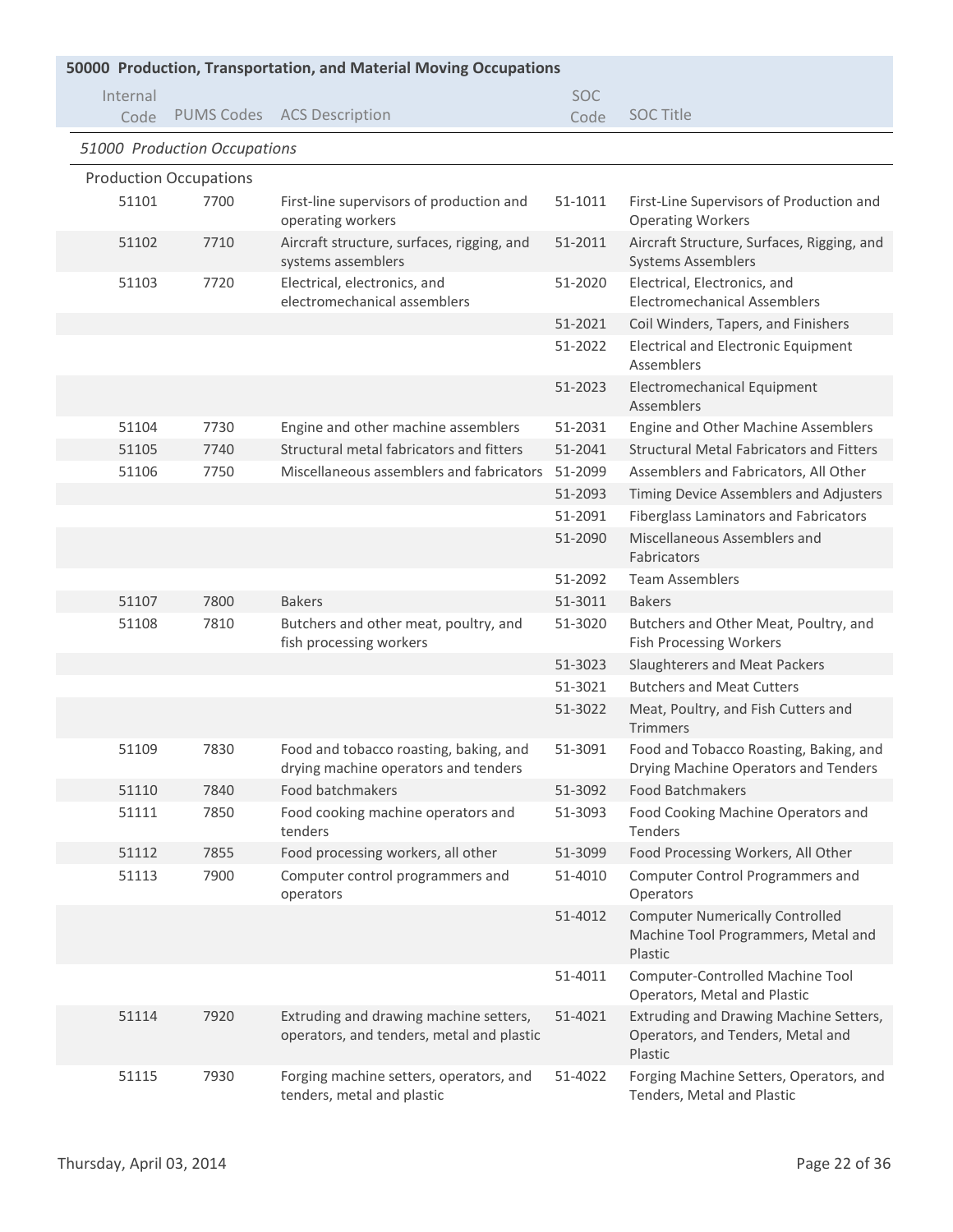| 50000 Production, Transportation, and Material Moving Occupations |                   |                                                                                                                         |         |                                                                                                                 |  |  |
|-------------------------------------------------------------------|-------------------|-------------------------------------------------------------------------------------------------------------------------|---------|-----------------------------------------------------------------------------------------------------------------|--|--|
| Internal                                                          |                   |                                                                                                                         | SOC     |                                                                                                                 |  |  |
| Code                                                              | <b>PUMS Codes</b> | <b>ACS Description</b>                                                                                                  | Code    | <b>SOC Title</b>                                                                                                |  |  |
| 51116                                                             | 7940              | Rolling machine setters, operators, and<br>tenders, metal and plastic                                                   | 51-4023 | Rolling Machine Setters, Operators, and<br>Tenders, Metal and Plastic                                           |  |  |
|                                                                   |                   | 51117 7960, 8000, 8010, Machine tool cutting setters, operators,<br>and tenders, metal and plastic                      | 51-4034 | Lathe and Turning Machine Tool Setters,<br>Operators, and Tenders, Metal and<br>Plastic                         |  |  |
|                                                                   |                   |                                                                                                                         | 51-4035 | Milling and Planing Machine Setters,<br>Operators, and Tenders, Metal and<br>Plastic                            |  |  |
|                                                                   |                   |                                                                                                                         | 51-4033 | Grinding, Lapping, Polishing, and Buffing<br>Machine Tool Setters, Operators, and<br>Tenders, Metal and Plastic |  |  |
|                                                                   |                   |                                                                                                                         | 51-4032 | Drilling and Boring Machine Tool Setters,<br>Operators, and Tenders, Metal and<br>Plastic                       |  |  |
|                                                                   |                   |                                                                                                                         | 51-4031 | Cutting, Punching, and Press Machine<br>Setters, Operators, and Tenders, Metal<br>and Plastic                   |  |  |
| 51118                                                             | 8030              | Machinists                                                                                                              | 51-4041 | Machinists                                                                                                      |  |  |
| 51119                                                             | 8040              | Metal furnace operators, tenders,<br>pourers, and casters                                                               | 51-4050 | Metal Furnace Operators, Tenders,<br>Pourers, and Casters                                                       |  |  |
|                                                                   |                   |                                                                                                                         | 51-4051 | Metal-Refining Furnace Operators and<br>Tenders                                                                 |  |  |
|                                                                   |                   |                                                                                                                         | 51-4052 | Pourers and Casters, Metal                                                                                      |  |  |
| 51120                                                             | 8060, 8100        | Model makers, patternmakers, and<br>molding machine setters, metal and<br>plastic                                       | 51-4061 | Model Makers, Metal and Plastic                                                                                 |  |  |
|                                                                   |                   |                                                                                                                         | 51-4062 | Patternmakers, Metal and Plastic                                                                                |  |  |
|                                                                   |                   |                                                                                                                         | 51-4071 | Foundry Mold and Coremakers                                                                                     |  |  |
|                                                                   |                   |                                                                                                                         | 51-4070 | Molders and Molding Machine Setters,<br>Operators, and Tenders, Metal and<br>Plastic                            |  |  |
|                                                                   |                   |                                                                                                                         | 51-4060 | Model Makers and Patternmakers,<br><b>Metal and Plastic</b>                                                     |  |  |
|                                                                   |                   |                                                                                                                         | 51-4072 | Molding, Coremaking, and Casting<br>Machine Setters, Operators, and<br>Tenders, Metal and Plastic               |  |  |
| 51121                                                             | 8130              | Tool and die makers                                                                                                     | 51-4111 | <b>Tool and Die Makers</b>                                                                                      |  |  |
| 51122                                                             | 8140              | Welding, soldering, and brazing workers                                                                                 | 51-4121 | Welders, Cutters, Solderers, and Brazers                                                                        |  |  |
|                                                                   |                   |                                                                                                                         | 51-4122 | Welding, Soldering, and Brazing<br>Machine Setters, Operators, and Tenders                                      |  |  |
|                                                                   |                   |                                                                                                                         | 51-4120 | Welding, Soldering, and Brazing Workers                                                                         |  |  |
|                                                                   |                   | 51123 50, 8160, 8200, 82 Miscellaneous metal workers and plastic<br>workers, including multiple machine tool<br>setters | 51-4081 | Multiple Machine Tool Setters,<br>Operators, and Tenders, Metal and<br>Plastic                                  |  |  |
|                                                                   |                   |                                                                                                                         | 51-4191 | Heat Treating Equipment Setters,<br>Operators, and Tenders, Metal and<br>Plastic                                |  |  |
|                                                                   |                   |                                                                                                                         | 51-4199 | Metal Workers and Plastic Workers, All<br>Other                                                                 |  |  |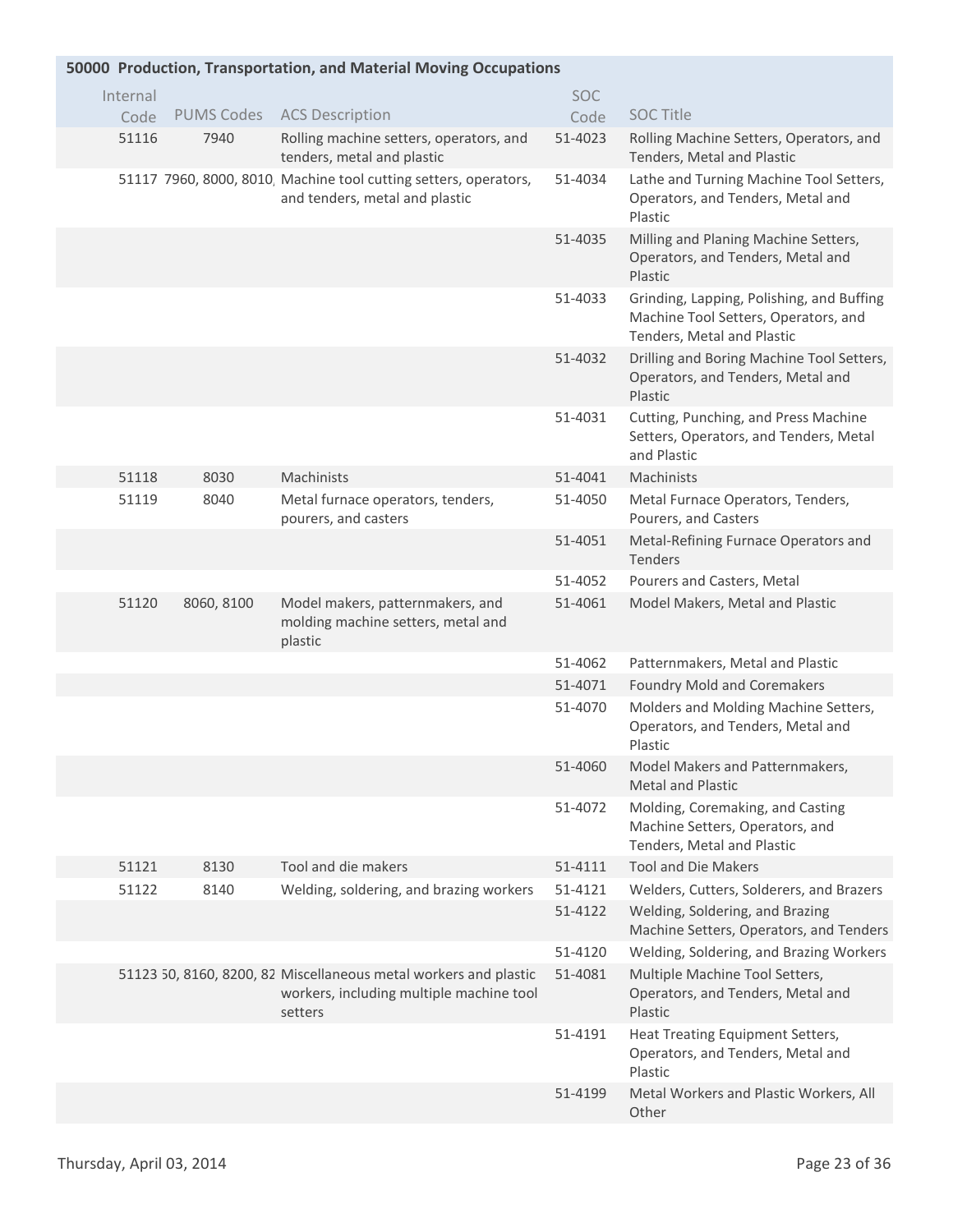| 50000 Production, Transportation, and Material Moving Occupations |          |            |                                                                                                                         |            |                                                                                                        |
|-------------------------------------------------------------------|----------|------------|-------------------------------------------------------------------------------------------------------------------------|------------|--------------------------------------------------------------------------------------------------------|
|                                                                   | Internal |            |                                                                                                                         | <b>SOC</b> |                                                                                                        |
|                                                                   | Code     |            | PUMS Codes ACS Description                                                                                              | Code       | <b>SOC Title</b>                                                                                       |
|                                                                   |          |            | 51123 50, 8160, 8200, 82 Miscellaneous metal workers and plastic<br>workers, including multiple machine tool<br>setters | 51-4194    | Tool Grinders, Filers, and Sharpeners                                                                  |
|                                                                   |          |            |                                                                                                                         | 51-4192    | Layout Workers, Metal and Plastic                                                                      |
|                                                                   |          |            |                                                                                                                         | 51-4193    | Plating and Coating Machine Setters,<br>Operators, and Tenders, Metal and<br>Plastic                   |
|                                                                   | 51124    | 8250       | Prepress technicians and workers                                                                                        | 51-5111    | Prepress Technicians and Workers                                                                       |
|                                                                   | 51125    | 8255       | Printing press operators                                                                                                | 51-5112    | <b>Printing Press Operators</b>                                                                        |
|                                                                   | 51126    | 8256       | Print binding and finishing workers                                                                                     | 51-5113    | Print Binding and Finishing Workers                                                                    |
|                                                                   | 51127    | 8300       | Laundry and dry-cleaning workers                                                                                        | 51-6011    | Laundry and Dry-Cleaning Workers                                                                       |
|                                                                   | 51128    | 8310       | Pressers, textile, garment, and related<br>materials                                                                    | 51-6021    | Pressers, Textile, Garment, and Related<br><b>Materials</b>                                            |
|                                                                   | 51129    | 8320       | Sewing machine operators                                                                                                | 51-6031    | Sewing Machine Operators                                                                               |
|                                                                   | 51130    | 8330, 8340 | Shoe and leather workers                                                                                                | 51-6042    | Shoe Machine Operators and Tenders                                                                     |
|                                                                   |          |            |                                                                                                                         | 51-6041    | Shoe and Leather Workers and Repairers                                                                 |
|                                                                   | 51131    | 8350       | Tailors, dressmakers, and sewers                                                                                        | 51-6050    | Tailors, Dressmakers, and Sewers                                                                       |
|                                                                   |          |            |                                                                                                                         | 51-6052    | Tailors, Dressmakers, and Custom Sewers                                                                |
|                                                                   |          |            |                                                                                                                         | 51-6051    | Sewers, Hand                                                                                           |
|                                                                   | 51132    | 8360, 8400 | Textile bleaching and dyeing, and cutting<br>machine setters, operators, and tenders                                    | 51-6061    | Textile Bleaching and Dyeing Machine<br><b>Operators and Tenders</b>                                   |
|                                                                   |          |            |                                                                                                                         | 51-6062    | Textile Cutting Machine Setters,<br>Operators, and Tenders                                             |
|                                                                   | 51133    | 8410       | Textile knitting and weaving machine<br>setters, operators, and tenders                                                 | 51-6063    | Textile Knitting and Weaving Machine<br>Setters, Operators, and Tenders                                |
|                                                                   | 51134    | 8420       | Textile winding, twisting, and drawing<br>out machine setters, operators, and<br>tenders                                | 51-6064    | Textile Winding, Twisting, and Drawing<br>Out Machine Setters, Operators, and<br>Tenders               |
|                                                                   | 51135    | 8450       | Upholsterers                                                                                                            | 51-6093    | Upholsterers                                                                                           |
|                                                                   |          |            | 51136 8430, 8440, 8460 Miscellaneous textile, apparel, and<br>furnishings workers except upholsterers                   | 51-6099    | Textile, Apparel, and Furnishings<br>Workers, All Other                                                |
|                                                                   |          |            |                                                                                                                         | 51-6092    | <b>Fabric and Apparel Patternmakers</b>                                                                |
|                                                                   |          |            |                                                                                                                         | 51-6091    | Extruding and Forming Machine Setters,<br>Operators, and Tenders, Synthetic and<br><b>Glass Fibers</b> |
|                                                                   | 51137    | 8500       | Cabinetmakers and bench carpenters                                                                                      | 51-7011    | Cabinetmakers and Bench Carpenters                                                                     |
|                                                                   | 51138    | 8510       | <b>Furniture finishers</b>                                                                                              | 51-7021    | <b>Furniture Finishers</b>                                                                             |
|                                                                   | 51139    | 8530       | Sawing machine setters, operators, and<br>tenders, wood                                                                 | 51-7041    | Sawing Machine Setters, Operators, and<br>Tenders, Wood                                                |
|                                                                   | 51140    | 8540       | Woodworking machine setters,<br>operators, and tenders, except sawing                                                   | 51-7042    | Woodworking Machine Setters,<br>Operators, and Tenders, Except Sawing                                  |
|                                                                   | 51141    | 8520, 8550 | Miscellaneous woodworkers, including<br>model makers and patternmakers                                                  | 51-7099    | Woodworkers, All Other                                                                                 |
|                                                                   |          |            |                                                                                                                         | 51-7030    | Model Makers and Patternmakers, Wood                                                                   |
|                                                                   |          |            |                                                                                                                         | 51-7031    | Model Makers, Wood                                                                                     |
|                                                                   |          |            |                                                                                                                         | 51-7032    | Patternmakers, Wood                                                                                    |
|                                                                   | 51142    | 8600       | Power plant operators, distributors, and<br>dispatchers                                                                 | 51-8013    | Power Plant Operators                                                                                  |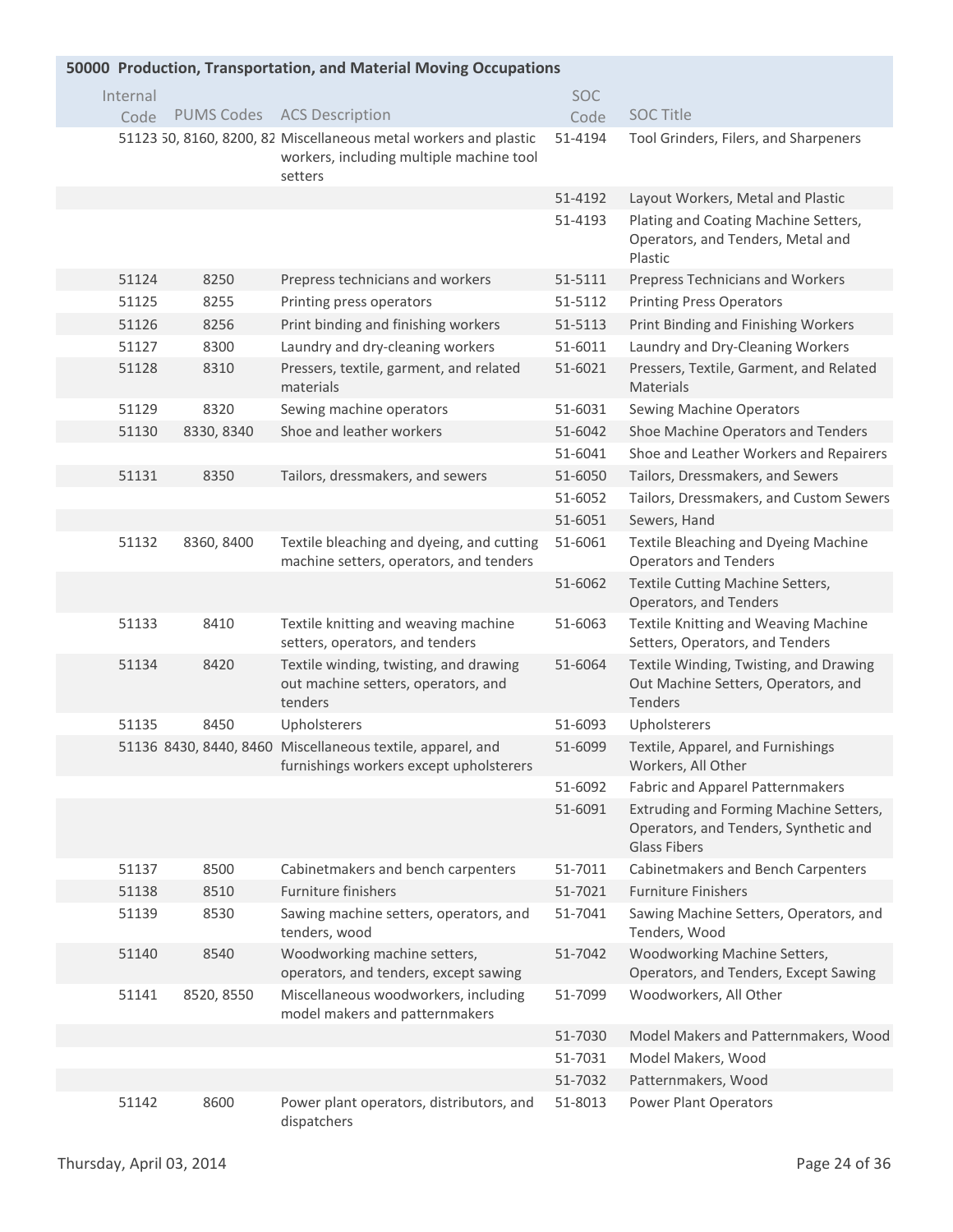| 50000 Production, Transportation, and Material Moving Occupations |          |                   |                                                                                            |         |                                                                                                           |  |  |
|-------------------------------------------------------------------|----------|-------------------|--------------------------------------------------------------------------------------------|---------|-----------------------------------------------------------------------------------------------------------|--|--|
|                                                                   | Internal |                   |                                                                                            | SOC     |                                                                                                           |  |  |
|                                                                   | Code     | <b>PUMS Codes</b> | <b>ACS Description</b>                                                                     | Code    | <b>SOC Title</b>                                                                                          |  |  |
|                                                                   | 51142    | 8600              | Power plant operators, distributors, and<br>dispatchers                                    | 51-8011 | Nuclear Power Reactor Operators                                                                           |  |  |
|                                                                   |          |                   |                                                                                            | 51-8012 | Power Distributors and Dispatchers                                                                        |  |  |
|                                                                   |          |                   |                                                                                            | 51-8010 | Power Plant Operators, Distributors, and<br>Dispatchers                                                   |  |  |
|                                                                   | 51143    | 8610              | Stationary engineers and boiler operators 51-8021                                          |         | <b>Stationary Engineers and Boiler</b><br>Operators                                                       |  |  |
|                                                                   | 51144    | 8620              | Water and wastewater treatment plant<br>and system operators                               | 51-8031 | Water and Wastewater Treatment Plant<br>and System Operators                                              |  |  |
|                                                                   | 51145    | 8630              | Miscellaneous plant and system operators 51-8093                                           |         | Petroleum Pump System Operators,<br>Refinery Operators, and Gaugers                                       |  |  |
|                                                                   |          |                   |                                                                                            | 51-8099 | Plant and System Operators, All Other                                                                     |  |  |
|                                                                   |          |                   |                                                                                            | 51-8092 | <b>Gas Plant Operators</b>                                                                                |  |  |
|                                                                   |          |                   |                                                                                            | 51-8090 | Miscellaneous Plant and System<br>Operators                                                               |  |  |
|                                                                   |          |                   |                                                                                            | 51-8091 | <b>Chemical Plant and System Operators</b>                                                                |  |  |
|                                                                   | 51146    | 8640              | Chemical processing machine setters,<br>operators, and tenders                             | 51-9012 | Separating, Filtering, Clarifying,<br>Precipitating, and Still Machine Setters,<br>Operators, and Tenders |  |  |
|                                                                   |          |                   |                                                                                            | 51-9010 | Chemical Processing Machine Setters,<br>Operators, and Tenders                                            |  |  |
|                                                                   |          |                   |                                                                                            | 51-9011 | Chemical Equipment Operators and<br>Tenders                                                               |  |  |
|                                                                   | 51147    | 8650              | Crushing, grinding, polishing, mixing, and<br>blending workers                             | 51-9023 | Mixing and Blending Machine Setters,<br>Operators, and Tenders                                            |  |  |
|                                                                   |          |                   |                                                                                            | 51-9022 | Grinding and Polishing Workers, Hand                                                                      |  |  |
|                                                                   |          |                   |                                                                                            | 51-9020 | Crushing, Grinding, Polishing, Mixing,<br>and Blending Workers                                            |  |  |
|                                                                   |          |                   |                                                                                            | 51-9021 | Crushing, Grinding, and Polishing<br>Machine Setters, Operators, and Tenders                              |  |  |
|                                                                   | 51148    | 8710              | Cutting workers                                                                            | 51-9032 | Cutting and Slicing Machine Setters,<br>Operators, and Tenders                                            |  |  |
|                                                                   |          |                   |                                                                                            | 51-9031 | Cutters and Trimmers, Hand                                                                                |  |  |
|                                                                   |          |                   |                                                                                            | 51-9030 | <b>Cutting Workers</b>                                                                                    |  |  |
|                                                                   | 51149    | 8720              | Extruding, forming, pressing, and<br>compacting machine setters, operators,<br>and tenders | 51-9041 | Extruding, Forming, Pressing, and<br>Compacting Machine Setters, Operators,<br>and Tenders                |  |  |
|                                                                   | 51150    | 8730              | Furnace, kiln, oven, drier, and kettle<br>operators and tenders                            | 51-9051 | Furnace, Kiln, Oven, Drier, and Kettle<br><b>Operators and Tenders</b>                                    |  |  |
|                                                                   | 51151    | 8740              | Inspectors, testers, sorters, samplers, and<br>weighers                                    | 51-9061 | Inspectors, Testers, Sorters, Samplers,<br>and Weighers                                                   |  |  |
|                                                                   | 51152    | 8750              | Jewelers and precious stone and metal<br>workers                                           | 51-9071 | Jewelers and Precious Stone and Metal<br>Workers                                                          |  |  |
|                                                                   | 51153    | 8760              | Medical, dental, and ophthalmic<br>laboratory technicians                                  | 51-9083 | <b>Ophthalmic Laboratory Technicians</b>                                                                  |  |  |
|                                                                   |          |                   |                                                                                            | 51-9080 | Medical, Dental, and Ophthalmic<br>Laboratory Technicians                                                 |  |  |
|                                                                   |          |                   |                                                                                            | 51-9082 | <b>Medical Appliance Technicians</b>                                                                      |  |  |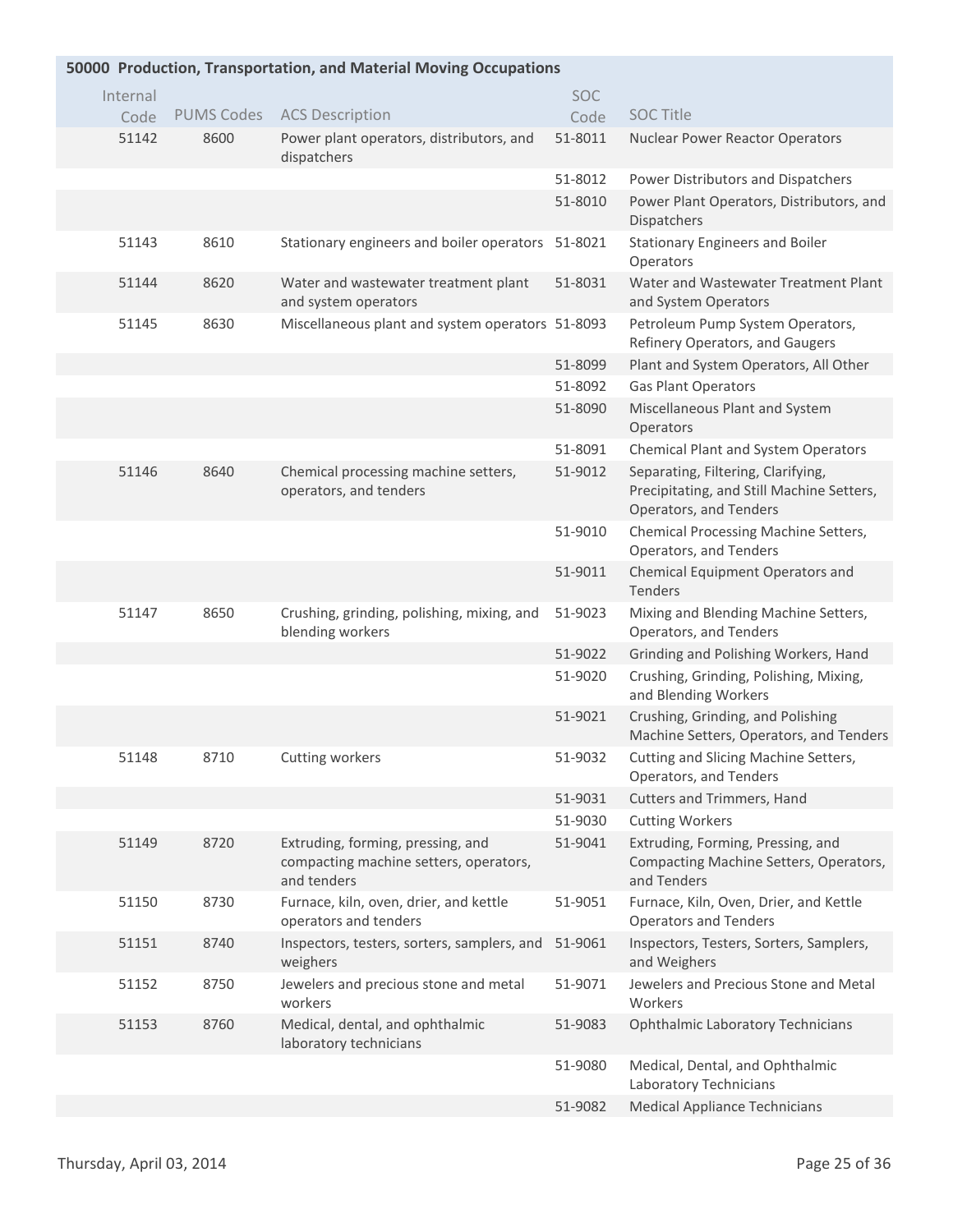|  |  | 50000 Production, Transportation, and Material Moving Occupations |  |  |  |
|--|--|-------------------------------------------------------------------|--|--|--|
|--|--|-------------------------------------------------------------------|--|--|--|

| Internal |                   |                                                                                                  | <b>SOC</b> |                                                                                 |
|----------|-------------------|--------------------------------------------------------------------------------------------------|------------|---------------------------------------------------------------------------------|
| Code     | <b>PUMS Codes</b> | <b>ACS Description</b>                                                                           | Code       | <b>SOC Title</b>                                                                |
| 51153    | 8760              | Medical, dental, and ophthalmic<br>laboratory technicians                                        | 51-9081    | Dental Laboratory Technicians                                                   |
| 51154    | 8800              | Packaging and filling machine operators<br>and tenders                                           | 51-9111    | Packaging and Filling Machine Operators<br>and Tenders                          |
| 51155    | 8810              | Painting workers                                                                                 | 51-9123    | Painting, Coating, and Decorating<br>Workers                                    |
|          |                   |                                                                                                  | 51-9120    | <b>Painting Workers</b>                                                         |
|          |                   |                                                                                                  | 51-9121    | Coating, Painting, and Spraying Machine<br>Setters, Operators, and Tenders      |
|          |                   |                                                                                                  | 51-9122    | Painters, Transportation Equipment                                              |
| 51156    | 8830              | Photographic process workers and<br>processing machine operators                                 | 51-9151    | Photographic Process Workers and<br><b>Processing Machine Operators</b>         |
| 51157    | 8850              | Adhesive bonding machine operators and<br>tenders                                                | 51-9191    | Adhesive Bonding Machine Operators<br>and Tenders                               |
| 51158    | 8910              | Etchers and engravers                                                                            | 51-9194    | <b>Etchers and Engravers</b>                                                    |
| 51159    | 8920              | Molders, shapers, and casters, except<br>metal and plastic                                       | 51-9195    | Molders, Shapers, and Casters, Except<br><b>Metal and Plastic</b>               |
| 51160    | 8930              | Paper goods machine setters, operators,<br>and tenders                                           | 51-9196    | Paper Goods Machine Setters,<br>Operators, and Tenders                          |
| 51161    | 8940              | Tire builders                                                                                    | 51-9197    | <b>Tire Builders</b>                                                            |
| 51162    | 8950              | Helpers--production workers                                                                      | 51-9198    | Helpers--Production Workers                                                     |
|          |                   | 51163 40, 8860, 8900, 89 Miscellaneous production workers,<br>including semiconductor processors | 51-9193    | Cooling and Freezing Equipment<br><b>Operators and Tenders</b>                  |
|          |                   |                                                                                                  | 51-9199    | Production Workers, All Other                                                   |
|          |                   |                                                                                                  | 51-9141    | <b>Semiconductor Processors</b>                                                 |
|          |                   |                                                                                                  | 51-9192    | Cleaning, Washing, and Metal Pickling<br><b>Equipment Operators and Tenders</b> |

# *52000 Transportation and Material Moving Occupations*

|       | <b>Material Moving Occupations</b> |                                                                  |         |                                                             |
|-------|------------------------------------|------------------------------------------------------------------|---------|-------------------------------------------------------------|
| 52200 |                                    | <b>Material Moving Occupations</b>                               | 53-7000 | <b>Material Moving Workers</b>                              |
| 52201 | 9510                               | Crane and tower operators                                        | 53-7021 | Crane and Tower Operators                                   |
| 52202 | 9520                               | Dredge, excavating, and loading machine<br>operators             | 53-7033 | Loading Machine Operators,<br><b>Underground Mining</b>     |
|       |                                    |                                                                  | 53-7030 | Dredge, Excavating, and Loading<br><b>Machine Operators</b> |
|       |                                    |                                                                  | 53-7032 | Excavating and Loading Machine and<br>Dragline Operators    |
|       |                                    |                                                                  | 53-7031 | <b>Dredge Operators</b>                                     |
| 52203 | 9500, 9560                         | Conveyor operators and tenders, and<br>hoist and winch operators | 53-7011 | <b>Conveyor Operators and Tenders</b>                       |
|       |                                    |                                                                  | 53-7041 | Hoist and Winch Operators                                   |
| 52204 | 9600                               | Industrial truck and tractor operators                           | 53-7051 | Industrial Truck and Tractor Operators                      |
| 52205 | 9610                               | Cleaners of vehicles and equipment                               | 53-7061 | Cleaners of Vehicles and Equipment                          |
| 52206 | 9620                               | Laborers and freight, stock, and material<br>movers, hand        | 53-7062 | Laborers and Freight, Stock, and<br>Material Movers, Hand   |
| 52207 | 9630                               | Machine feeders and offbearers                                   | 53-7063 | Machine Feeders and Offbearers                              |
|       |                                    |                                                                  |         |                                                             |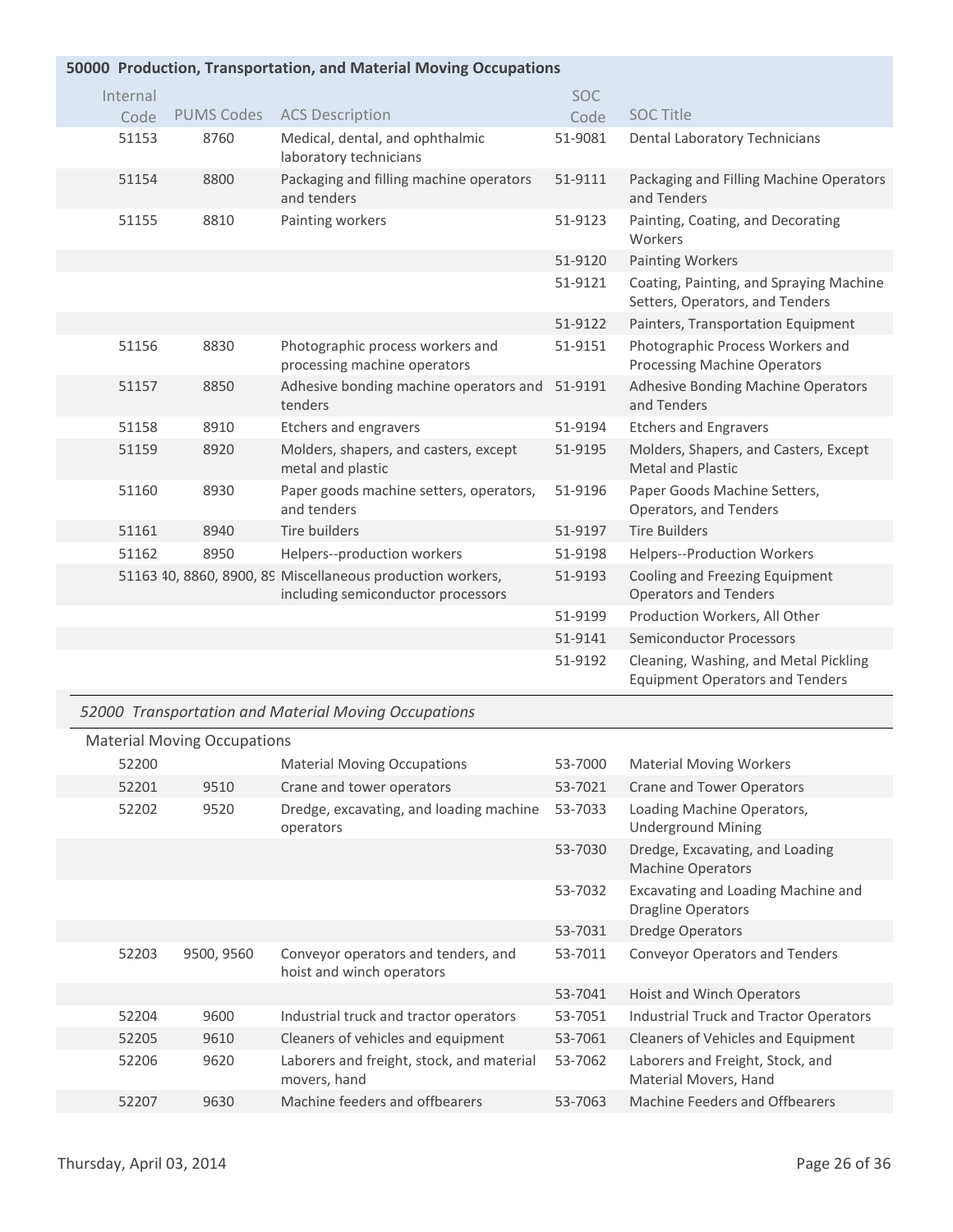| 50000 Production, Transportation, and Material Moving Occupations |  |                                   |                                                                                                                                                 |                    |                                                                                                  |  |  |
|-------------------------------------------------------------------|--|-----------------------------------|-------------------------------------------------------------------------------------------------------------------------------------------------|--------------------|--------------------------------------------------------------------------------------------------|--|--|
| Internal                                                          |  |                                   |                                                                                                                                                 | <b>SOC</b>         |                                                                                                  |  |  |
| Code                                                              |  | <b>PUMS Codes</b>                 | <b>ACS Description</b>                                                                                                                          | Code               | <b>SOC Title</b>                                                                                 |  |  |
| 52208                                                             |  | 9640                              | Packers and packagers, hand                                                                                                                     | 53-7064            | Packers and Packagers, Hand                                                                      |  |  |
| 52209                                                             |  | 9650                              | Pumping station operators                                                                                                                       | 53-7072            | Pump Operators, Except Wellhead<br>Pumpers                                                       |  |  |
|                                                                   |  |                                   |                                                                                                                                                 | 53-7073            | <b>Wellhead Pumpers</b>                                                                          |  |  |
|                                                                   |  |                                   |                                                                                                                                                 | 53-7070            | <b>Pumping Station Operators</b>                                                                 |  |  |
|                                                                   |  |                                   |                                                                                                                                                 | 53-7071            | Gas Compressor and Gas Pumping<br><b>Station Operators</b>                                       |  |  |
| 52210                                                             |  | 9720                              | Refuse and recyclable material collectors                                                                                                       | 53-7081            | Refuse and Recyclable Material<br>Collectors                                                     |  |  |
|                                                                   |  |                                   | 52211 9730, 9740, 9750 Miscellaneous material moving workers,<br>including mine shuttle car operators, and<br>tank car, truck, and ship loaders | 53-7199            | Material Moving Workers, All Other                                                               |  |  |
|                                                                   |  |                                   |                                                                                                                                                 | 53-7111            | Mine Shuttle Car Operators                                                                       |  |  |
|                                                                   |  |                                   |                                                                                                                                                 | 53-7121            | Tank Car, Truck, and Ship Loaders                                                                |  |  |
|                                                                   |  | <b>Transportation Occupations</b> |                                                                                                                                                 |                    |                                                                                                  |  |  |
| 52100                                                             |  |                                   | <b>Transportation Occupations</b>                                                                                                               |                    |                                                                                                  |  |  |
| 52101                                                             |  | 9000                              | Supervisors of transportation and<br>material moving workers                                                                                    | 53-1010            | Aircraft Cargo Handling Supervisors                                                              |  |  |
|                                                                   |  |                                   |                                                                                                                                                 | 53-1021            | First-Line Supervisors of Helpers,<br>Laborers, and Material Movers, Hand                        |  |  |
|                                                                   |  |                                   |                                                                                                                                                 | 53-1011            | <b>Aircraft Cargo Handling Supervisors</b>                                                       |  |  |
|                                                                   |  |                                   |                                                                                                                                                 | 53-1031            | First-Line Supervisors of Transportation<br>and Material-Moving Machine and<br>Vehicle Operators |  |  |
|                                                                   |  |                                   |                                                                                                                                                 | 53-1000            | Supervisors of Transportation and<br><b>Material Moving Workers</b>                              |  |  |
|                                                                   |  |                                   |                                                                                                                                                 | 53-1020            | First-Line Supervisors of Helpers,<br>Laborers, and Material Movers, Hand                        |  |  |
|                                                                   |  |                                   |                                                                                                                                                 | 53-1030            | First-Line Supervisors of Transportation<br>and Material-Moving Machine and<br>Vehicle Operators |  |  |
| 52102                                                             |  | 9030                              | Aircraft pilots and flight engineers                                                                                                            | 53-2012            | <b>Commercial Pilots</b>                                                                         |  |  |
|                                                                   |  |                                   |                                                                                                                                                 | 53-2011            | Airline Pilots, Copilots, and Flight<br>Engineers                                                |  |  |
|                                                                   |  |                                   |                                                                                                                                                 | 53-2010            | Aircraft Pilots and Flight Engineers                                                             |  |  |
| 52103                                                             |  | 9040                              | Air traffic controllers and airfield<br>operations specialists                                                                                  | 53-2020            | Air Traffic Controllers and Airfield<br><b>Operations Specialists</b>                            |  |  |
|                                                                   |  |                                   |                                                                                                                                                 | 53-2021            | Air Traffic Controllers                                                                          |  |  |
|                                                                   |  |                                   |                                                                                                                                                 | 53-2022            | <b>Airfield Operations Specialists</b>                                                           |  |  |
| 52104                                                             |  | 9050                              | Flight attendants                                                                                                                               | 53-2031            | <b>Flight Attendants</b>                                                                         |  |  |
| 52105                                                             |  | 9110                              | Ambulance drivers and attendants,<br>except emergency medical technicians                                                                       | 53-3011            | Ambulance Drivers and Attendants,<br><b>Except Emergency Medical Technicians</b>                 |  |  |
| 52106                                                             |  | 9120                              | <b>Bus drivers</b>                                                                                                                              | 53-3021<br>53-3020 | Bus Drivers, Transit and Intercity<br><b>Bus Drivers</b>                                         |  |  |
|                                                                   |  |                                   |                                                                                                                                                 | 53-3022            | Bus Drivers, School or Special Client                                                            |  |  |
| 52107                                                             |  | 9130                              | Driver/sales workers and truck drivers                                                                                                          | 53-3032            | Heavy and Tractor-Trailer Truck Drivers                                                          |  |  |
|                                                                   |  |                                   |                                                                                                                                                 | 53-3030            | Driver/Sales Workers and Truck Drivers                                                           |  |  |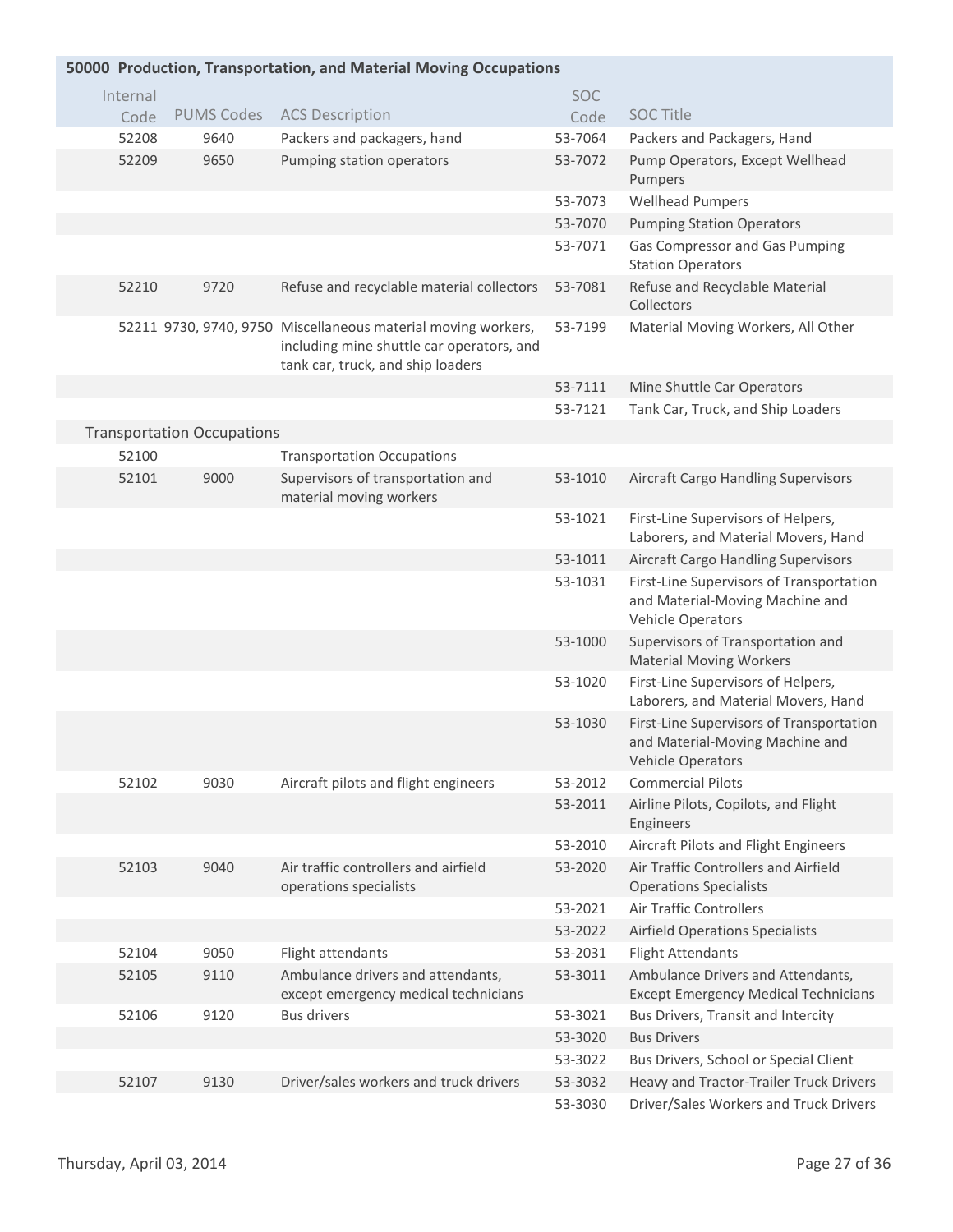| 50000 Production, Transportation, and Material Moving Occupations |                   |                                                                                                       |         |                                                        |  |  |  |
|-------------------------------------------------------------------|-------------------|-------------------------------------------------------------------------------------------------------|---------|--------------------------------------------------------|--|--|--|
| Internal                                                          |                   |                                                                                                       | SOC.    |                                                        |  |  |  |
| Code                                                              | <b>PUMS Codes</b> | <b>ACS Description</b>                                                                                | Code    | <b>SOC Title</b>                                       |  |  |  |
| 52107                                                             | 9130              | Driver/sales workers and truck drivers                                                                | 53-3033 | Light Truck or Delivery Services Drivers               |  |  |  |
|                                                                   |                   |                                                                                                       | 53-3031 | Driver/Sales Workers                                   |  |  |  |
| 52108                                                             | 9140              | Taxi drivers and chauffeurs                                                                           | 53-3041 | <b>Taxi Drivers and Chauffeurs</b>                     |  |  |  |
| 52109                                                             | 9150              | Motor vehicle operators, all other                                                                    | 53-3099 | Motor Vehicle Operators, All Other                     |  |  |  |
| 52110                                                             | 9200              | Locomotive engineers and operators                                                                    | 53-4010 | Locomotive Engineers and Operators                     |  |  |  |
|                                                                   |                   |                                                                                                       | 53-4011 | Locomotive Engineers                                   |  |  |  |
|                                                                   |                   |                                                                                                       | 53-4012 | <b>Locomotive Firers</b>                               |  |  |  |
|                                                                   |                   |                                                                                                       | 53-4013 | Rail Yard Engineers, Dinkey Operators,<br>and Hostlers |  |  |  |
| 52111                                                             | 9240              | Railroad conductors and yardmasters                                                                   | 53-4031 | <b>Railroad Conductors and Yardmasters</b>             |  |  |  |
| 52112                                                             | 9230, 9260        | Subway, streetcar, and other rail<br>transportation workers                                           | 53-4041 | Subway and Streetcar Operators                         |  |  |  |
|                                                                   |                   |                                                                                                       | 53-4099 | Rail Transportation Workers, All Other                 |  |  |  |
|                                                                   |                   |                                                                                                       | 53-4021 | Railroad Brake, Signal, and Switch<br>Operators        |  |  |  |
| 52113                                                             | 9300, 9330        | Sailors and marine oilers, and ship<br>engineers                                                      | 53-5011 | Sailors and Marine Oilers                              |  |  |  |
|                                                                   |                   |                                                                                                       | 53-5031 | Ship Engineers                                         |  |  |  |
| 52114                                                             | 9310              | Ship and boat captains and operators                                                                  | 53-5020 | Ship and Boat Captains and Operators                   |  |  |  |
|                                                                   |                   |                                                                                                       | 53-5022 | <b>Motorboat Operators</b>                             |  |  |  |
|                                                                   |                   |                                                                                                       | 53-5021 | Captains, Mates, and Pilots of Water<br>Vessels        |  |  |  |
| 52115                                                             | 9350              | Parking lot attendants                                                                                | 53-6021 | Parking Lot Attendants                                 |  |  |  |
| 52116                                                             | 9360              | Automotive and watercraft service<br>attendants                                                       | 53-6031 | Automotive and Watercraft Service<br>Attendants        |  |  |  |
| 52117                                                             | 9410              | Transportation inspectors                                                                             | 53-6051 | <b>Transportation Inspectors</b>                       |  |  |  |
| 52118                                                             | 9340, 9420        | Miscellaneous transportation workers,<br>including bridge and lock tenders and<br>traffic technicians | 53-6099 | Transportation Workers, All Other                      |  |  |  |
|                                                                   |                   |                                                                                                       | 53-6041 | <b>Traffic Technicians</b>                             |  |  |  |
|                                                                   |                   |                                                                                                       | 53-6011 | <b>Bridge and Lock Tenders</b>                         |  |  |  |
| 52119                                                             | 9415              | Transportation attendants, except flight<br>attendants                                                | 53-6061 | Transportation Attendants, Except Flight<br>Attendants |  |  |  |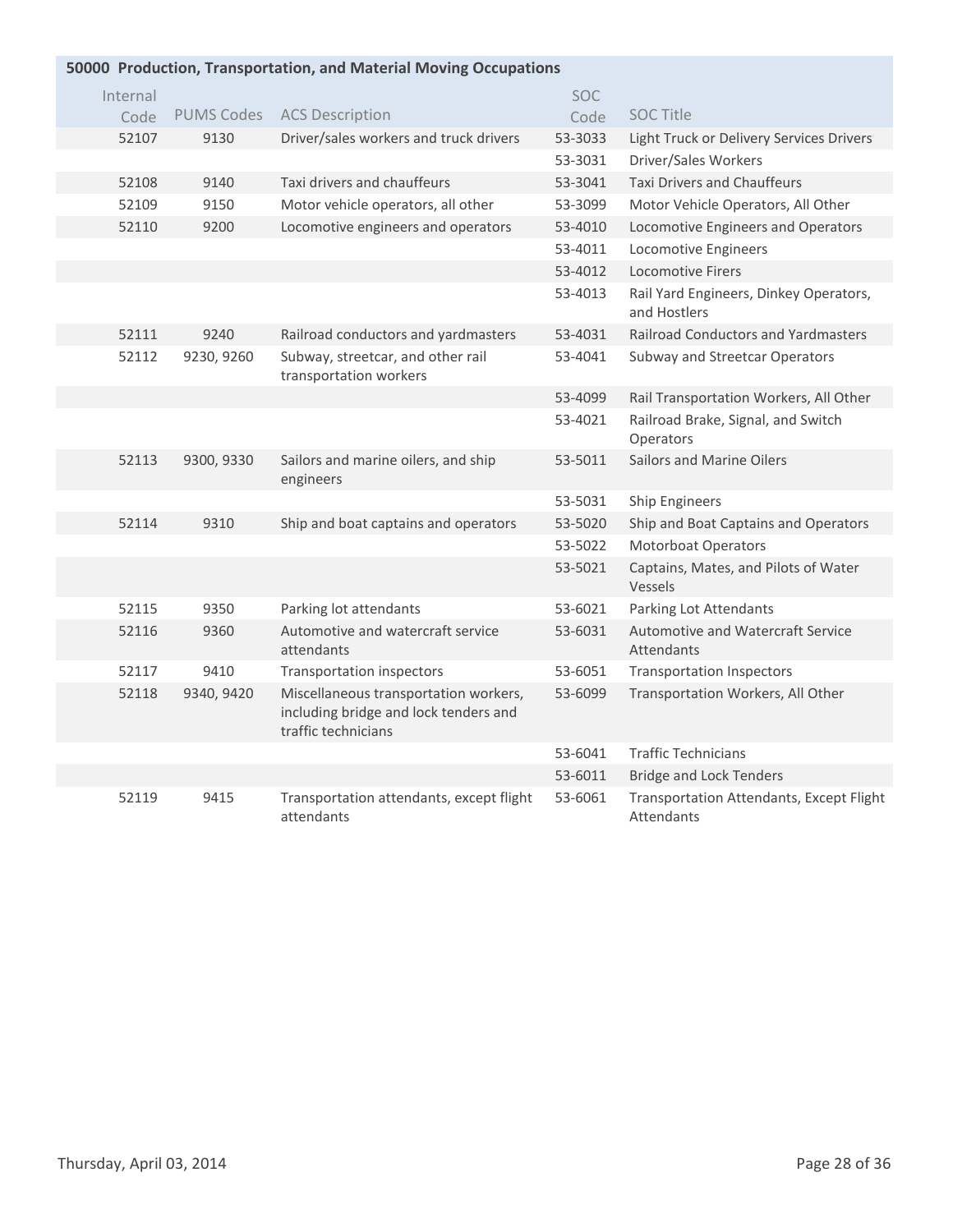| <b>30000 Sales and Office Occupations</b> |            |                                                                   |            |                                                                          |  |  |  |
|-------------------------------------------|------------|-------------------------------------------------------------------|------------|--------------------------------------------------------------------------|--|--|--|
| Internal                                  |            |                                                                   | <b>SOC</b> |                                                                          |  |  |  |
| Code                                      |            | PUMS Codes ACS Description                                        | Code       | <b>SOC Title</b>                                                         |  |  |  |
|                                           |            | 32000 Office and Administrative Support Occupations               |            |                                                                          |  |  |  |
|                                           |            | Office and Administrative Support Occupations                     |            |                                                                          |  |  |  |
| 32101                                     | 5000       | First-line supervisors of office and                              | 43-1011    | First-Line Supervisors of Office and                                     |  |  |  |
|                                           |            | administrative support workers                                    |            | <b>Administrative Support Workers</b>                                    |  |  |  |
| 32102                                     | 5010       | Switchboard operators, including<br>answering service             | 43-2011    | Switchboard Operators, Including<br><b>Answering Service</b>             |  |  |  |
| 32103                                     | 5020       | Telephone operators                                               | 43-2021    | <b>Telephone Operators</b>                                               |  |  |  |
| 32104                                     | 5030       | Communications equipment operators,<br>all other                  | 43-2099    | Communications Equipment Operators,<br>All Other                         |  |  |  |
| 32105                                     | 5100       | <b>Bill and account collectors</b>                                | 43-3011    | <b>Bill and Account Collectors</b>                                       |  |  |  |
| 32106                                     | 5110       | Billing and posting clerks                                        | 43-3021    | <b>Billing and Posting Clerks</b>                                        |  |  |  |
| 32107                                     | 5120       | Bookkeeping, accounting, and auditing<br>clerks                   | 43-3031    | Bookkeeping, Accounting, and Auditing<br>Clerks                          |  |  |  |
| 32108                                     | 5130       | Gaming cage workers                                               | 43-3041    | <b>Gaming Cage Workers</b>                                               |  |  |  |
| 32109                                     | 5140       | Payroll and timekeeping clerks                                    | 43-3051    | Payroll and Timekeeping Clerks                                           |  |  |  |
| 32110                                     | 5150       | Procurement clerks                                                | 43-3061    | <b>Procurement Clerks</b>                                                |  |  |  |
| 32111                                     | 5160       | <b>Tellers</b>                                                    | 43-3071    | <b>Tellers</b>                                                           |  |  |  |
| 32112                                     | 5165       | Financial clerks, all other                                       | 43-3099    | Financial Clerks, All Other                                              |  |  |  |
| 32113                                     | 5200       | Brokerage clerks                                                  | 43-4011    | <b>Brokerage Clerks</b>                                                  |  |  |  |
| 32114                                     | 5220       | Court, municipal, and license clerks                              | 43-4031    | Court, Municipal, and License Clerks                                     |  |  |  |
| 32115                                     | 5230       | Credit authorizers, checkers, and clerks                          | 43-4041    | Credit Authorizers, Checkers, and Clerks                                 |  |  |  |
| 32116                                     | 5240       | Customer service representatives                                  | 43-4051    | <b>Customer Service Representatives</b>                                  |  |  |  |
| 32117                                     | 5250       | Eligibility interviewers, government<br>programs                  | 43-4061    | Eligibility Interviewers, Government<br>Programs                         |  |  |  |
| 32118                                     | 5260       | File clerks                                                       | 43-4071    | <b>File Clerks</b>                                                       |  |  |  |
| 32119                                     | 5300       | Hotel, motel, and resort desk clerks                              | 43-4081    | Hotel, Motel, and Resort Desk Clerks                                     |  |  |  |
| 32120                                     | 5310       | Interviewers, except eligibility and loan                         | 43-4111    | Interviewers, Except Eligibility and Loan                                |  |  |  |
| 32121                                     | 5320       | Library assistants, clerical                                      | 43-4121    | Library Assistants, Clerical                                             |  |  |  |
| 32122                                     | 5330       | Loan interviewers and clerks                                      | 43-4131    | Loan Interviewers and Clerks                                             |  |  |  |
| 32123                                     | 5340       | New accounts clerks                                               | 43-4141    | <b>New Accounts Clerks</b>                                               |  |  |  |
| 32124                                     | 5210, 5350 | Correspondence clerks and order clerks                            | 43-4021    | Correspondence Clerks                                                    |  |  |  |
|                                           |            |                                                                   | 43-4151    | Order Clerks                                                             |  |  |  |
| 32125                                     | 5360       | Human resources assistants, except<br>payroll and timekeeping     | 43-4161    | Human Resources Assistants, Except<br>Payroll and Timekeeping            |  |  |  |
| 32126                                     | 5400       | Receptionists and information clerks                              | 43-4171    | Receptionists and Information Clerks                                     |  |  |  |
| 32127                                     | 5410       | Reservation and transportation ticket<br>agents and travel clerks | 43-4181    | Reservation and Transportation Ticket<br><b>Agents and Travel Clerks</b> |  |  |  |
| 32128                                     | 5420       | Information and record clerks, all other                          | 43-4199    | Information and Record Clerks, All Other                                 |  |  |  |
| 32129                                     | 5500       | Cargo and freight agents                                          | 43-5011    | Cargo and Freight Agents                                                 |  |  |  |
| 32130                                     | 5510       | Couriers and messengers                                           | 43-5021    | <b>Couriers and Messengers</b>                                           |  |  |  |
| 32131                                     | 5520       | Dispatchers                                                       | 43-5032    | Dispatchers, Except Police, Fire, and<br>Ambulance                       |  |  |  |
|                                           |            |                                                                   | 43-5031    | Police, Fire, and Ambulance Dispatchers                                  |  |  |  |
|                                           |            |                                                                   | 43-5030    | Dispatchers                                                              |  |  |  |
| 32132                                     | 5530       | Meter readers, utilities                                          | 43-5041    | Meter Readers, Utilities                                                 |  |  |  |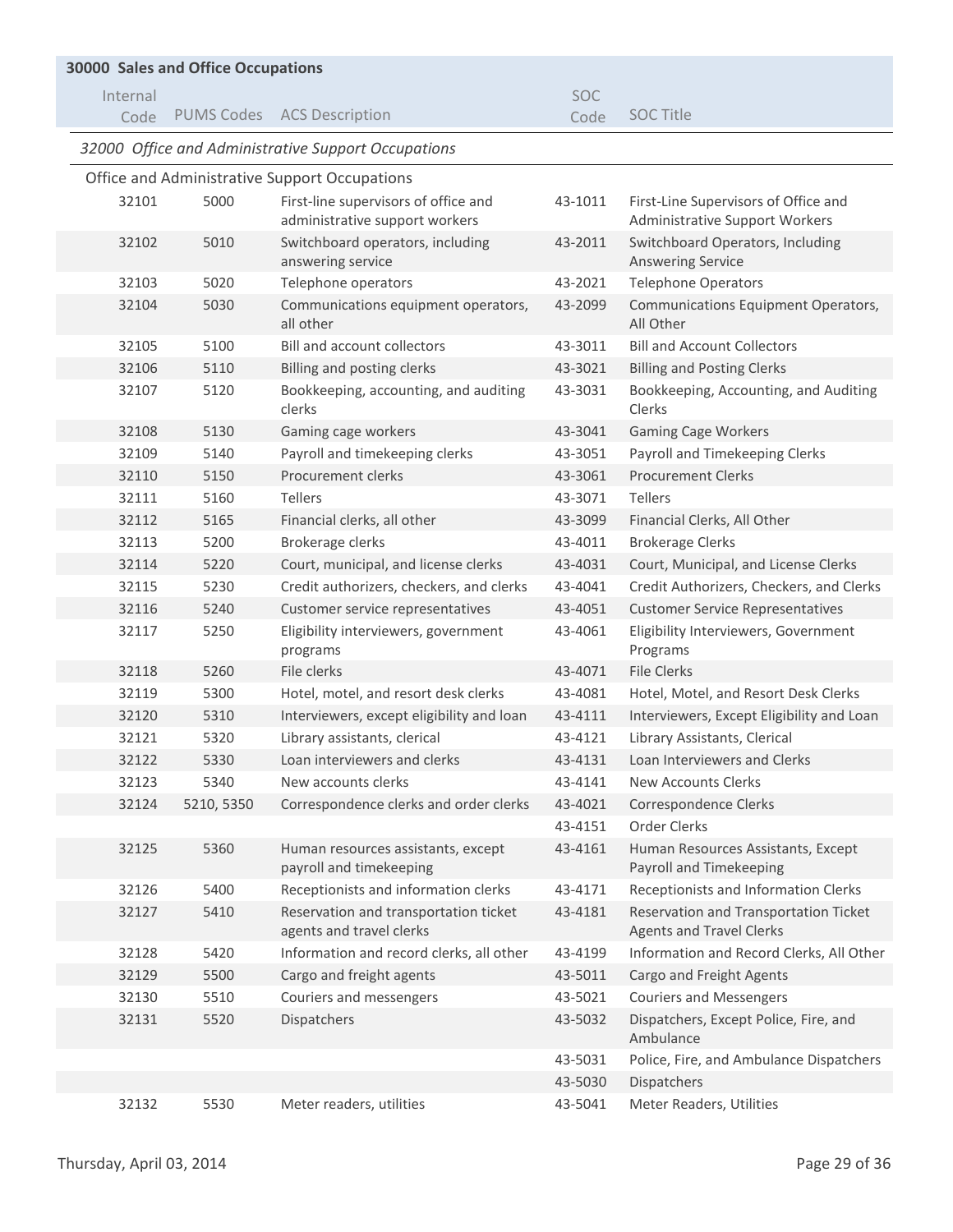## **Sales and Office Occupations 30000**

| Internal |                                     |                                                                                             | <b>SOC</b> |                                                                                       |
|----------|-------------------------------------|---------------------------------------------------------------------------------------------|------------|---------------------------------------------------------------------------------------|
| Code     | <b>PUMS Codes</b>                   | <b>ACS Description</b>                                                                      | Code       | <b>SOC Title</b>                                                                      |
| 32133    | 5540                                | Postal service clerks                                                                       | 43-5051    | <b>Postal Service Clerks</b>                                                          |
| 32134    | 5550                                | Postal service mail carriers                                                                | 43-5052    | <b>Postal Service Mail Carriers</b>                                                   |
| 32135    | 5560                                | Postal service mail sorters, processors,<br>and processing machine operators                | 43-5053    | Postal Service Mail Sorters, Processors,<br>and Processing Machine Operators          |
| 32136    | 5600                                | Production, planning, and expediting<br>clerks                                              | 43-5061    | Production, Planning, and Expediting<br>Clerks                                        |
| 32137    | 5610                                | Shipping, receiving, and traffic clerks                                                     | 43-5071    | Shipping, Receiving, and Traffic Clerks                                               |
| 32138    | 5620                                | Stock clerks and order fillers                                                              | 43-5081    | <b>Stock Clerks and Order Fillers</b>                                                 |
| 32139    | 5630                                | Weighers, measurers, checkers, and<br>samplers, recordkeeping                               | 43-5111    | Weighers, Measurers, Checkers, and<br>Samplers, Recordkeeping                         |
| 32140    | 5700                                | Secretaries and administrative assistants                                                   | 43-6010    | Secretaries and Administrative Assistants                                             |
|          |                                     |                                                                                             | 43-6011    | <b>Executive Secretaries and Executive</b><br><b>Administrative Assistants</b>        |
|          |                                     |                                                                                             | 43-6012    | Legal Secretaries                                                                     |
|          |                                     |                                                                                             | 43-6013    | <b>Medical Secretaries</b>                                                            |
|          |                                     |                                                                                             | 43-6014    | Secretaries and Administrative<br>Assistants, Except Legal, Medical, and<br>Executive |
| 32141    | 5800                                | Computer operators                                                                          | 43-9011    | <b>Computer Operators</b>                                                             |
| 32142    | 5810                                | Data entry keyers                                                                           | 43-9021    | Data Entry Keyers                                                                     |
| 32143    | 5820                                | Word processors and typists                                                                 | 43-9022    | Word Processors and Typists                                                           |
| 32144    | 5840                                | Insurance claims and policy processing<br>clerks                                            | 43-9041    | Insurance Claims and Policy Processing<br>Clerks                                      |
| 32145    | 5850                                | Mail clerks and mail machine operators,<br>except postal service                            | 43-9051    | Mail Clerks and Mail Machine Operators,<br><b>Except Postal Service</b>               |
| 32146    | 5860                                | Office clerks, general                                                                      | 43-9061    | Office Clerks, General                                                                |
| 32147    | 5900                                | Office machine operators, except<br>computer                                                | 43-9071    | Office Machine Operators, Except<br>Computer                                          |
| 32148    | 5910                                | Proofreaders and copy markers                                                               | 43-9081    | Proofreaders and Copy Markers                                                         |
| 32149    | 5920                                | Statistical assistants                                                                      | 43-9111    | <b>Statistical Assistants</b>                                                         |
| 32150    | 5830, 5940                          | Miscellaneous office and administrative<br>support workers, including desktop<br>publishers | 43-9199    | Office and Administrative Support<br>Workers, All Other                               |
|          |                                     |                                                                                             | 43-9031    | Desktop Publishers                                                                    |
|          | 31000 Sales and Related Occupations |                                                                                             |            |                                                                                       |
|          | Sales and Related Occupations       |                                                                                             |            |                                                                                       |
| 31101    | 4700                                | First-line supervisors of retail sales<br>workers                                           | 41-1011    | First-Line Supervisors of Retail Sales<br>Workers                                     |
| 31102    | 4710                                | First-line supervisors of non-retail sales<br>workers                                       | 41-1012    | First-Line Supervisors of Non-Retail Sales<br>Workers                                 |
| 31103    | 4720                                | Cashiers                                                                                    | 41-2012    | Gaming Change Persons and Booth<br>Cashiers                                           |
|          |                                     |                                                                                             | 41-2010    | Cashiers                                                                              |
|          |                                     |                                                                                             | 41-2011    | Cashiers                                                                              |

31104 4740 Counter and rental clerks 41-2021 Counter and Rental Clerks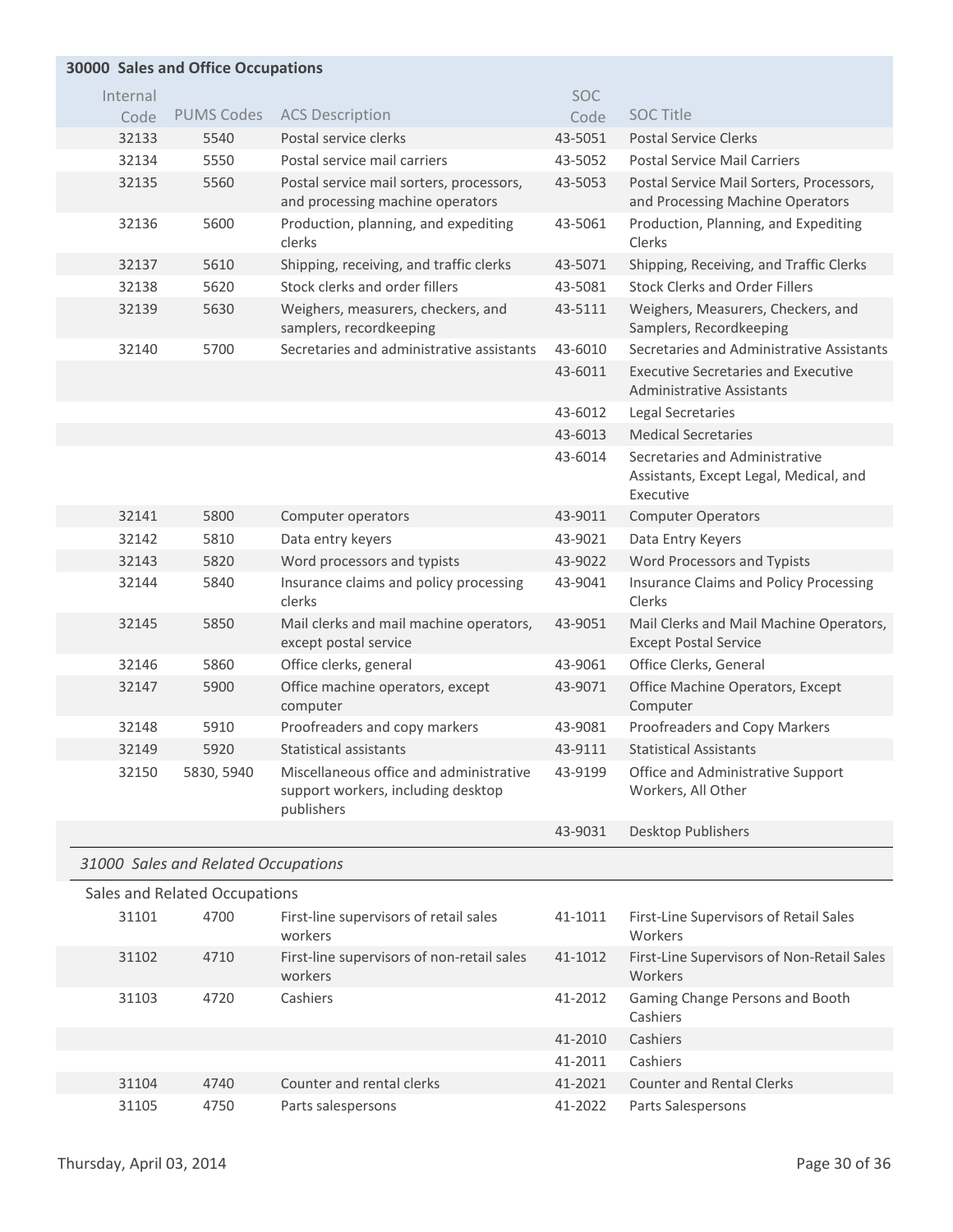| <b>30000 Sales and Office Occupations</b> |          |                   |                                                                             |         |                                                                                                           |  |
|-------------------------------------------|----------|-------------------|-----------------------------------------------------------------------------|---------|-----------------------------------------------------------------------------------------------------------|--|
|                                           | Internal |                   |                                                                             | SOC     |                                                                                                           |  |
|                                           | Code     | <b>PUMS Codes</b> | <b>ACS Description</b>                                                      | Code    | <b>SOC Title</b>                                                                                          |  |
|                                           | 31106    | 4760              | Retail salespersons                                                         | 41-2031 | <b>Retail Salespersons</b>                                                                                |  |
|                                           | 31107    | 4800              | Advertising sales agents                                                    | 41-3011 | <b>Advertising Sales Agents</b>                                                                           |  |
|                                           | 31108    | 4810              | Insurance sales agents                                                      | 41-3021 | <b>Insurance Sales Agents</b>                                                                             |  |
|                                           | 31109    | 4820              | Securities, commodities, and financial<br>services sales agents             | 41-3031 | Securities, Commodities, and Financial<br><b>Services Sales Agents</b>                                    |  |
|                                           | 31110    | 4830              | Travel agents                                                               | 41-3041 | <b>Travel Agents</b>                                                                                      |  |
|                                           | 31111    | 4840              | Sales representatives, services, all other                                  | 41-3099 | Sales Representatives, Services, All Other                                                                |  |
|                                           | 31112    | 4850              | Sales representatives, wholesale and<br>manufacturing                       | 41-4011 | Sales Representatives, Wholesale and<br>Manufacturing, Technical and Scientific<br>Products               |  |
|                                           |          |                   |                                                                             | 41-4010 | Sales Representatives, Wholesale and<br>Manufacturing                                                     |  |
|                                           |          |                   |                                                                             | 41-4012 | Sales Representatives, Wholesale and<br>Manufacturing, Except Technical and<br><b>Scientific Products</b> |  |
|                                           | 31113    | 4900              | Models, demonstrators, and product<br>promoters                             | 41-9012 | Models                                                                                                    |  |
|                                           |          |                   |                                                                             | 41-9010 | Models, Demonstrators, and Product<br>Promoters                                                           |  |
|                                           |          |                   |                                                                             | 41-9011 | <b>Demonstrators and Product Promoters</b>                                                                |  |
|                                           | 31114    | 4920              | Real estate brokers and sales agents                                        | 41-9022 | <b>Real Estate Sales Agents</b>                                                                           |  |
|                                           |          |                   |                                                                             | 41-9021 | <b>Real Estate Brokers</b>                                                                                |  |
|                                           |          |                   |                                                                             | 41-9020 | Real Estate Brokers and Sales Agents                                                                      |  |
|                                           | 31115    | 4930              | Sales engineers                                                             | 41-9031 | <b>Sales Engineers</b>                                                                                    |  |
|                                           | 31116    | 4940              | Telemarketers                                                               | 41-9041 | Telemarketers                                                                                             |  |
|                                           | 31117    | 4950              | Door-to-door sales workers, news and<br>street vendors, and related workers | 41-9091 | Door-to-Door Sales Workers, News and<br>Street Vendors, and Related Workers                               |  |
|                                           | 31118    | 4965              | Sales and related workers, all other                                        | 41-9099 | Sales and Related Workers, All Other                                                                      |  |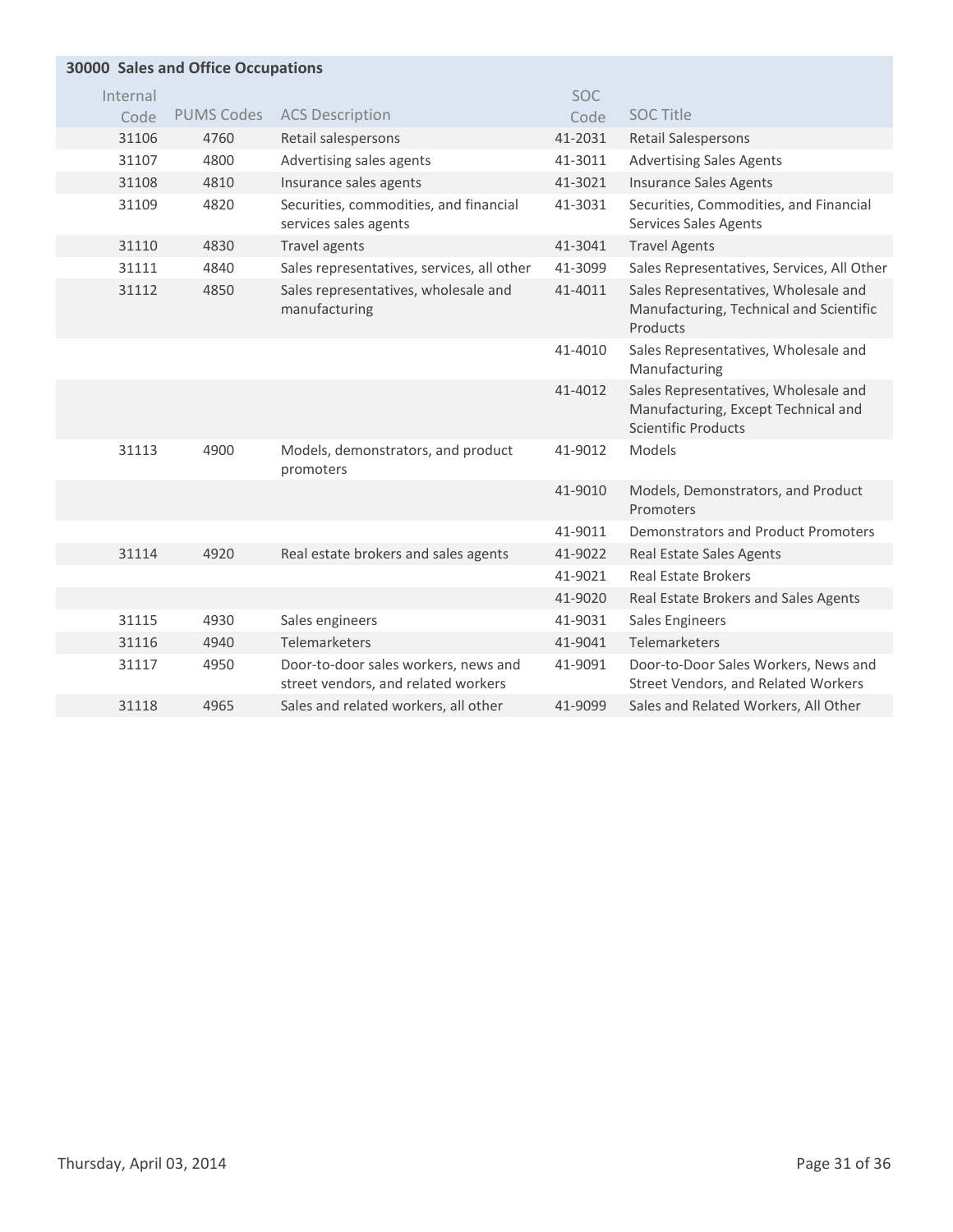| <b>20000 Service Occupations</b> |            |                                                                                                                                   |            |                                                                                       |  |  |
|----------------------------------|------------|-----------------------------------------------------------------------------------------------------------------------------------|------------|---------------------------------------------------------------------------------------|--|--|
| Internal                         |            |                                                                                                                                   | <b>SOC</b> |                                                                                       |  |  |
| Code                             |            | PUMS Codes ACS Description                                                                                                        | Code       | <b>SOC Title</b>                                                                      |  |  |
|                                  |            | 24000 Building and Grounds Cleaning and Maintenance Occupations                                                                   |            |                                                                                       |  |  |
|                                  |            | Building and Grounds Cleaning and Maintenance Occupations                                                                         |            |                                                                                       |  |  |
| 24101                            | 4200       | First-line supervisors of housekeeping<br>and janitorial workers                                                                  | 37-1011    | First-Line Supervisors of Housekeeping<br>and Janitorial Workers                      |  |  |
| 24102                            | 4210       | First-line supervisors of landscaping, lawn<br>service, and groundskeeping workers                                                | 37-1012    | First-Line Supervisors of Landscaping,<br>Lawn Service, and Groundskeeping<br>Workers |  |  |
| 24103                            | 4220       | Janitors and building cleaners                                                                                                    | 37-2019    | Building Cleaning Workers, All Other                                                  |  |  |
|                                  |            |                                                                                                                                   | 37-2011    | Janitors and Cleaners, Except Maids and<br><b>Housekeeping Cleaners</b>               |  |  |
| 24104                            | 4230       | Maids and housekeeping cleaners                                                                                                   | 37-2012    | Maids and Housekeeping Cleaners                                                       |  |  |
| 24105                            | 4240       | Pest control workers                                                                                                              | 37-2021    | <b>Pest Control Workers</b>                                                           |  |  |
| 24106                            | 4250       | Grounds maintenance workers                                                                                                       | 37-3012    | Pesticide Handlers, Sprayers, and<br>Applicators, Vegetation                          |  |  |
|                                  |            |                                                                                                                                   | 37-3011    | Landscaping and Groundskeeping<br>Workers                                             |  |  |
|                                  |            |                                                                                                                                   | 37-3013    | <b>Tree Trimmers and Pruners</b>                                                      |  |  |
|                                  |            |                                                                                                                                   | 37-3019    | Grounds Maintenance Workers, All Other                                                |  |  |
|                                  |            |                                                                                                                                   | 37-3010    | <b>Grounds Maintenance Workers</b>                                                    |  |  |
|                                  |            | 23000 Food Preparation and Serving Related Occupations                                                                            |            |                                                                                       |  |  |
|                                  |            | Food Preparation and Serving Related Occupations                                                                                  |            |                                                                                       |  |  |
| 23101                            | 4000       | Chefs and head cooks                                                                                                              | 35-1011    | Chefs and Head Cooks                                                                  |  |  |
| 23102                            | 4010       | First-line supervisors of food preparation<br>and serving workers                                                                 | 35-1012    | First-Line Supervisors of Food<br>Preparation and Serving Workers                     |  |  |
| 23103                            | 4020       | Cooks                                                                                                                             | 35-2010    | Cooks                                                                                 |  |  |
|                                  |            |                                                                                                                                   | 35-2011    | Cooks, Fast Food                                                                      |  |  |
|                                  |            |                                                                                                                                   | 35-2012    | Cooks, Institution and Cafeteria                                                      |  |  |
|                                  |            |                                                                                                                                   | 35-2013    | Cooks, Private Household                                                              |  |  |
|                                  |            |                                                                                                                                   | 35-2014    | Cooks, Restaurant                                                                     |  |  |
|                                  |            |                                                                                                                                   | 35-2015    | Cooks, Short Order                                                                    |  |  |
|                                  |            |                                                                                                                                   | 35-2019    | Cooks, All Other                                                                      |  |  |
| 23104                            | 4030       | Food preparation workers                                                                                                          | 35-2021    | <b>Food Preparation Workers</b>                                                       |  |  |
| 23105                            | 4040       | <b>Bartenders</b>                                                                                                                 | 35-3011    | <b>Bartenders</b>                                                                     |  |  |
| 23106                            | 4050       | Combined food preparation and serving<br>workers, including fast food                                                             | 35-3021    | Combined Food Preparation and Serving<br>Workers, Including Fast Food                 |  |  |
| 23107                            | 4060       | Counter attendants, cafeteria, food<br>concession, and coffee shop                                                                | 35-3022    | Counter Attendants, Cafeteria, Food<br>Concession, and Coffee Shop                    |  |  |
| 23108                            | 4110       | Waiters and waitresses                                                                                                            | 35-3031    | <b>Waiters and Waitresses</b>                                                         |  |  |
| 23109                            | 4120       | Food servers, nonrestaurant                                                                                                       | 35-3041    | Food Servers, Nonrestaurant                                                           |  |  |
| 23110                            | 4130, 4160 | Miscellaneous food preparation and<br>serving related workers, including dining<br>room and cafeteria attendants and<br>bartender | 35-9099    | Food Preparation and Serving Related<br>Workers, All Other                            |  |  |
|                                  |            |                                                                                                                                   | 35-9011    | Dining Room and Cafeteria Attendants<br>and Bartender Helpers                         |  |  |

Thursday, April 03, 2014 **Page 32 of 36**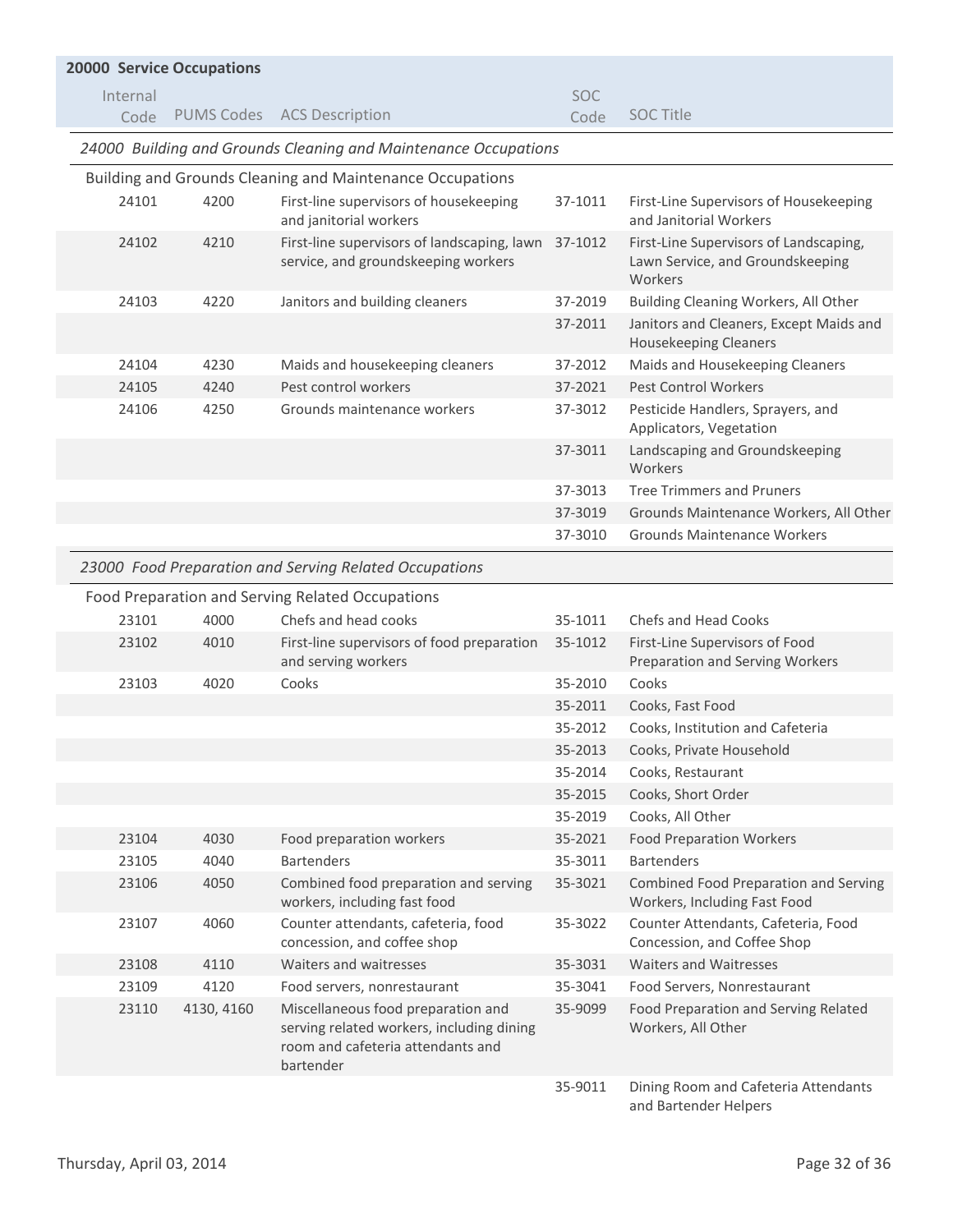|                                      | <b>20000 Service Occupations</b>      |                                                                                 |            |                                                                  |  |  |  |  |  |
|--------------------------------------|---------------------------------------|---------------------------------------------------------------------------------|------------|------------------------------------------------------------------|--|--|--|--|--|
| Internal                             |                                       |                                                                                 | <b>SOC</b> |                                                                  |  |  |  |  |  |
| Code                                 | <b>PUMS Codes</b>                     | <b>ACS Description</b>                                                          | Code       | <b>SOC Title</b>                                                 |  |  |  |  |  |
| 23111                                | 4140                                  | <b>Dishwashers</b>                                                              | 35-9021    | Dishwashers                                                      |  |  |  |  |  |
| 23112                                | 4150                                  | Hosts and hostesses, restaurant, lounge,<br>and coffee shop                     | 35-9031    | Hosts and Hostesses, Restaurant,<br>Lounge, and Coffee Shop      |  |  |  |  |  |
| 21000 Healthcare Support Occupations |                                       |                                                                                 |            |                                                                  |  |  |  |  |  |
|                                      | <b>Healthcare Support Occupations</b> |                                                                                 |            |                                                                  |  |  |  |  |  |
| 21101                                | 3600                                  | Nursing, psychiatric, and home health<br>aides                                  | 31-1014    | <b>Nursing Assistants</b>                                        |  |  |  |  |  |
|                                      |                                       |                                                                                 | 31-1013    | Psychiatric Aides                                                |  |  |  |  |  |
|                                      |                                       |                                                                                 | 31-1011    | <b>Home Health Aides</b>                                         |  |  |  |  |  |
|                                      |                                       |                                                                                 | 31-1010    | Nursing, Psychiatric, and Home Health<br>Aides                   |  |  |  |  |  |
|                                      |                                       |                                                                                 | 31-1015    | Orderlies                                                        |  |  |  |  |  |
| 21102                                | 3610                                  | Occupational therapy assistants and aides 31-2011                               |            | <b>Occupational Therapy Assistants</b>                           |  |  |  |  |  |
|                                      |                                       |                                                                                 | 31-2012    | <b>Occupational Therapy Aides</b>                                |  |  |  |  |  |
|                                      |                                       |                                                                                 | 31-2010    | Occupational Therapy Assistants and<br>Aides                     |  |  |  |  |  |
| 21103                                | 3620                                  | Physical therapist assistants and aides                                         | 31-2021    | <b>Physical Therapist Assistants</b>                             |  |  |  |  |  |
|                                      |                                       |                                                                                 | 31-2022    | <b>Physical Therapist Aides</b>                                  |  |  |  |  |  |
|                                      |                                       |                                                                                 | 31-2020    | Physical Therapist Assistants and Aides                          |  |  |  |  |  |
| 21104                                | 3630                                  | Massage therapists                                                              | 31-9011    | <b>Massage Therapists</b>                                        |  |  |  |  |  |
| 21105                                | 3640                                  | Dental assistants                                                               | 31-9091    | <b>Dental Assistants</b>                                         |  |  |  |  |  |
| 21106                                | 3645                                  | <b>Medical assistants</b>                                                       | 31-9092    | <b>Medical Assistants</b>                                        |  |  |  |  |  |
| 21107                                | 3646                                  | Medical transcriptionists                                                       | 31-9094    | <b>Medical Transcriptionists</b>                                 |  |  |  |  |  |
| 21108                                | 3647                                  | Pharmacy aides                                                                  | 31-9095    | <b>Pharmacy Aides</b>                                            |  |  |  |  |  |
| 21109                                | 3648                                  | Veterinary assistants and laboratory<br>animal caretakers                       | 31-9096    | Veterinary Assistants and Laboratory<br><b>Animal Caretakers</b> |  |  |  |  |  |
| 21110                                | 3649                                  | Phlebotomists                                                                   | 31-9097    | Phlebotomists                                                    |  |  |  |  |  |
| 21111                                | 3655                                  | Healthcare support workers, all other,<br>including medical equipment preparers | 31-9099    | Healthcare Support Workers, All Other                            |  |  |  |  |  |
|                                      |                                       |                                                                                 | 31-9093    | <b>Medical Equipment Preparers</b>                               |  |  |  |  |  |
|                                      |                                       | 25000 Personal Care and Service Occupations                                     |            |                                                                  |  |  |  |  |  |
|                                      | Personal Care and Service Occupations |                                                                                 |            |                                                                  |  |  |  |  |  |
| 25101                                | 4300                                  | First-line supervisors of gaming workers                                        | 39-1010    | First-Line Supervisors of Gaming Workers                         |  |  |  |  |  |
|                                      |                                       |                                                                                 | 39-1012    | <b>Slot Supervisors</b>                                          |  |  |  |  |  |
|                                      |                                       |                                                                                 | 39-1011    | <b>Gaming Supervisors</b>                                        |  |  |  |  |  |
| 25102                                | 4320                                  | First-line supervisors of personal service<br>workers                           | 39-1021    | First-Line Supervisors of Personal Service<br>Workers            |  |  |  |  |  |
| 25103                                | 4340                                  | Animal trainers                                                                 | 39-2011    | <b>Animal Trainers</b>                                           |  |  |  |  |  |
| 25104                                | 4350                                  | Nonfarm animal caretakers                                                       | 39-2021    | Nonfarm Animal Caretakers                                        |  |  |  |  |  |
| 25105                                | 4400                                  | Gaming services workers                                                         | 39-3011    | <b>Gaming Dealers</b>                                            |  |  |  |  |  |
|                                      |                                       |                                                                                 | 39-3010    | <b>Gaming Services Workers</b>                                   |  |  |  |  |  |
|                                      |                                       |                                                                                 | 39-3012    | Gaming and Sports Book Writers and<br><b>Runners</b>             |  |  |  |  |  |
|                                      |                                       |                                                                                 | 39-3019    | Gaming Service Workers, All Other                                |  |  |  |  |  |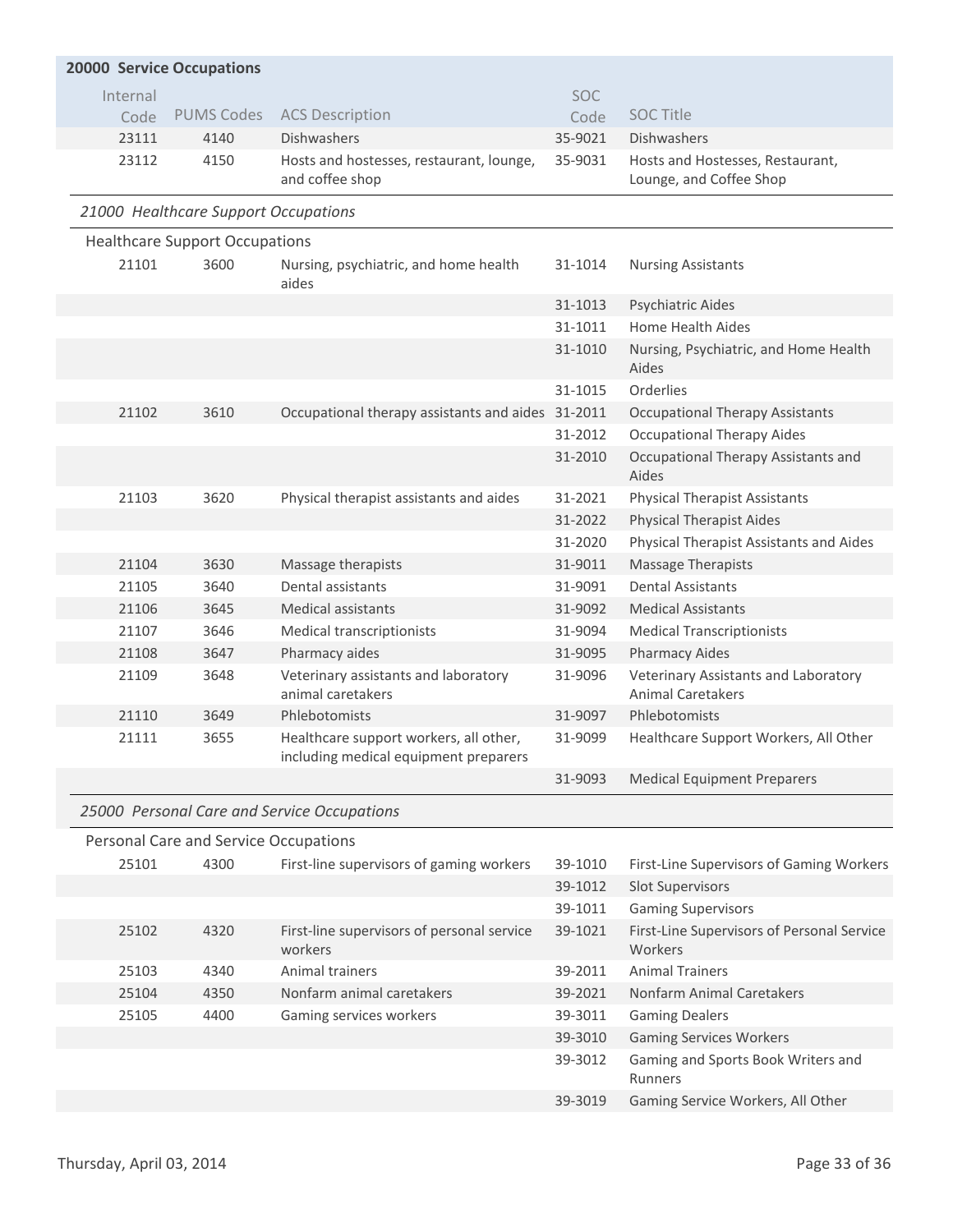|          | <b>20000 Service Occupations</b>      |                                                               |            |                                                                   |  |  |  |
|----------|---------------------------------------|---------------------------------------------------------------|------------|-------------------------------------------------------------------|--|--|--|
| Internal |                                       |                                                               | <b>SOC</b> |                                                                   |  |  |  |
| Code     | <b>PUMS Codes</b>                     | <b>ACS Description</b>                                        | Code       | <b>SOC Title</b>                                                  |  |  |  |
| 25106    | 4410                                  | Motion picture projectionists                                 | 39-3021    | Motion Picture Projectionists                                     |  |  |  |
| 25107    | 4420                                  | Ushers, lobby attendants, and ticket<br>takers                | 39-3031    | Ushers, Lobby Attendants, and Ticket<br><b>Takers</b>             |  |  |  |
| 25108    | 4430                                  | Miscellaneous entertainment attendants<br>and related workers | 39-3090    | Miscellaneous Entertainment<br>Attendants and Related Workers     |  |  |  |
|          |                                       |                                                               | 39-3093    | Locker Room, Coatroom, and Dressing<br><b>Room Attendants</b>     |  |  |  |
|          |                                       |                                                               | 39-3092    | Costume Attendants                                                |  |  |  |
|          |                                       |                                                               | 39-3091    | Amusement and Recreation Attendants                               |  |  |  |
|          |                                       |                                                               | 39-3099    | <b>Entertainment Attendants and Related</b><br>Workers, All Other |  |  |  |
| 25109    | 4460                                  | <b>Embalmers and funeral attendants</b>                       | 39-4011    | Embalmers                                                         |  |  |  |
|          |                                       |                                                               | 39-4021    | <b>Funeral Attendants</b>                                         |  |  |  |
| 25110    | 4465                                  | Morticians, undertakers, and funeral<br>directors             | 39-4031    | Morticians, Undertakers, and Funeral<br><b>Directors</b>          |  |  |  |
| 25111    | 4500                                  | <b>Barbers</b>                                                | 39-5011    | <b>Barbers</b>                                                    |  |  |  |
| 25112    | 4510                                  | Hairdressers, hairstylists, and<br>cosmetologists             | 39-5012    | Hairdressers, Hairstylists, and<br>Cosmetologists                 |  |  |  |
| 25113    | 4520                                  | Miscellaneous personal appearance<br>workers                  | 39-5090    | Miscellaneous Personal Appearance<br>Workers                      |  |  |  |
|          |                                       |                                                               | 39-5091    | Makeup Artists, Theatrical and<br>Performance                     |  |  |  |
|          |                                       |                                                               | 39-5092    | <b>Manicurists and Pedicurists</b>                                |  |  |  |
|          |                                       |                                                               | 39-5093    | Shampooers                                                        |  |  |  |
|          |                                       |                                                               | 39-5094    | <b>Skincare Specialists</b>                                       |  |  |  |
| 25114    | 4530                                  | Baggage porters, bellhops, and concierges 39-6010             |            | Baggage Porters, Bellhops, and<br>Concierges                      |  |  |  |
|          |                                       |                                                               | 39-6011    | Baggage Porters and Bellhops                                      |  |  |  |
|          |                                       |                                                               | 39-6012    | Concierges                                                        |  |  |  |
| 25115    | 4540                                  | Tour and travel guides                                        | 39-7011    | <b>Tour Guides and Escorts</b>                                    |  |  |  |
|          |                                       |                                                               | 39-7012    | <b>Travel Guides</b>                                              |  |  |  |
|          |                                       |                                                               | 39-7010    | <b>Tour and Travel Guides</b>                                     |  |  |  |
| 25116    | 4600                                  | Childcare workers                                             | 39-9011    | Childcare Workers                                                 |  |  |  |
| 25117    | 4610                                  | Personal care aides                                           | 39-9021    | <b>Personal Care Aides</b>                                        |  |  |  |
| 25118    | 4620                                  | Recreation and fitness workers                                | 39-9031    | <b>Fitness Trainers and Aerobics Instructors</b>                  |  |  |  |
|          |                                       |                                                               | 39-9030    | <b>Recreation and Fitness Workers</b>                             |  |  |  |
|          |                                       |                                                               | 39-9032    | <b>Recreation Workers</b>                                         |  |  |  |
| 25119    | 4640                                  | <b>Residential advisors</b>                                   | 39-9041    | <b>Residential Advisors</b>                                       |  |  |  |
| 25120    | 4650                                  | Personal care and service workers, all<br>other               | 39-9099    | Personal Care and Service Workers, All<br>Other                   |  |  |  |
|          | 22000 Protective Service Occupations  |                                                               |            |                                                                   |  |  |  |
|          | <b>Protective Service Occupations</b> |                                                               |            |                                                                   |  |  |  |
| 22101    | 3700                                  | First-line supervisors of correctional<br>officers            | 33-1011    | First-Line Supervisors of Correctional<br>Officers                |  |  |  |
| 22102    | 3710                                  | First-line supervisors of police and<br>detectives            | 33-1012    | First-Line Supervisors of Police and<br>Detectives                |  |  |  |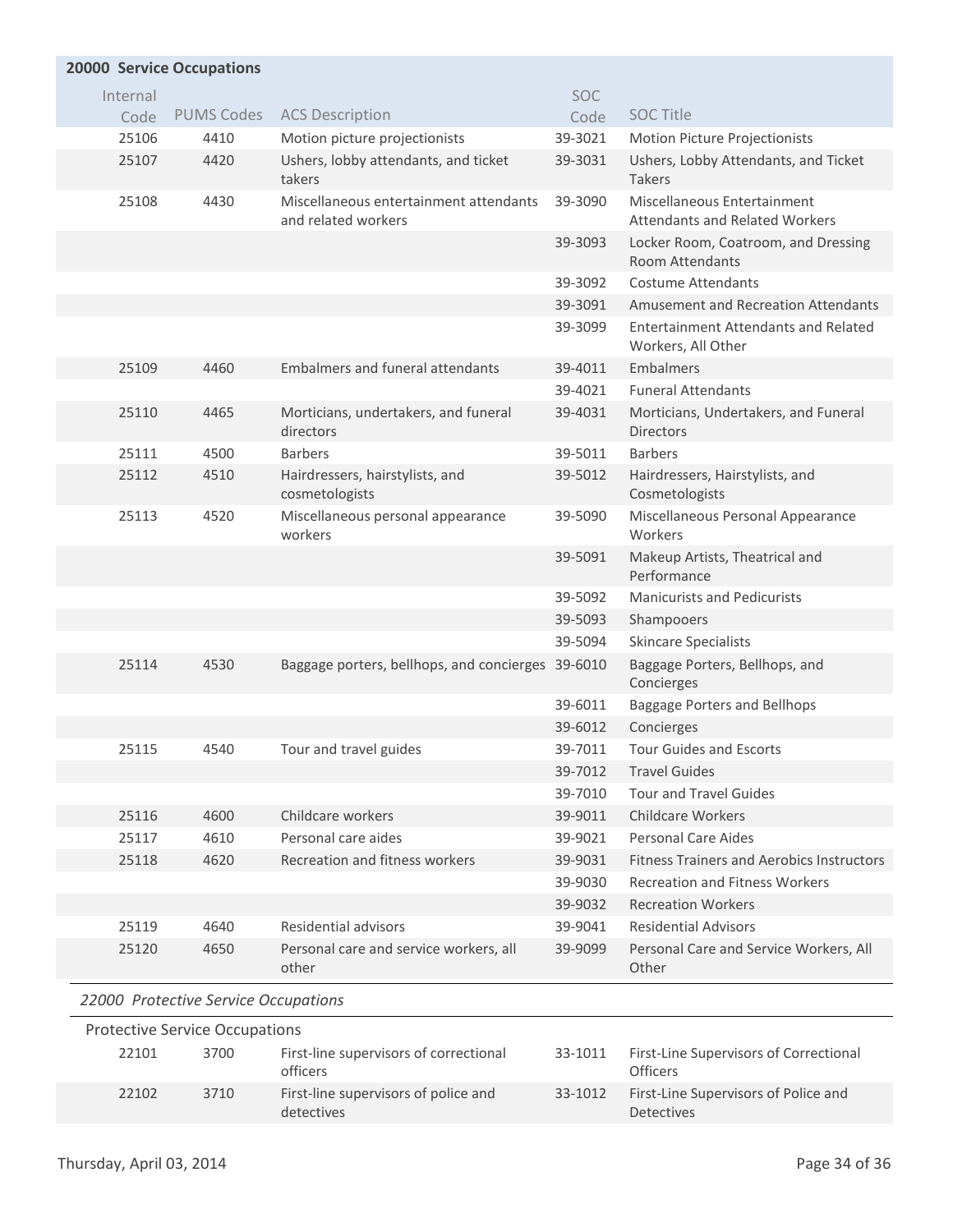| <b>20000 Service Occupations</b> |                   |                                                                                |            |                                                                              |  |  |
|----------------------------------|-------------------|--------------------------------------------------------------------------------|------------|------------------------------------------------------------------------------|--|--|
| Internal                         |                   |                                                                                | <b>SOC</b> |                                                                              |  |  |
| Code                             | <b>PUMS Codes</b> | <b>ACS Description</b>                                                         | Code       | <b>SOC Title</b>                                                             |  |  |
| 22103                            | 3720              | First-line supervisors of fire fighting and<br>prevention workers              | 33-1021    | First-Line Supervisors of Fire Fighting<br>and Prevention Workers            |  |  |
| 22104                            | 3730              | First-line supervisors of protective service<br>workers, all other             | 33-1099    | First-Line Supervisors of Protective<br>Service Workers, All Other           |  |  |
| 22105                            | 3740              | Firefighters                                                                   | 33-2011    | Firefighters                                                                 |  |  |
| 22106                            | 3750              | Fire inspectors                                                                | 33-2022    | Forest Fire Inspectors and Prevention<br>Specialists                         |  |  |
|                                  |                   |                                                                                | 33-2021    | Fire Inspectors and Investigators                                            |  |  |
|                                  |                   |                                                                                | 33-2020    | Fire Inspectors                                                              |  |  |
| 22107                            | 3800              | Bailiffs, correctional officers, and jailers                                   | 33-3011    | <b>Bailiffs</b>                                                              |  |  |
|                                  |                   |                                                                                | 33-3012    | <b>Correctional Officers and Jailers</b>                                     |  |  |
|                                  |                   |                                                                                | 33-3010    | Bailiffs, Correctional Officers, and Jailers                                 |  |  |
| 22108                            | 3820              | Detectives and criminal investigators                                          | 33-3021    | Detectives and Criminal Investigators                                        |  |  |
| 22109                            | 3830, 3840        | Miscellaneous law enforcement workers                                          | 33-3041    | <b>Parking Enforcement Workers</b>                                           |  |  |
|                                  |                   |                                                                                | 33-3031    | <b>Fish and Game Wardens</b>                                                 |  |  |
| 22110                            | 3850, 3860        | Police officers                                                                | 33-3052    | <b>Transit and Railroad Police</b>                                           |  |  |
|                                  |                   |                                                                                | 33-3051    | Police and Sheriff's Patrol Officers                                         |  |  |
| 22111                            | 3900              | Animal control workers                                                         | 33-9011    | <b>Animal Control Workers</b>                                                |  |  |
| 22112                            | 3910              | Private detectives and investigators                                           | 33-9021    | Private Detectives and Investigators                                         |  |  |
| 22113                            | 3930              | Security guards and gaming surveillance<br>officers                            | 33-9030    | Security Guards and Gaming Surveillance<br>Officers                          |  |  |
|                                  |                   |                                                                                | 33-9031    | Gaming Surveillance Officers and<br><b>Gaming Investigators</b>              |  |  |
|                                  |                   |                                                                                | 33-9032    | <b>Security Guards</b>                                                       |  |  |
| 22114                            | 3940              | Crossing guards                                                                | 33-9091    | <b>Crossing Guards</b>                                                       |  |  |
| 22115                            | 3945              | Transportation security screeners                                              | 33-9093    | <b>Transportation Security Screeners</b>                                     |  |  |
| 22116                            | 3955              | Lifeguards and other recreational, and all<br>other protective service workers | 33-9092    | Lifeguards, Ski Patrol, and Other<br>Recreational Protective Service Workers |  |  |
|                                  |                   |                                                                                | 33-9099    | Protective Service Workers, All Other                                        |  |  |